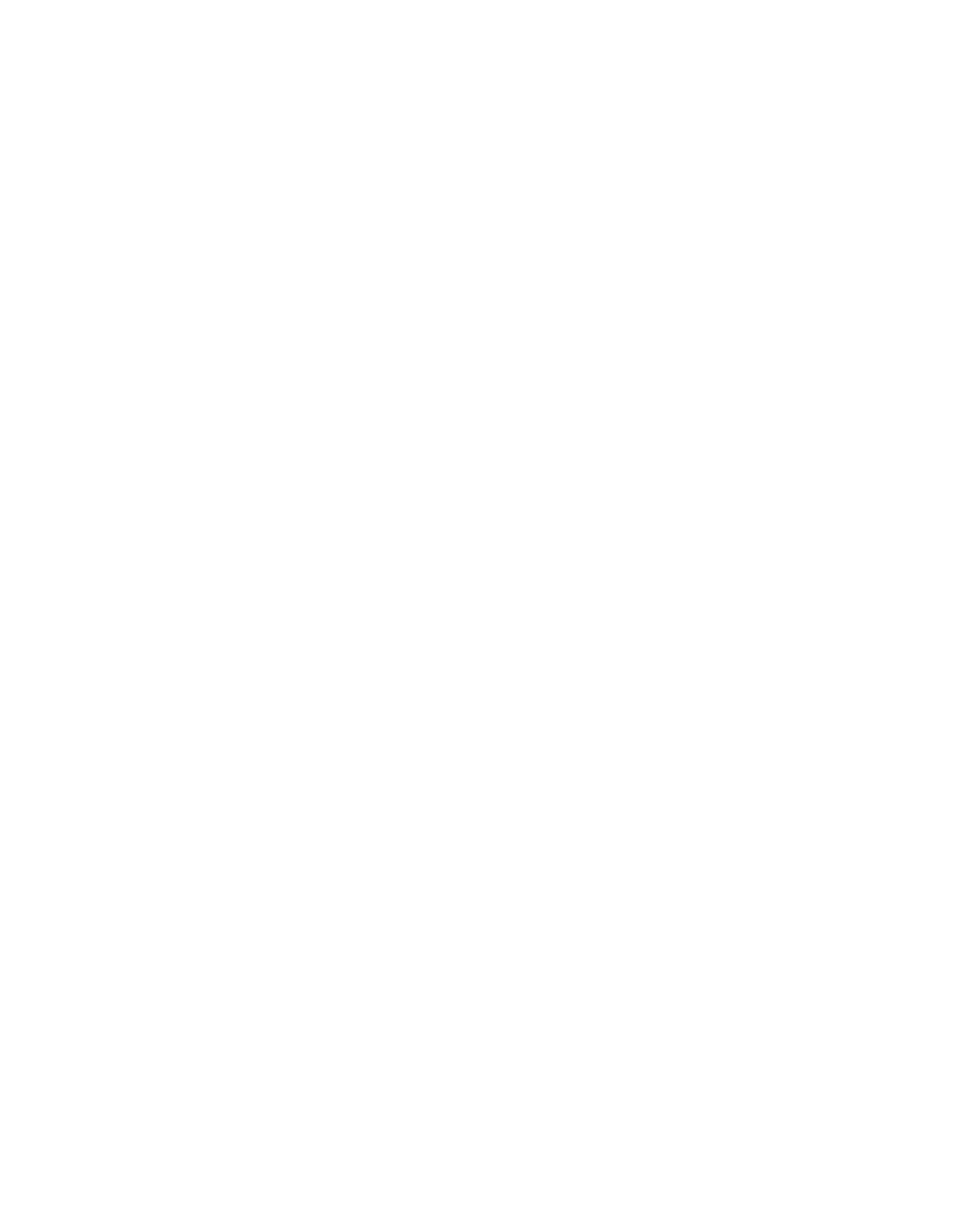# Aptos/La Selva Fire Protection District

# **Table of Contents**

# Page

| <b>FINANCIAL SECTION</b>                                                                                                                                                                      |  |
|-----------------------------------------------------------------------------------------------------------------------------------------------------------------------------------------------|--|
|                                                                                                                                                                                               |  |
|                                                                                                                                                                                               |  |
| <b>Basic Financial Statements:</b>                                                                                                                                                            |  |
| Government-Wide Financial Statements:                                                                                                                                                         |  |
| <b>Fund Financial Statements:</b>                                                                                                                                                             |  |
| Reconciliation of the Governmental Funds Balance Sheet<br>Reconciliation of the Governmental Funds Statement of Revenues, Expenditures<br>and Changes in Fund Balances to the Government-Wide |  |
|                                                                                                                                                                                               |  |
| <b>Required Supplementary Information:</b>                                                                                                                                                    |  |
| <b>Budgetary Comparison Schedules:</b>                                                                                                                                                        |  |
| GASB 68 Pension RSI:                                                                                                                                                                          |  |
| <b>GASB 75 OPEB RSI:</b>                                                                                                                                                                      |  |
| <b>Other Supplementary Information:</b>                                                                                                                                                       |  |
|                                                                                                                                                                                               |  |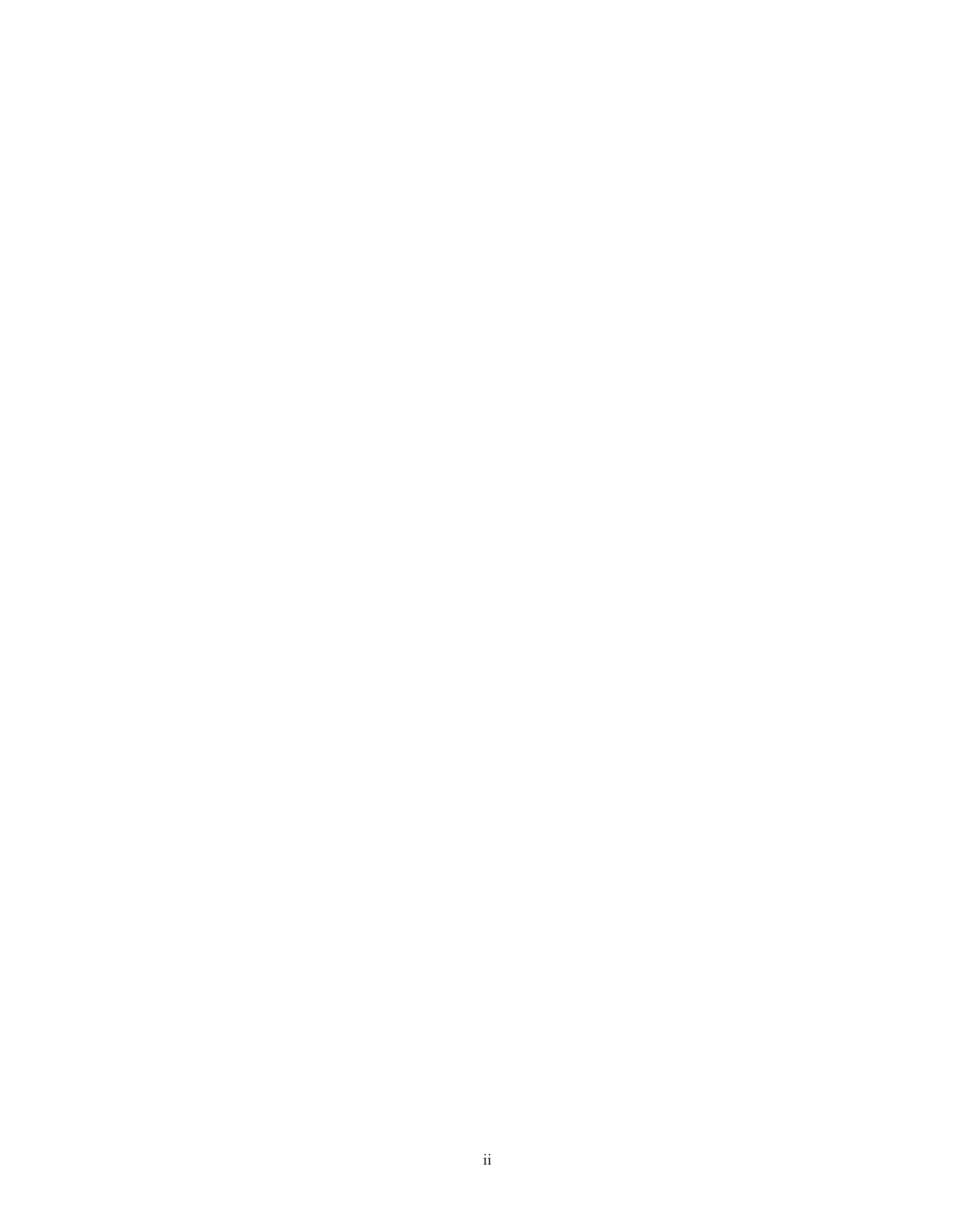

#### **INDEPENDENT AUDITORS' REPORT**

To the Board of Directors of the Aptos/ La Selva Fire Protection District Aptos, California

We have audited the accompanying financial statements of the governmental activities and each major fund of the Aptos/ La Selva Fire Protection District (District), as of and for the year ended June 30, 2018, and the related notes to the financial statements, which collectively comprise the District's basic financial statements as listed in the table of contents.

#### **Management's Responsibility for the Financial Statements**

Management is responsible for the preparation and fair presentation of these financial statements in accordance with accounting principles generally accepted in the United States of America; this includes the design, implementation, and maintenance of internal control relevant to the preparation and fair presentation of financial statements that are free from material misstatement, whether due to fraud or error.

#### **Auditor's Responsibility**

Our responsibility is to express opinions on these financial statements based on our audit. We conducted our audit in accordance with auditing standards generally accepted in the United States of America. Those standards require that we plan and perform the audit to obtain reasonable assurance about whether the financial statements are free from material misstatement.

An audit involves performing procedures to obtain audit evidence about the amounts and disclosures in the financial statements. The procedures selected depend on the auditor's judgment, including the assessment of the risks of material misstatement of the financial statements, whether due to fraud or error. In making those risk assessments, the auditor considers internal control relevant to the entity's preparation and fair presentation of the financial statements in order to design audit procedures that are appropriate in the circumstances, but not for the purpose of expressing an opinion on the effectiveness of the entity's internal control. Accordingly, we express no such opinion. An audit also includes evaluating the appropriateness of accounting policies used and the reasonableness of significant accounting estimates made by management, as well as evaluating the overall presentation of the financial statements.

We believe that the audit evidence we have obtained is sufficient and appropriate to provide a basis for our audit opinions.

#### **Opinions**

In our opinion, the financial statements referred to above present fairly, in all material respects, the respective financial position of the governmental activities and each major fund of the District, as of June 30, 2018, and the respective changes in financial position thereof for the year then ended in accordance with accounting principles generally accepted in the United States of America.

#### **Change in Accounting Principle**

As discussed in Note 1 to the financial statements, in 2018 the District adopted new accounting guidance, *GASB Statement No. 75, Accounting and Financial Reporting for Postemployment Benefits Other Than Pensions*. Our Opinion is not modified with respect to this matter.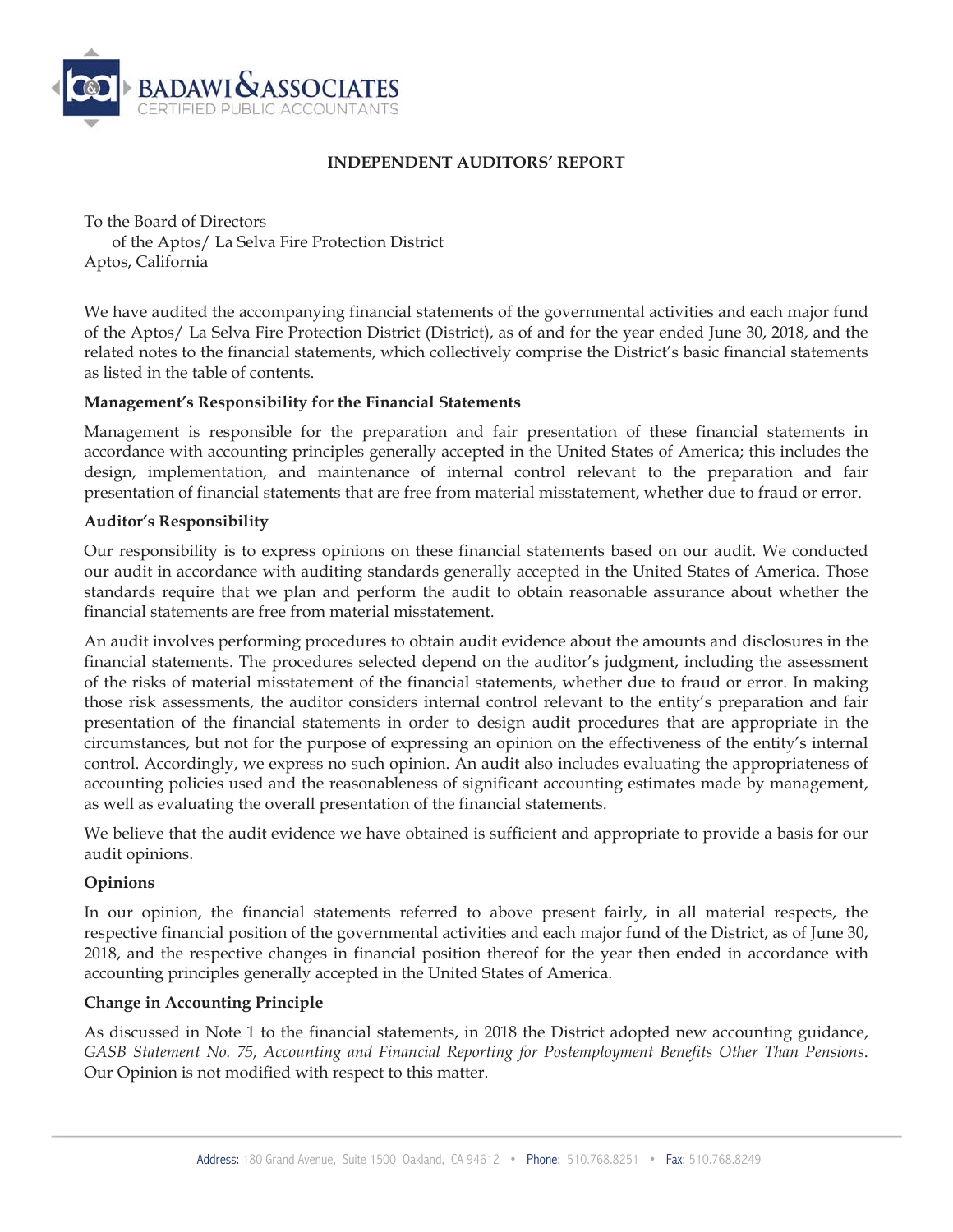To the Board of Directors of the Aptos/ La Selva Fire Protection District Aptos, California Page 2

#### **Other Matters**

#### *Required Supplementary Information*

Accounting principles generally accepted in the United States of America require that the management's discussion and analysis, pension information, OPEB information, and budgetary comparison information on pages 3–6 and 39-45 be presented to supplement the basic financial statements. Such information, although not a part of the basic financial statements, is required by the Governmental Accounting Standards Board, who considers it to be an essential part of financial reporting for placing the basic financial statements in an appropriate operational, economic, or historical context. We have applied certain limited procedures to the required supplementary information in accordance with auditing standards generally accepted in the United States of America, which consisted of inquiries of management about the methods of preparing the information and comparing the information for consistency with management's responses to our inquiries, the basic financial statements, and other knowledge we obtained during our audit of the basic financial statements. We do not express an opinion or provide any assurance on the information because the limited procedures do not provide us with sufficient evidence to express an opinion or provide any assurance.

Badawi and Associates, CPAs Oakland, California June 7, 2019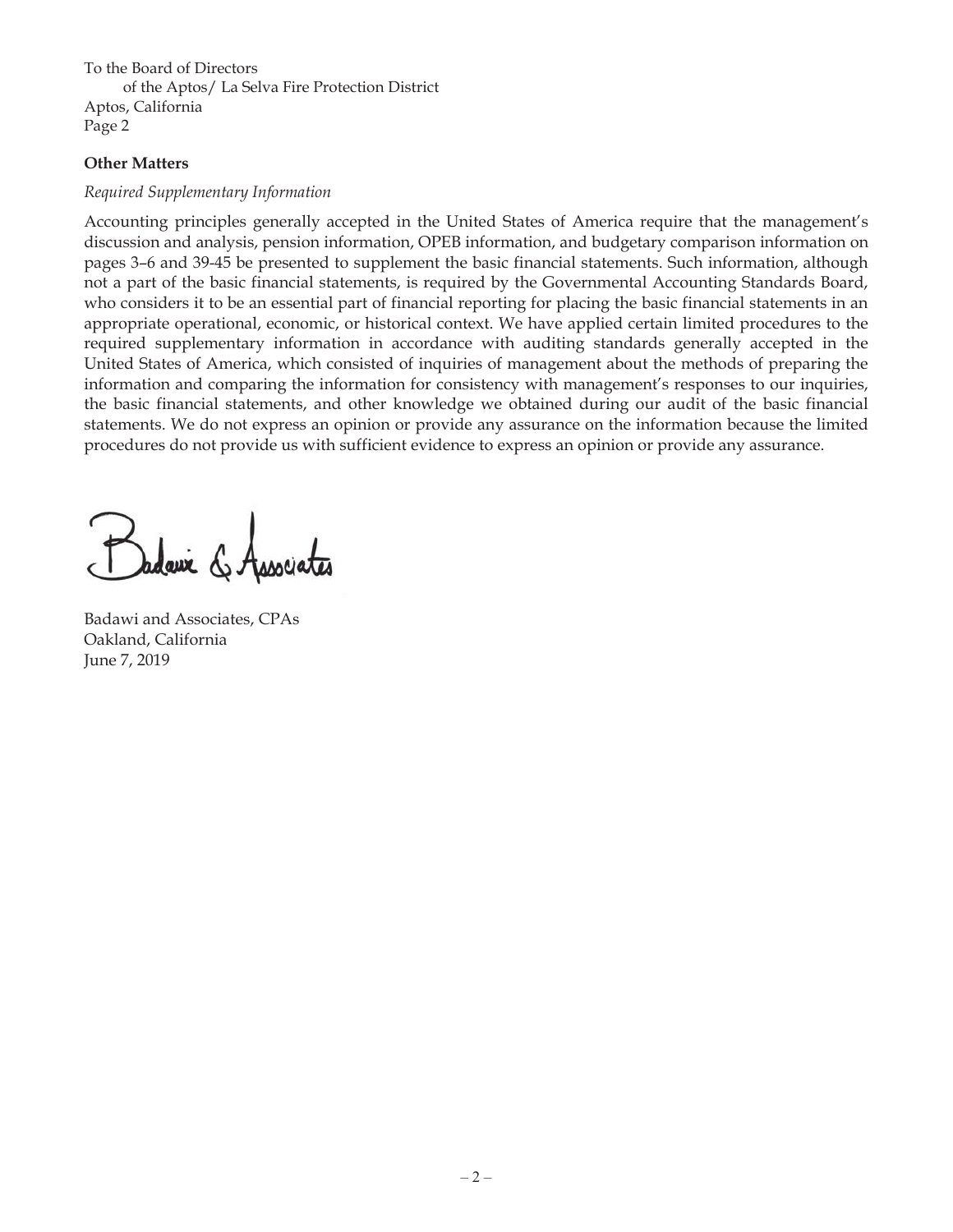#### APTOS/LA SELVA FIRE PROTECTION DISTRICT Management's Discussion and Analysis June 30, 2018

The District provides fire protection and emergency medical services for the Aptos and La Selva Beach areas. This section of the District's financial report presents our discussion and analysis of the District's financial performance during the fiscal year that ended on June 30, 2018.

#### Description of the Basic Financial Statements

The financial statements consist of the following parts: Management's discussion and analysis; the basic financial statements, government-wide and governmental fund financial statements; notes to the financial statements, and required supplementary information (budgetary comparison schedules, GASB 68 Pension schedules, and GASB 75 Pension schedules) and supplementary information (Organization Structure).

The basic government-wide and governmental fund financial statements present the financial results on different methods of accounting. Included in the financial statements are reconciliations that explain the difference between the two methods.

Government-wide financial statements are prepared on the accrual basis of accounting and economic resources focus. The required financial statements are: Statement of Net Position and Statement of Activities. The Statement of Net Position reports all assets, liabilities, and deferred inflows/outflows of resources, with the difference reported as net position. Over time increases or decreases in net position may serve as a useful indicator of whether the long term financial position of the District is improving or deteriorating. The Statement of Activities presents information on how the net position of the District changed during the most recent fiscal year. All changes in net position are reported as soon as the underlying event giving rise to the change occurs, regardless of when cash is paid or received.

Governmental funds financial statements are prepared on the modified accrual basis of accounting and current financial resources focus. The required financial statements are: Balance Sheet and Statement of Revenues, Expenditures, and Changes in Fund Balances. The Balance Sheet shows only assets and liabilities that come due during the year or soon thereafter; no capital assets or long-term liabilities are included. The Statement of Revenues, Expenditures, and Changes in Fund Balances reports revenues for which cash is received during or soon after the end of the year; expenditures when goods or services have been received and payment is due during the year or soon thereafter.

The government-wide and governmental funds financial statements show the results of the following funds:

General Fund - Most of the District's basic services are accounted for in this fund.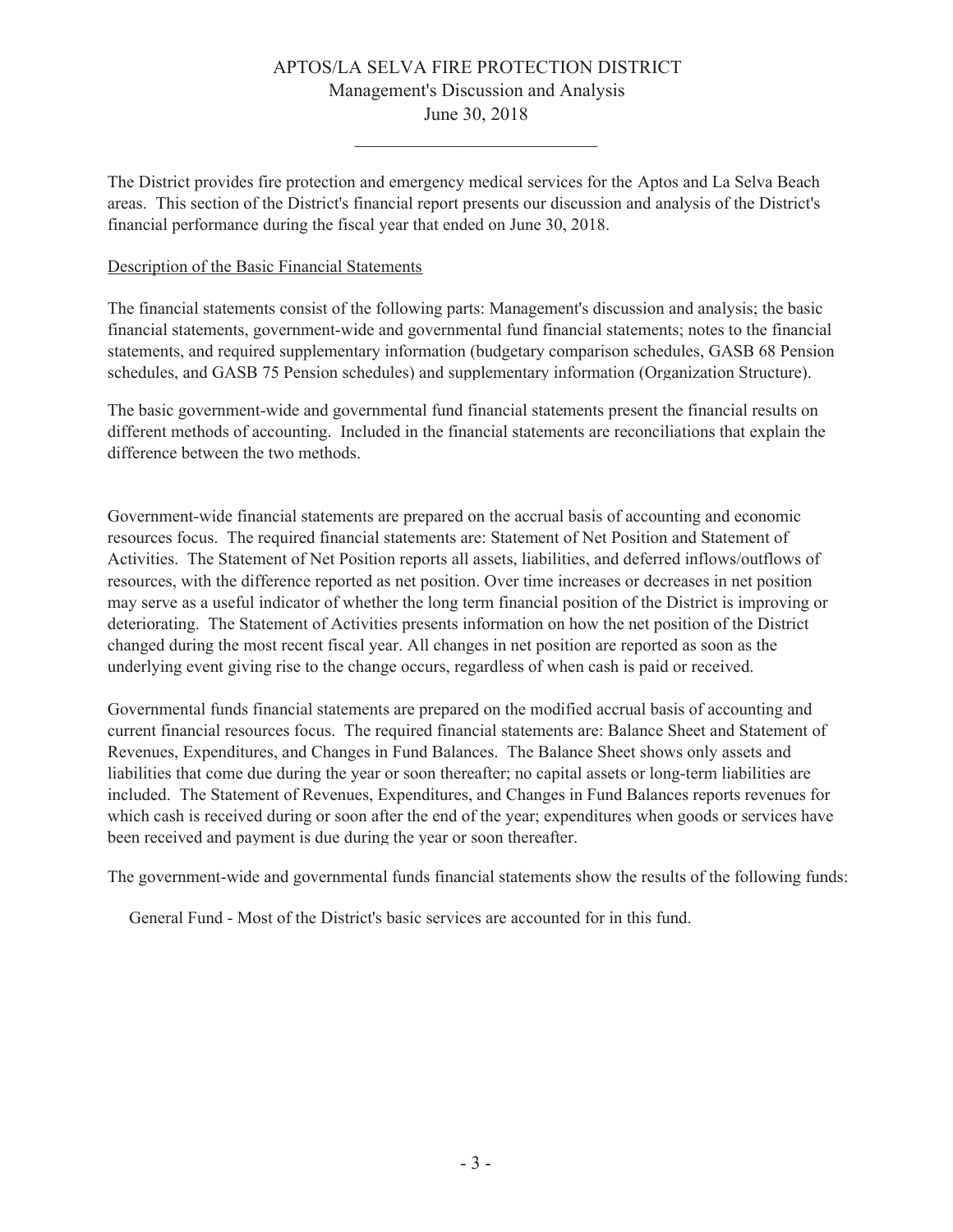# APTOS/LA SELVA FIRE PROTECTION DISTRICT Management's Discussion and Analysis

June 30, 2018

 $\overline{\phantom{0}}$ 

Condensed government-wide financial data

|                                                        | 2018                       | 2017                       |
|--------------------------------------------------------|----------------------------|----------------------------|
| Current assets                                         | $\mathcal{S}$<br>7,839,046 | $\mathcal{S}$<br>6,236,872 |
| Deferred outflow of resources                          | 5,849,621                  | 6,177,697                  |
| Station and equipment, net of accumulated depreciation | 4,885,832                  | 5,089,500                  |
| Total assets and deferred outflows of resources        | \$<br>18,574,499           | \$<br>17,504,069           |
| <b>Current</b> liabilities                             | $\mathcal{S}$<br>458,841   | $\mathbb{S}$<br>437,303    |
| Non current liabilities                                | 19,839,231                 | 16,601,562                 |
| Deferred inflow of resources                           | 596,150                    | 1,388,766                  |
| Total liabilities and deferred inflows of resources    | 20,894,222                 | 18,427,631                 |
| Net position                                           |                            |                            |
| Net investment in capital assets                       | 4,885,832                  | 5,089,500                  |
| Unrestricted                                           | (7,205,555)                | (6,013,062)                |
| Total net position                                     | (2,319,723)                | (923, 562)                 |
| Total liabilities, deferred inflows of resources       |                            |                            |
| and net position                                       | S<br>18,574,499            | 17,504,069                 |
|                                                        | 2018                       | 2017                       |
| Expenditures, net of program revenue                   | \$<br>11,708,661           | \$<br>8,784,195            |
| General revenues                                       |                            |                            |
| Property tax                                           | 11,588,384                 | 11,049,953                 |
| Other taxes - fire protection tax                      | 131,015                    | 131,104                    |
| Use of money and property (interest income)            | 55,354                     | 26,962                     |
| Aid from other government agencies                     | 70,029                     | 71,780                     |
| Other revenue                                          | 13,718                     | 12,996                     |
| Change in net position                                 | \$<br>149,839              | 2,508,600<br>\$            |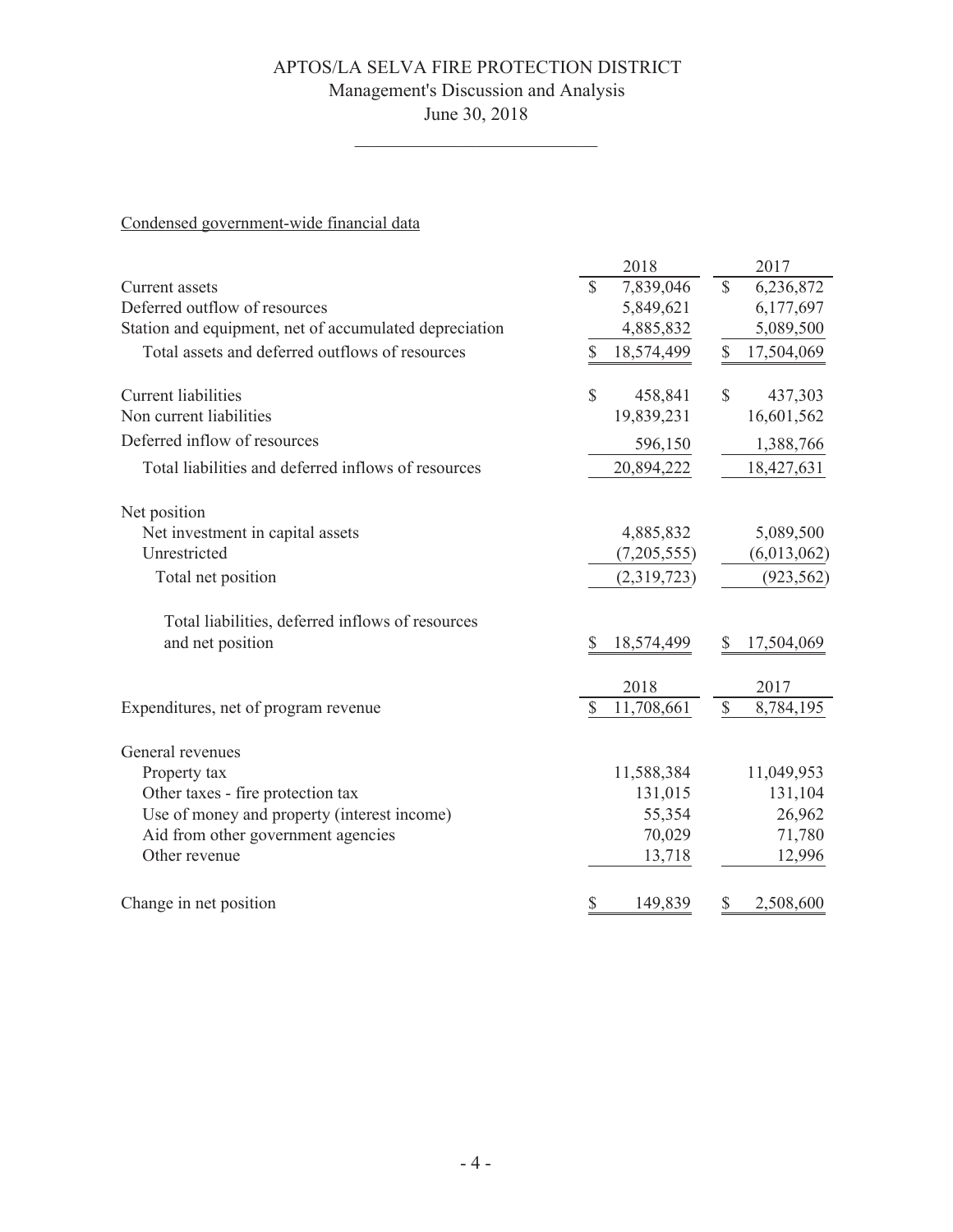# APTOS/LA SELVA FIRE PROTECTION DISTRICT Management's Discussion and Analysis June 30, 2018

#### Financial Analysis of the District as a Whole

Net Position. The District's net position decreased by \$1,396,161 for the fiscal year ended June 30, 2018, or approximately 151 percent, to a total of (\$2,319,723). Of the (\$2,319,723) in net position, \$4,885,832 is invested in capital assets.

#### Financial Analysis of the District's General Fund

General fund balance increased by \$1,574,747. The reasons for the difference between the \$1,396,161 change in net position and the \$1,574,747 change in fund balance is due to employer contributions made during the fiscal year of \$1,424,686 offset by pension expense of \$2,697,813. Other reconciling differences include capital asset acquisitions, depreciation expense, and changes in compensated absences.

#### **Budgetary Highlights**

Each budget includes multi-year forecasts. Contact the District to obtain copies.

#### Capital Assets

As of June 30, 2018, the District had invested \$8,349,843 in a broad range of capital assets including land, structures and improvements, and equipment.

This year's major capital asset additions included the following:

Mobile radios

 $\mathcal{S}$ 45,000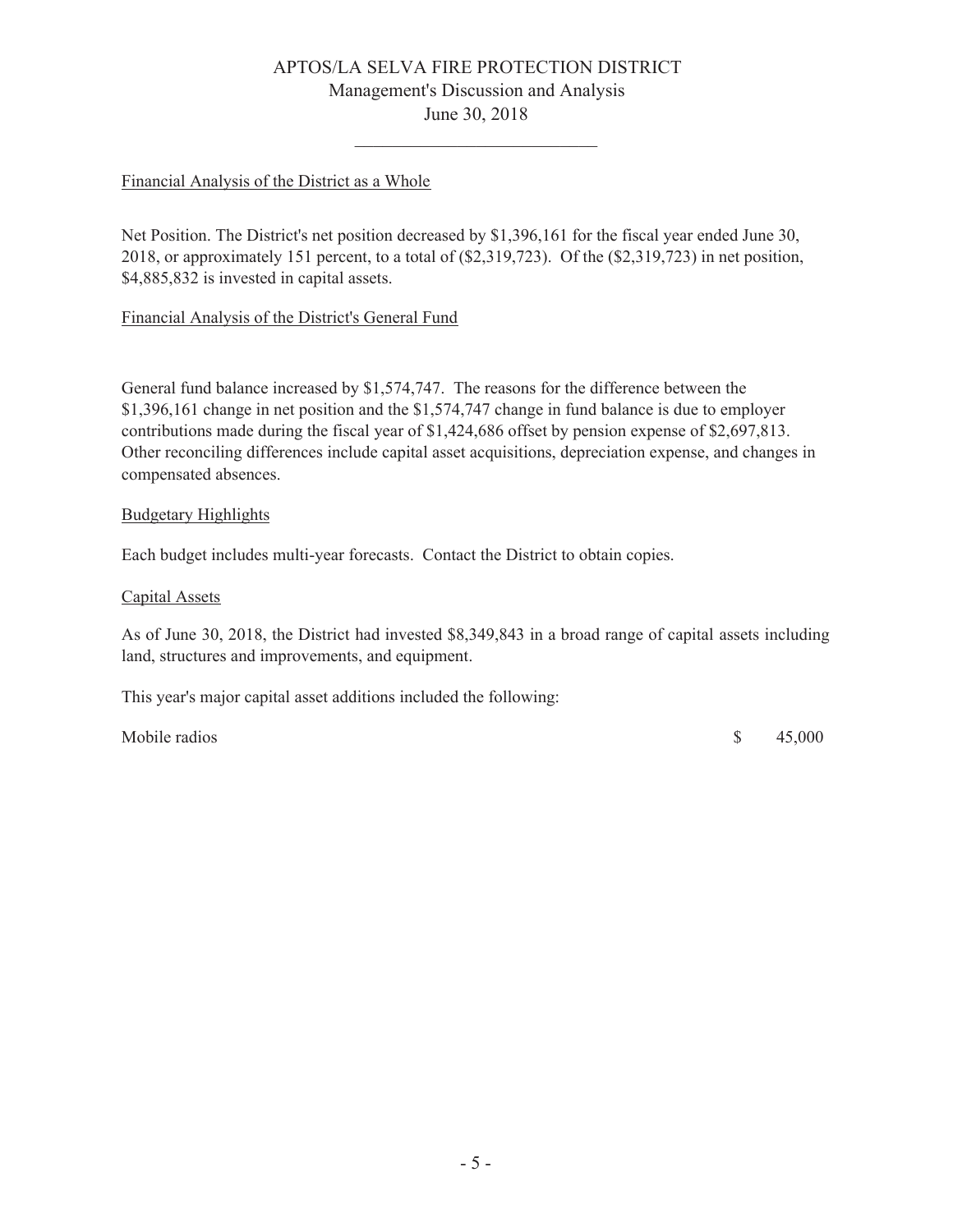# APTOS/LA SELVA FIRE PROTECTION DISTRICT Management's Discussion and Analysis June 30, 2018

#### Long-Term Liabilities

Other than compensated absences and the District's net pension liability, the District did not have any other longterm liabilities.

#### Economic Factors and Next Year's Budget

The District's main source of revenue is property taxes. The District expects property tax revenue to increase 4% for the fiscal year ending June 30, 2019 compared to 2018 actual.

The budget for 2018-2019 expenditures, as amended, totals \$12,798,916. Significant budget increases over 2018 actual include:

- Pension Cost: \$350,000 due to CalPERS lowering their discount rate (expected rate of return) from 7.5% to 7%
- Overtime: \$250,000 due to strike team overtime (emergency assistance for out of county fires)
- Equipment: \$250,000 to upgrade self-contained breathing apparatus (SCBA)

#### Contacting the District's Financial Management

This financial statement is designed to provide a general overview of the District's finances. If you have questions about this financial statement or need additional financial information, contact the District's office at 6934 Soquel Drive, Aptos, California 95003.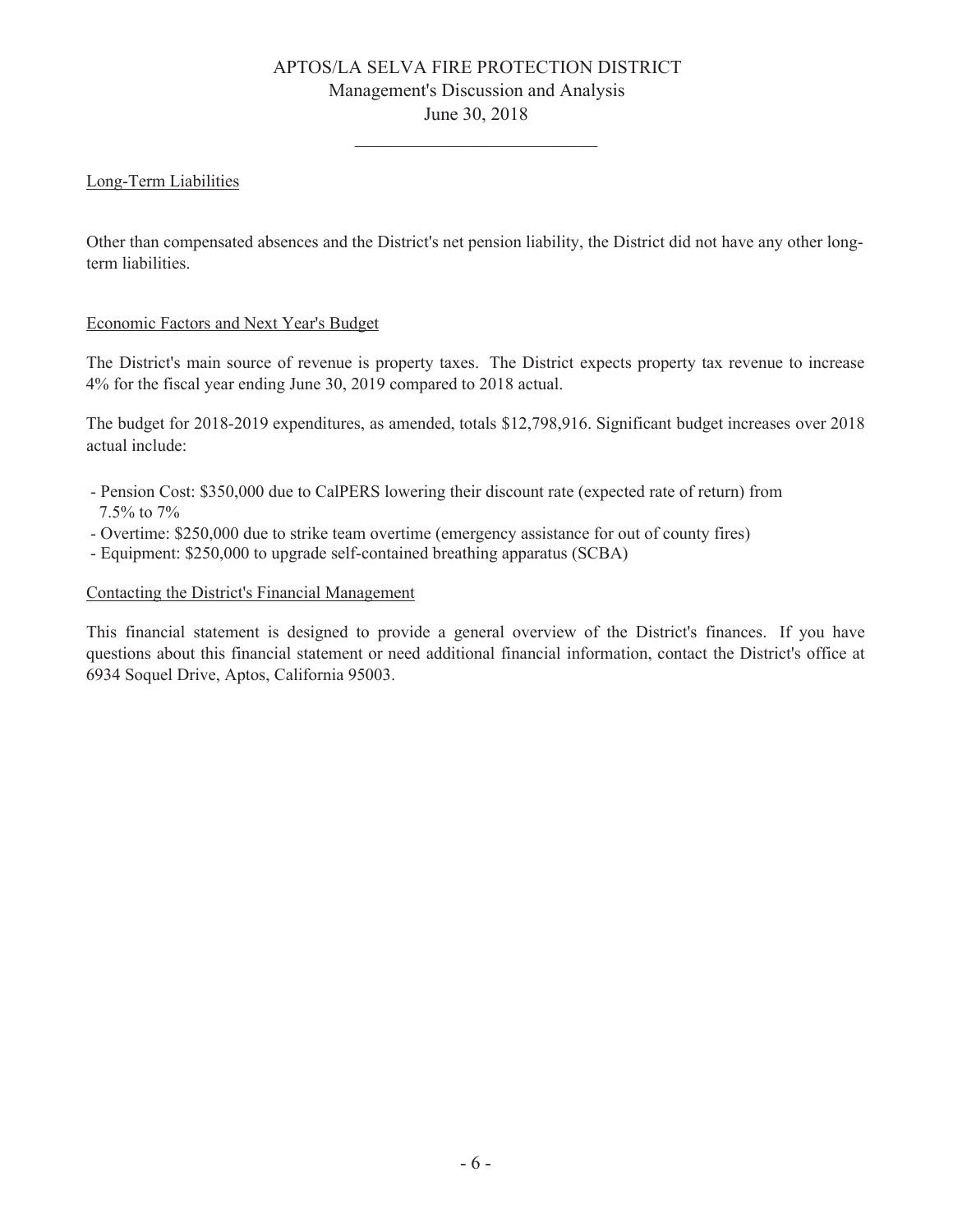# Statement of Net Position

June 30, 2018 (With Comparative Totals for 2017)

|                                                              | 2018              | 2017                       |
|--------------------------------------------------------------|-------------------|----------------------------|
| <b>ASSETS</b>                                                |                   |                            |
| Current assets:                                              |                   |                            |
| Cash in county treasury                                      | \$<br>7,139,215   | \$<br>5,832,881            |
| Accounts receivable                                          | 152,520           | 351,135                    |
| Prepaid expenses                                             | 547,311           | 52,856                     |
| Total current assets                                         | 7,839,046         | 6,236,872                  |
| Noncurrent assets:                                           |                   |                            |
| Capital assets:                                              |                   |                            |
| Non-depreciable - Land                                       | 45,953            | 45,953                     |
| Depreciable - Structures and improvements                    | 4,484,391         | 4,476,280                  |
| Depreciable - Equipment                                      | 3,865,452         | 3,975,996                  |
| Total depreciable                                            | 8,349,843         | 8,498,229                  |
| Less accumulated depreciation                                | (3,509,964)       | (3,408,729)                |
| Total capital assets, net                                    | 4,885,832         | 5,089,500                  |
| <b>Total assets</b>                                          | 12,724,878        | 11,326,372                 |
| DEFERRED OUTFLOWS OF RESOURCES                               |                   |                            |
| Deferred outflow of resources                                |                   |                            |
| Contributions to CalPERS pension plan in current fiscal year | 1,424,686         | 2,164,224                  |
| Deferred outflows - pension actuarial                        | 4,253,935         | 4,013,473                  |
| Deferred outflows - OPEB                                     | 171,000           |                            |
| <b>Total deferred outflow of resources</b>                   | 5,849,621         | 6,177,697                  |
| <b>LIABILITIES</b>                                           |                   |                            |
| <b>Current liabilities</b>                                   |                   |                            |
| Accounts payable                                             | \$<br>105,752     | \$<br>110,491              |
| Accrued salaries and benefits                                | 285,961           | 253,795                    |
| Accrued compensated absences                                 | 67,128            | 73,017                     |
| Total current liabilities                                    | 458,841           | 437,303                    |
| Noncurrent liabilities                                       |                   |                            |
| Accrued compensated absences                                 | 604,155           | 657,156                    |
| Net pension liability                                        | 17,530,076        | 15,944,406                 |
| Net OPEB liability                                           | 1,705,000         |                            |
| Total noncurrent liabilities                                 | 19,839,231        | 16,601,562                 |
| <b>Total liabilities</b>                                     | 20,298,072        | 17,038,865                 |
| DEFERRED INFLOWS OF RESOURCES                                |                   |                            |
| Deferred inflow of resources                                 |                   |                            |
| Deferred inflows - pension actuarial                         | 577,150           | 1,388,766                  |
| Deferred inflows - OPEB                                      | 19,000            |                            |
| <b>Total deferred inflow of resources</b>                    | 596,150           | 1,388,766                  |
| <b>NET POSITION</b>                                          |                   |                            |
| Net position                                                 |                   |                            |
| Investment in capital assets                                 | 4,885,832         | 5,089,500                  |
| Unrestricted net position                                    | (7,205,555)       | (6,013,062)                |
| <b>Total net position</b>                                    | \$<br>(2,319,723) | $\mathbb{S}$<br>(923, 562) |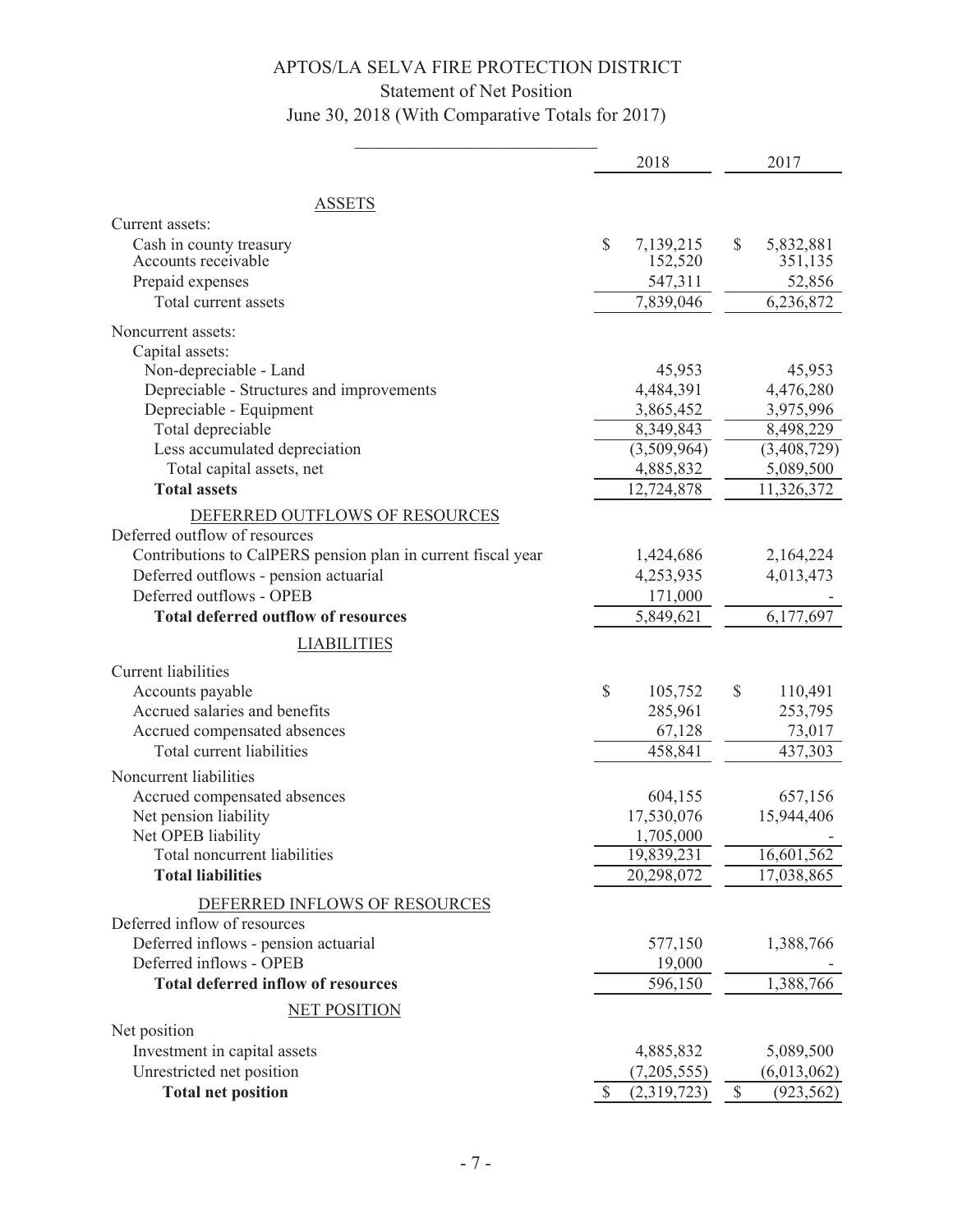# APTOS/LA SELVA FIRE PROTECTION DISTRICT Statement of Activities For the Year Ended June 30, 2018 (With Comparative Totals for 2017)

|                                                                                                   |                  | Program<br>Revenues                   |                           |                             |
|---------------------------------------------------------------------------------------------------|------------------|---------------------------------------|---------------------------|-----------------------------|
|                                                                                                   | Expenditures     | Charges for<br>services and<br>grants | 2018<br>Total             | 2017<br>Total               |
| Expenditures                                                                                      |                  |                                       |                           |                             |
| Fire protection                                                                                   |                  |                                       |                           |                             |
| Salaries and benefits                                                                             | \$<br>10,320,631 | \$<br>332,560                         | $\mathbb{S}$<br>9,988,071 | $\mathcal{S}$<br>7,784,636  |
| Services and supplies                                                                             | 1,804,817        | 422,421                               | 1,382,396                 | 688,741                     |
| Contributions to other agencies                                                                   | 47,833           |                                       | 47,833                    | 13,807                      |
| Depreciation                                                                                      | 290,361          |                                       | 290,361                   | 297,011                     |
| Total governmental activities                                                                     | 12,463,642       | 754,981                               | 11,708,661                | 8,784,195                   |
|                                                                                                   |                  |                                       |                           |                             |
| General revenues                                                                                  |                  |                                       |                           |                             |
| Property tax                                                                                      |                  |                                       | 11,588,384                | 11,049,953                  |
| Other taxes - fire protection tax                                                                 |                  |                                       | 131,015                   | 131,104                     |
| Use of money and property<br>Aid From other government<br>agencies:<br>State homeowners' property |                  |                                       | 55,354                    | 26,962                      |
| tax relief                                                                                        |                  |                                       | 70,029                    | 71,780                      |
| Other revenue                                                                                     |                  |                                       | 38,900                    | 8,891                       |
| Contribution from other agency                                                                    |                  |                                       |                           | 2,250                       |
| Gain (loss) on disposal of                                                                        |                  |                                       |                           |                             |
| capital assets                                                                                    |                  |                                       | (25, 182)                 | 1,855                       |
| Total general revenues                                                                            |                  |                                       | 11,858,500                | 11,292,795                  |
| Change in net position                                                                            |                  |                                       | 149,839                   | 2,508,600                   |
| Net position                                                                                      |                  |                                       |                           |                             |
| Beginning of the year                                                                             |                  |                                       | (923, 562)                | (3,432,162)                 |
| Prior period adjustment                                                                           |                  |                                       | (1,546,000)               |                             |
| Beginning of year, as restated                                                                    |                  |                                       | (2,469,562)               | (3,432,162)                 |
| End of the year                                                                                   |                  |                                       | (2,319,723)               | (923, 562)<br>$\mathcal{S}$ |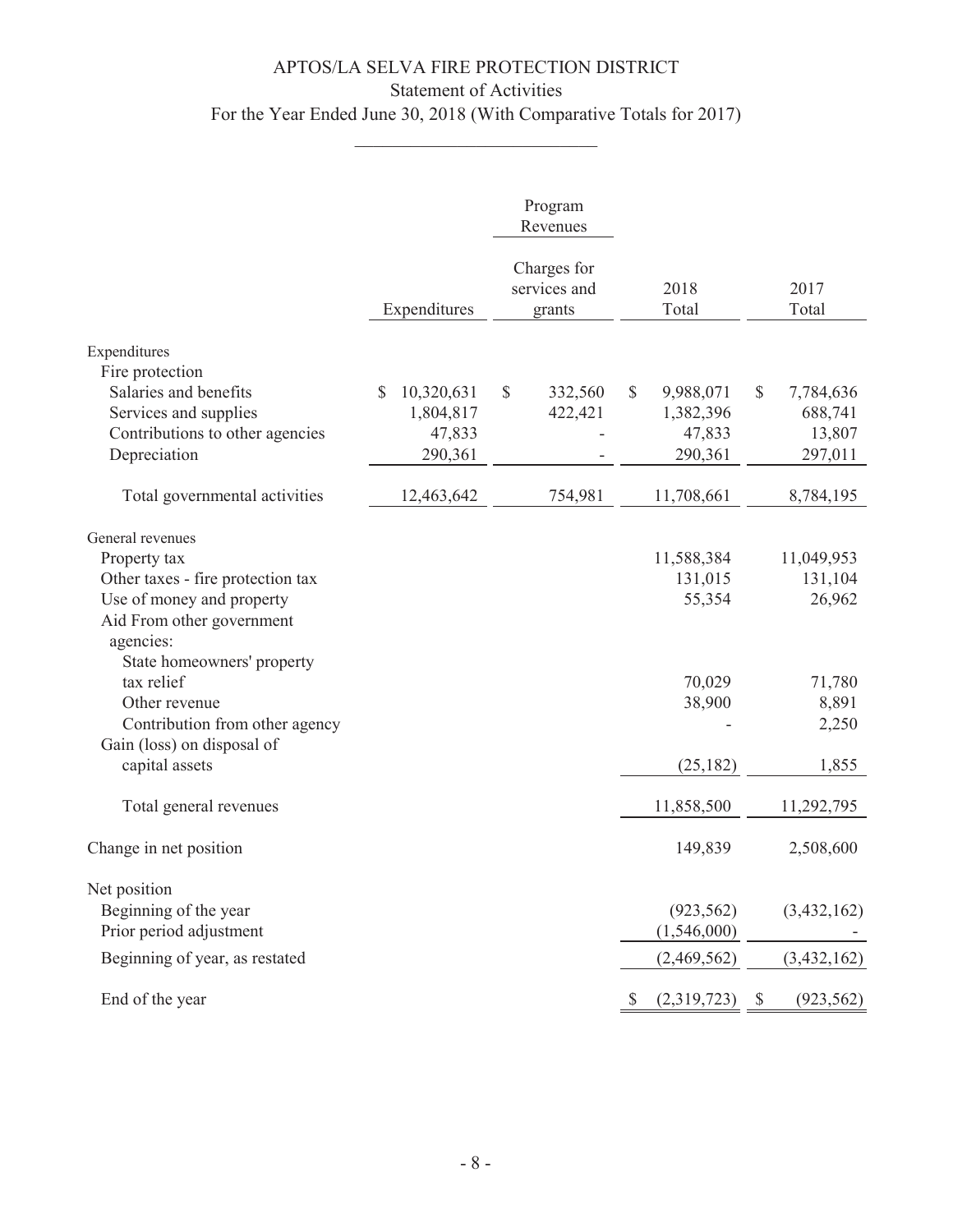# APTOS/LA SELVA FIRE PROTECTION DISTRICT Balance Sheet - Governmental Fund June 30, 2018 (With Comparative Totals for 2017)

# **ASSETS**

|             | General Fund    |  |  |  |
|-------------|-----------------|--|--|--|
| 2018        | 2017            |  |  |  |
|             |                 |  |  |  |
| \$7,139,215 | 5,832,881<br>S. |  |  |  |
| 152,520     | 351,135         |  |  |  |
| 547,311     | 52,856          |  |  |  |
|             |                 |  |  |  |
| \$7,839,046 | 6,236,872       |  |  |  |
|             |                 |  |  |  |

# **LIABILITIES AND FUND BALANCE**

Liabilities

| Accrued payroll<br>Accounts payable | 105,752<br>285,961 | 110,491<br>253,795 |
|-------------------------------------|--------------------|--------------------|
| Total liabilities                   | 391,713            | 364,286            |

#### Fund balance

| Nonspendable                       | 547,311   | 52,856    |
|------------------------------------|-----------|-----------|
| Unassigned                         | 6,900,022 | 5,819,730 |
| Total fund balance                 | 7,447,333 | 5,872,586 |
| Total liabilities and fund balance | 7,839,046 | 6,236,872 |
|                                    |           |           |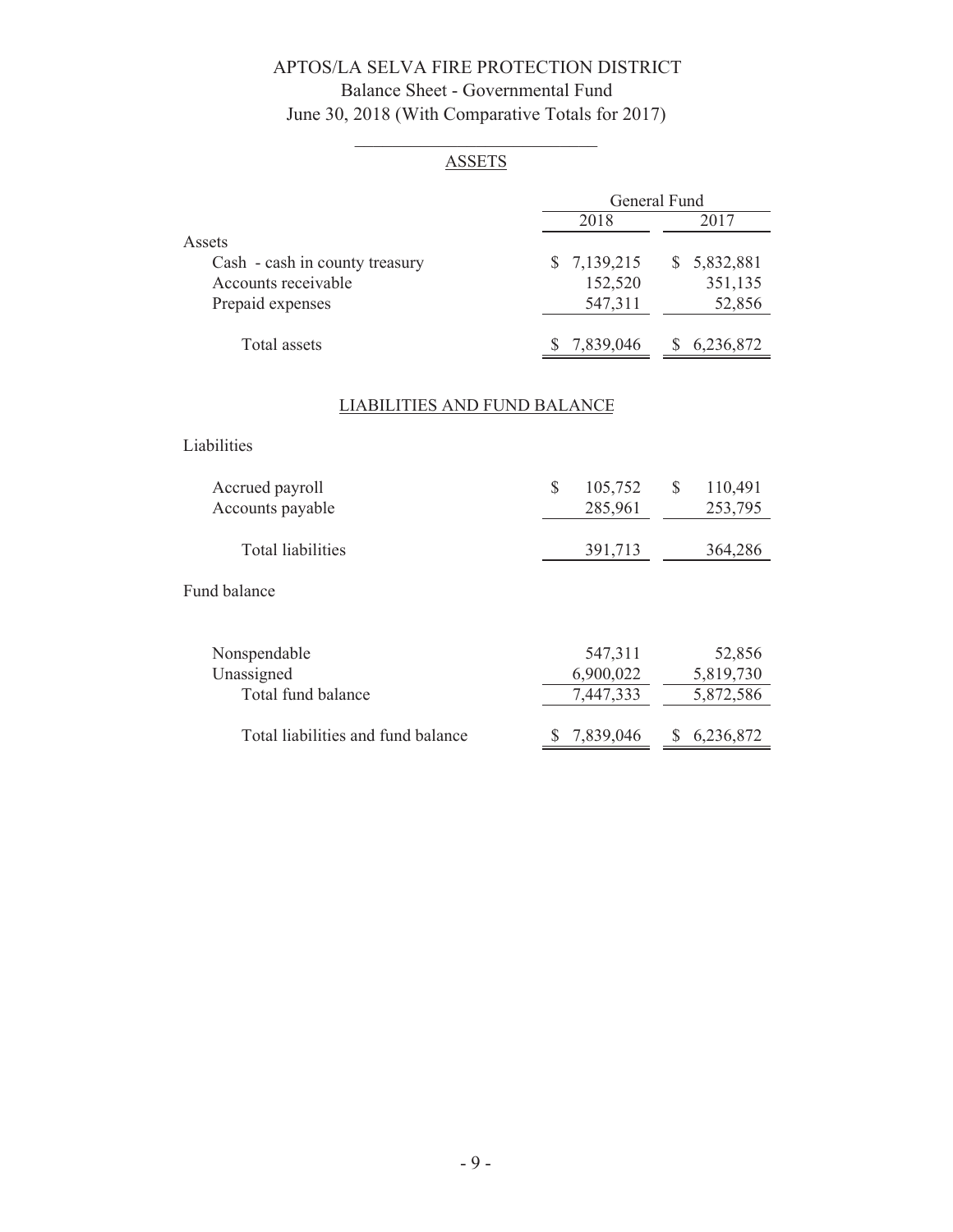# APTOS/LA SELVA FIRE PROTECTION DISTRICT Reconciliation of the Governmental Funds Balance Sheet to the Government-Wide Statement of Net Position For the Year Ended June 30, 2018 (With Comparative Totals for 2017)

|                                                                                                                                                                                                                                                                                                                                                                                                                   | 2018                                           | 2017                     |
|-------------------------------------------------------------------------------------------------------------------------------------------------------------------------------------------------------------------------------------------------------------------------------------------------------------------------------------------------------------------------------------------------------------------|------------------------------------------------|--------------------------|
| Total fund balances - governmental funds                                                                                                                                                                                                                                                                                                                                                                          | \$<br>7,447,333                                | \$<br>5,872,586          |
| Capital assets used in governmental funds are not financial resources<br>and therefore, are not reported as assets in the governmental funds.                                                                                                                                                                                                                                                                     |                                                |                          |
| Total historical cost of capital assets<br>Less accumulated depreciation                                                                                                                                                                                                                                                                                                                                          | 8,395,796<br>(3,509,964)                       | 8,498,229<br>(3,408,729) |
| In the government wide financial statements, employer contributions<br>made subsequent to the measurement date for pension and OPEB,<br>certain differences between actuarial amounts and actual results for<br>pension are deferred and amortized or applied to the net pension<br>liability or net OPEB liability in future periods, however these items<br>do not impact the governmental funds balance sheet: |                                                |                          |
| Deferred outflows of resources - pension<br>Deferred outflows of resources - OPEB<br>Deferred inflows of resources - pension<br>Deferred inflows of resources - OPEB                                                                                                                                                                                                                                              | 5,678,621<br>171,000<br>(577, 150)<br>(19,000) | 6,177,697<br>(1,388,766) |
| Compensated absences are reported in the government-wide statement<br>of net position, but they do not require the use of current financial<br>resources. Therefore, the liability is not reported in the governmental<br>funds.                                                                                                                                                                                  | (671, 283)                                     | (730, 173)               |
| Net pension liability and net OPEB liability are reported on the<br>government wide financial statements; as the liabilities will be paid<br>out of future resources the amounts are not shown on the government<br>fund financial statements. Total pension and net OPEB liabilities as of<br>June 30:                                                                                                           |                                                |                          |
| Net OPEB liability<br>Net pension liability                                                                                                                                                                                                                                                                                                                                                                       | (1,705,000)<br>(17,530,076)                    | (15, 944, 406)           |
| Net position                                                                                                                                                                                                                                                                                                                                                                                                      | \$<br>(2,319,723)                              | \$<br>(923, 562)         |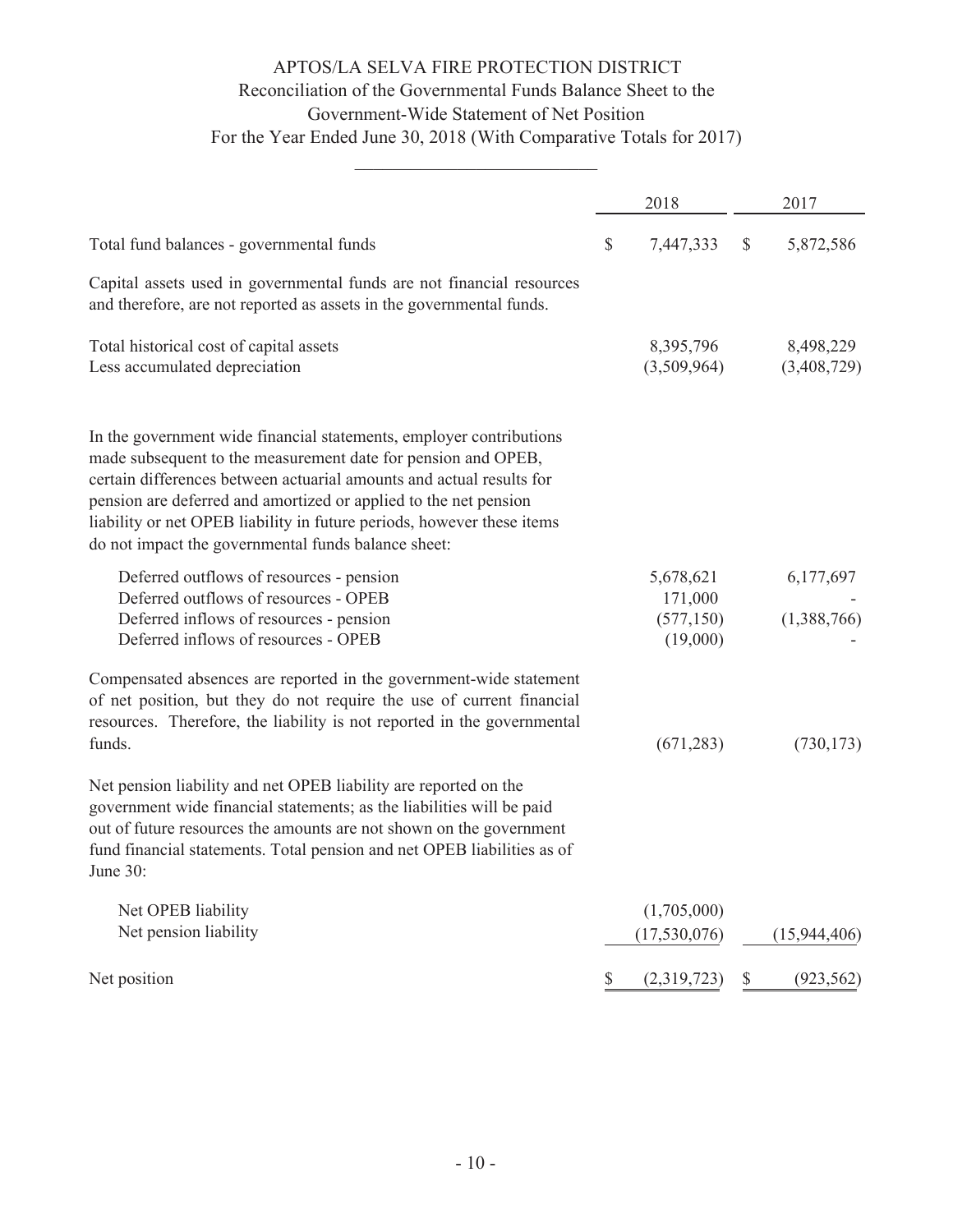# Statement of Revenues, Expenditures and Changes in

# Fund Balances - Governmental Fund

For the Year Ended June 30, 2018 (With Comparative Totals for 2017)

|                                                   | General Fund |              |  |  |
|---------------------------------------------------|--------------|--------------|--|--|
|                                                   | 2018         | 2017         |  |  |
| Revenues                                          |              |              |  |  |
| Property taxes                                    | \$11,588,385 | \$11,049,953 |  |  |
| Other taxes                                       | 131,015      | 131,104      |  |  |
| Use of money and property                         | 55,353       | 26,962       |  |  |
| Aid From other government agencies                | 481,540      | 398,706      |  |  |
| Other revenue                                     | 38,900       | 11,141       |  |  |
| Current services                                  | 343,470      | 280,639      |  |  |
| Total revenues                                    | 12,638,663   | 11,898,505   |  |  |
|                                                   |              |              |  |  |
| Expenditures                                      |              |              |  |  |
| Current:                                          |              |              |  |  |
| Salaries and employee benefits                    | 9,099,391    | 9,516,678    |  |  |
| Services and supplies                             | 1,266,837    | 1,032,063    |  |  |
| Other charges                                     | 47,833       | 13,807       |  |  |
| Capital outlay                                    | 651,855      | 76,967       |  |  |
| Total expenditures                                | 11,065,916   | 10,639,515   |  |  |
| Excess (deficiency) of revenues over expenditures | 1,572,747    | 1,258,990    |  |  |
| Other financing sources (uses)                    |              |              |  |  |
| Proceeds from sale of capital assets              | 2,000        | 5,461        |  |  |
| Change in fund balance                            | 1,574,747    | 1,264,451    |  |  |
| Beginning fund balance                            | 5,872,586    | 4,608,135    |  |  |
| Ending fund balance                               | 7,447,333    | \$ 5,872,586 |  |  |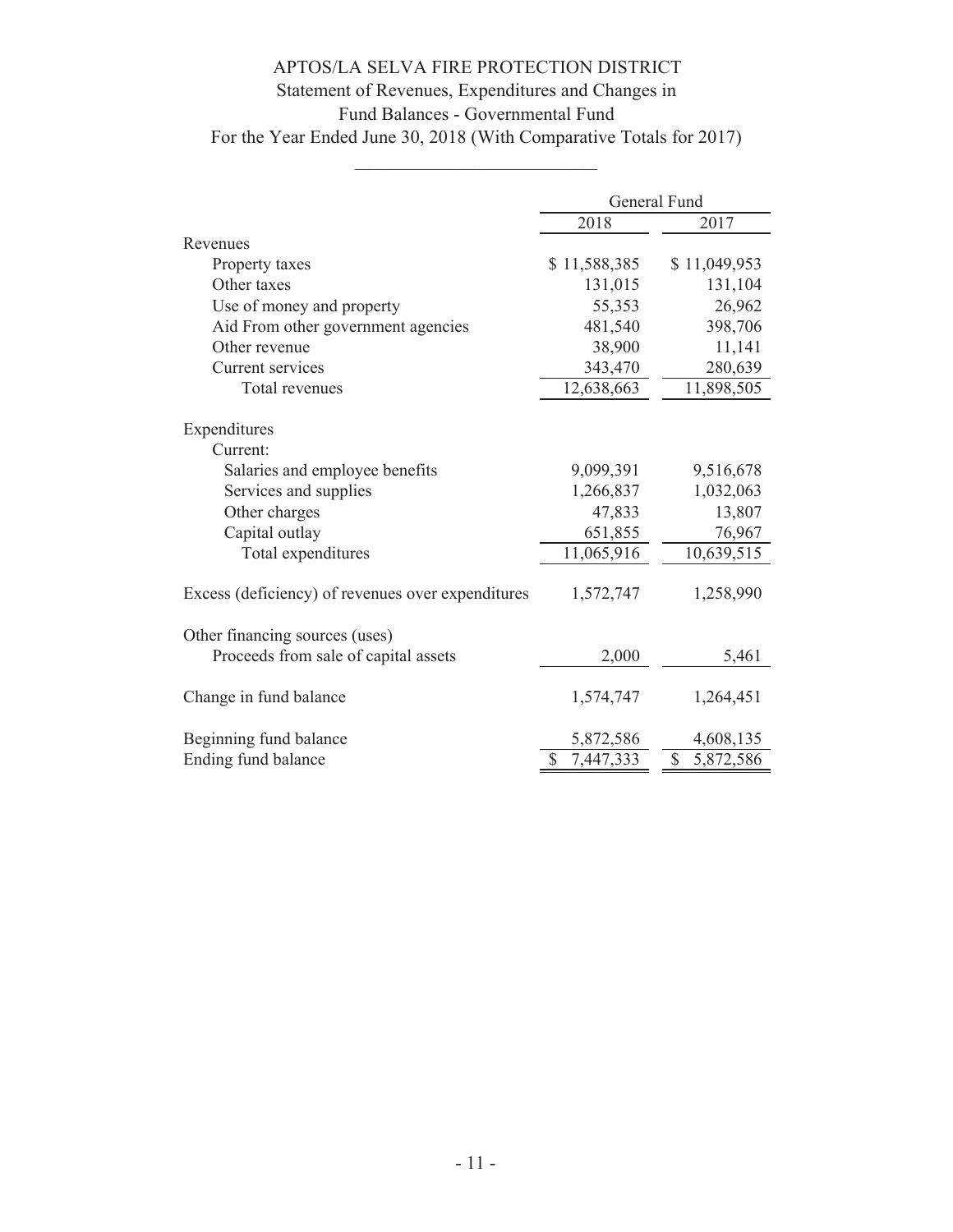# Reconciliation of the Statement of Revenues, Expenditures, and Changes in Fund Balances of Governmental Funds to the Statement of Activities

|                                                                                                                                                                                                                                                                                                                                                                            |   | 2018                 |                          | 2017                 |
|----------------------------------------------------------------------------------------------------------------------------------------------------------------------------------------------------------------------------------------------------------------------------------------------------------------------------------------------------------------------------|---|----------------------|--------------------------|----------------------|
| Net Change in Fund Balances - Total Governmental Funds                                                                                                                                                                                                                                                                                                                     |   | 1,574,747            | $\overline{\mathcal{S}}$ | 1,264,451            |
| Amounts reported for governmental activities in the Statement of<br>Activities are different as follows:                                                                                                                                                                                                                                                                   |   |                      |                          |                      |
| Government funds report capital outlays as expenditures. However, in<br>the Statement of Activities, the cost of these assets are allocated over<br>the estimated useful lives as depreciation expense. This is the amount<br>by which capital outlays exceeded depreciation expense during the<br>year.                                                                   |   |                      |                          |                      |
| <b>Current Year Capital Outlays</b><br>Less: Current Year Depreciation Expense                                                                                                                                                                                                                                                                                             |   | 113,875<br>(290,361) |                          | 76,967<br>(297, 011) |
| In the governmental funds, compensated absences (sick pay and<br>vacations) are measured by the amount of financial resources used,<br>which is the amounts actually paid. In the government-wide Statement<br>of Activities compensated absences are measured by the amounts<br>earned during the year. This is the net change in compensated<br>absences for the period. |   | 58,890               |                          | (11,876)             |
| In the government funds, pension expense is measured by the amount<br>of financial resources used which are the amounts actually paid to<br>CalPERS based on a percentage of payroll. In the government-wide<br>Statement of Activities pension expense is recognized as calculated<br>under the guidance of GASB 68. This is the difference between the<br>two amounts.   |   | (1,273,130)          |                          | 1,479,675            |
| In the government funds, OPEB expense is measured by the amount of<br>financial resources used which are the amounts actually paid to the<br>plan. In the government-wide Statement of Activities OPEB expense is<br>recognized as calculated under the guidance of GASB 75. This is the<br>difference between the two amounts.                                            |   | (7,000)              |                          |                      |
| In the governmental funds sales and disposals of capital assets are<br>measured by the amount of financial resources provided, which is the<br>amounts actually received in cash. In the government-wide Statement<br>of Activities sales and disposals of capital assets are measured by the<br>amount received less the basis in the assets sold or disposed of during   |   |                      |                          |                      |
| the year.                                                                                                                                                                                                                                                                                                                                                                  |   | (27, 182)            |                          | (3,606)              |
| Change in Net Position of Governmental Activities                                                                                                                                                                                                                                                                                                                          | P | 149,839              | \$                       | 2,508,600            |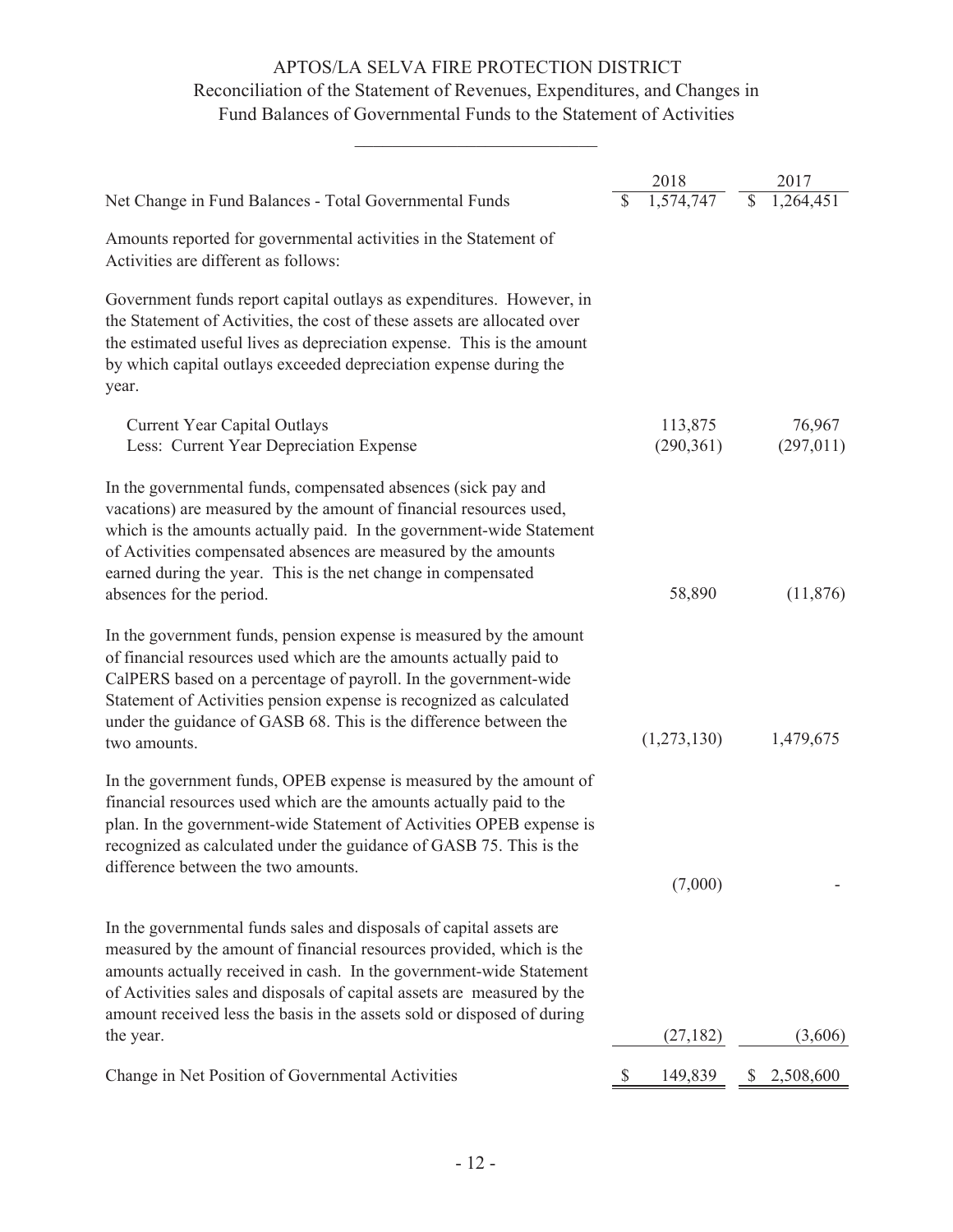# 1. GENERAL INFORMATION

#### A. Organization

The Aptos/La Selva Fire Protection District was organized July 1, 1986, from the consolidation of the Aptos Fire Protection District and the La Selva Fire Protection District, under the authority Section 56000 et seq of the California Government Code. The District operates under the provisions of the Fire Protection District Law of 1987 (beginning with Health and Safety Code Section 13800), and provides fire protection services to the land areas covered by the former Aptos Fire Protection District and the La Selva Fire Protection District.

The District has reviewed criteria to determine whether other entities with activities that benefit the District should be included within its financial reporting entity. The criteria include, but are not limited to, whether it exercises oversight responsibility (which includes financial interdependency, selection of governing authority, designation of management, ability to significantly influence operations and accountability for fiscal matters). The District has determined that no outside entity meets the above criteria, and therefore, no agency has been included as a component unit in the District's financial statements. In addition, the District is not aware of any entity that would exercise such oversight responsibility that would result in the District being considered a component unit of that entity.

#### **B.** District Officers

The District is governed by an elected board of five directors. The following were in office at June 30, 2018:

|                                | Term Expires |
|--------------------------------|--------------|
|                                | November     |
| Joe Foster, President          | 2020         |
| Vincent Hurley, Vice President | 2018         |
| Jim Abendschan, Director       | 2018         |
| Bob Spisak, Director           | 2020         |
| George Lucchesi, Director      | 2020         |

The other officials of the Aptos/La Selva Fire Protection District at June 30, 2018 were:

Aaron Lowe, Fire Chief Tracy New, Director of Business Services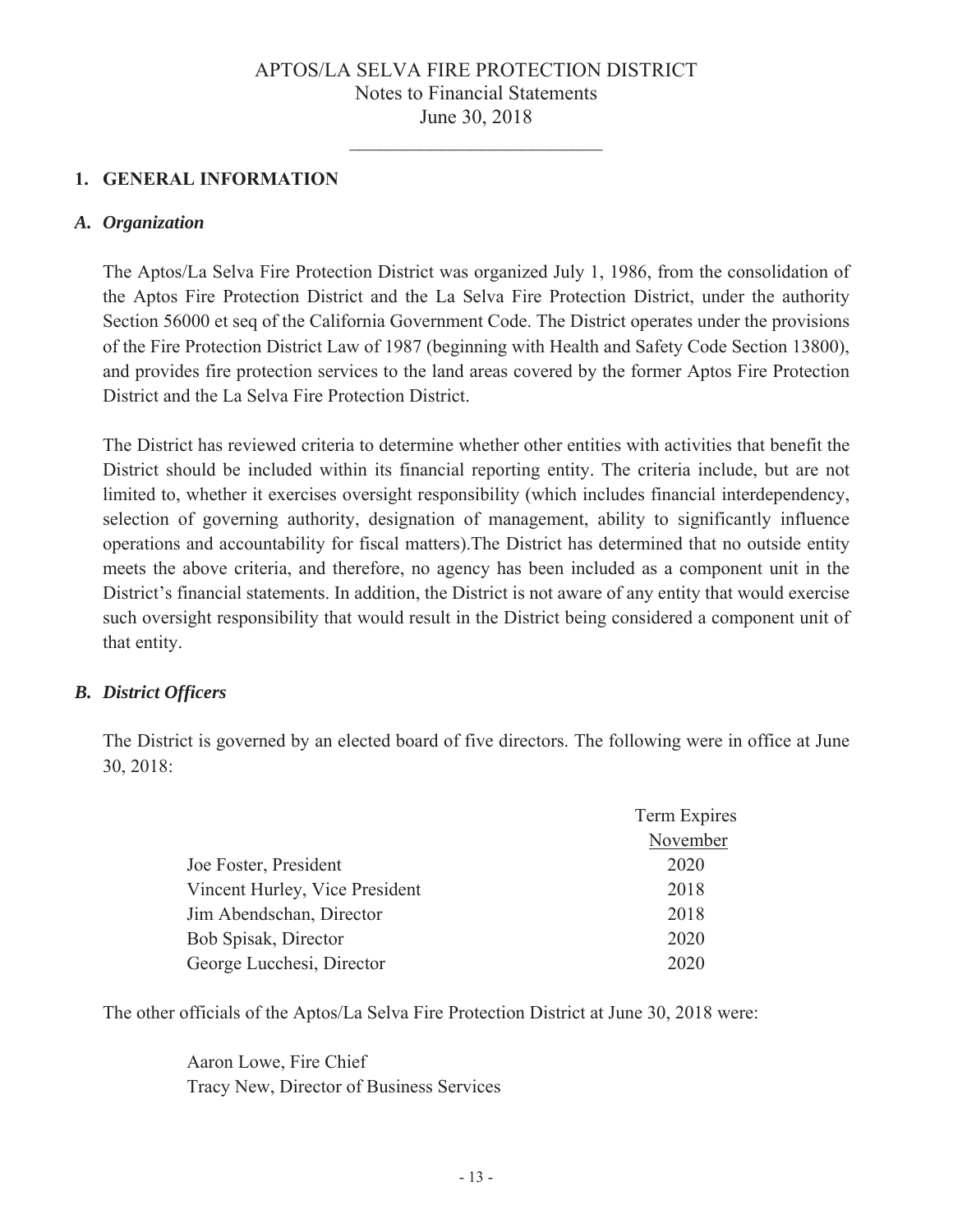# 1. GENERAL INFORMATION, Continued

#### C. Accounting Records

The official accounting records of the District are maintained in the office of the Santa Cruz County Auditor-Controller. Supporting documents are maintained by the District.

#### D. Minutes

Minutes were recorded for meetings and contained approvals for disbursements.

#### E. Budgetary procedure

The District prepares a fiscal year budget in accordance with applicable laws and regulations.

# 2. SUMMARY OF SIGNIFICANT ACCOUNTING POLICIES

#### A. Introduction

The District's financial statements are prepared in conformance with generally accepted accounting principles (GAAP). The Governmental Accounting Standards Board (GASB) is responsible for establishing GAAP for state and local governments through its pronouncements.

#### **B.** New Accounting Guidance

In 2018, the District adopted new accounting standards in order to conform to the following Governmental Accounting Standards Board Statements:

GASB Statement No. 75, Accounting and Financial Reporting for Postemployment Benefits Other Than *Pensions* - The objective of this statement is to address reporting by governments that provide other postemployment benefits (OPEB) to their employees and for governments that finance OPEB for employees of other governments. The District restated its beginning net position as part of implementation of this statement.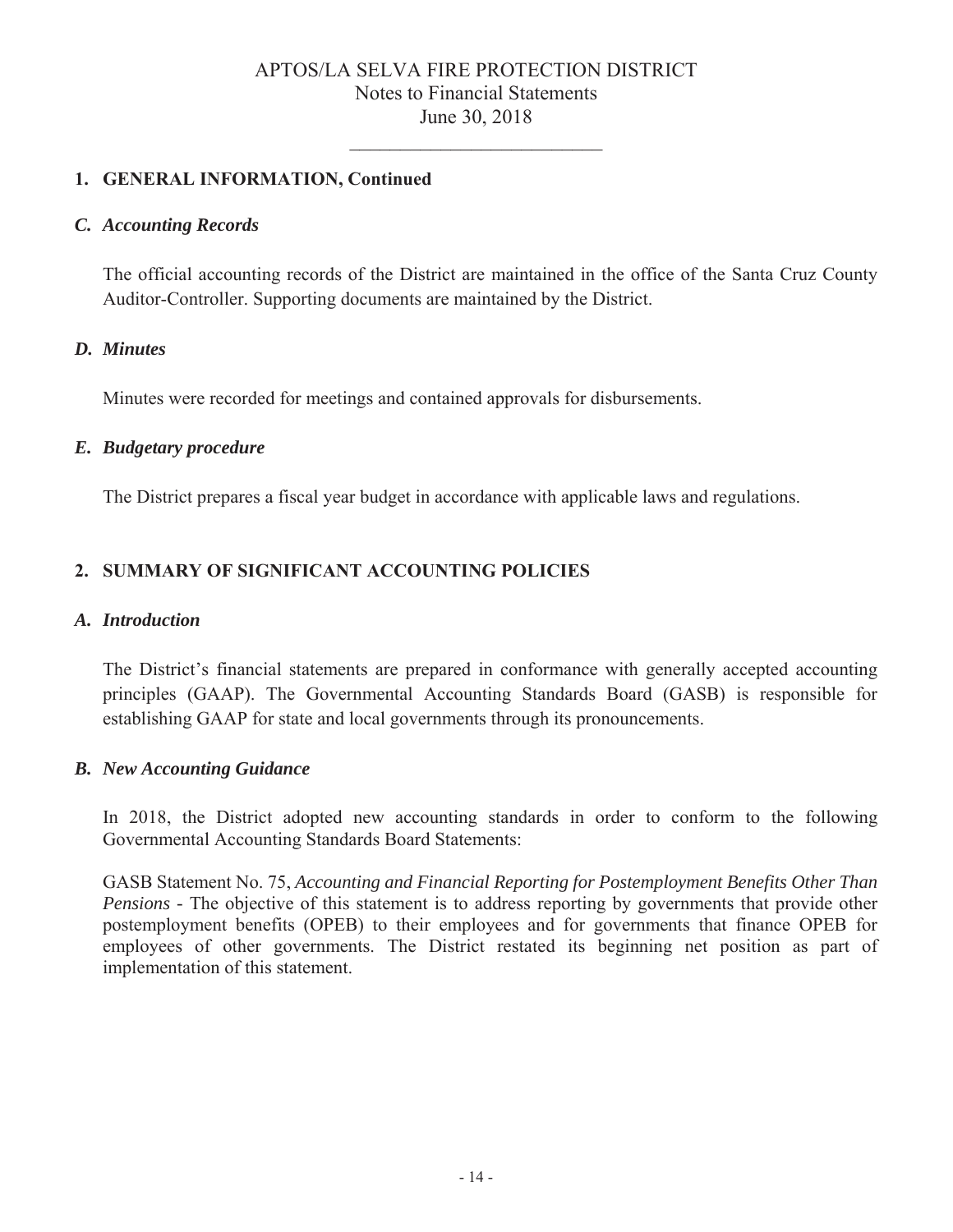# 2. SUMMARY OF SIGNIFICANT ACCOUNTING POLICIES, Continued

#### *B. New Accounting Guidance, Continued*

 $\overline{GASB}$  Statement No. 81, *Irrevocable Split-Interest Agreements –* The objective of this statement is to improve accounting and financial reporting for irrevocable split-interest agreements by providing recognition and measurement guidance for situations in which a government is a beneficiary of the agreement. The requirements of this statement did not apply to the District for the current fiscal year.

GASB Statement No. 85, *Omnibus 2017* – The objective of this statement is to address practice issues that have been identified during implementation and application of certain GASB Statements. This Statement addresses a variety of topics including issues related to blending component units, goodwill, fair value measurement and application, and other postemployment benefits (OPEB). There was no effect on net position as a result of implementation of this statement.

GASB Statement No. 86, Certain Debt Extinguishment Issues – The objective of this statement is to improve consistency in accounting and financial reporting for in-substance defeasance of debt by providing guidance for transactions in which cash and other monetary assets acquired with only existing resources—resources other than the proceeds of refunding debt—are placed in an irrevocable trust for the sole purpose of extinguishing debt. This Statement also improves accounting and financial reporting for prepaid insurance on debt that is extinguished and notes to financial statements for debt that is defeased in substance. The requirements of this statement did not apply to the District for the current fiscal year.

#### *C. Basis of Accounting and Measurement Focus*

The accounts of the District are organized on the basis of funds or account groups, each of which is considered to be a separate accounting entity. The operations of each fund are summarized by providing a separate set of self-balancing accounts which include its assets, liabilities, fund equity, revenues and expenses or expenditures. The District uses a chart of accounts based on the uniform accounting system prescribed by the State Controller.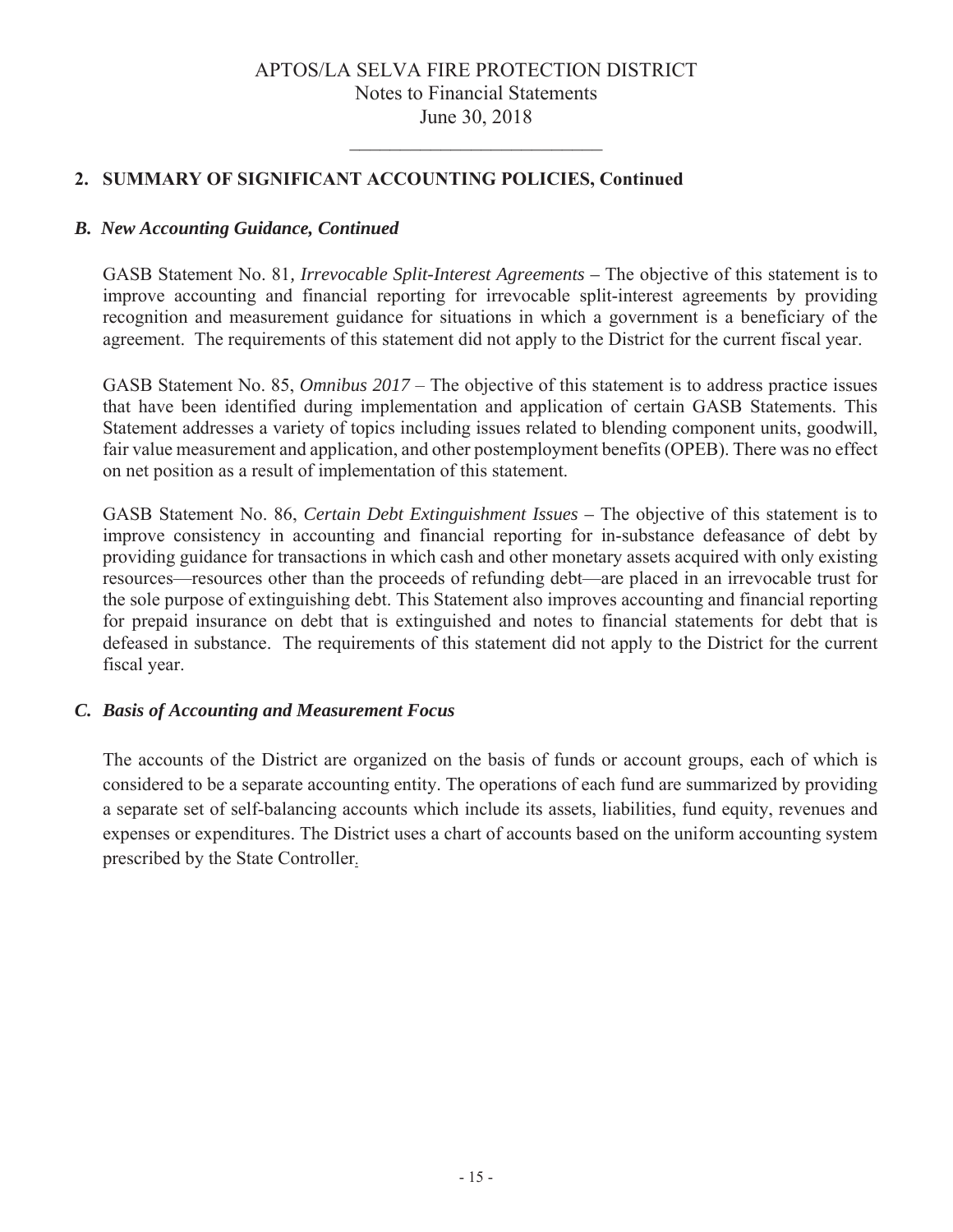# 2. SUMMARY OF SIGNIFICANT ACCOUNTING POLICIES, Continued

#### **D.** Summarized Financial Information

The financial statements include certain prior-year summarized, comparative information in total. Such information does not include sufficient detail to constitute a presentation in conformity with accounting principles generally accepted in the United States of America. Accordingly, such information should be read in conjunction with the District's financial statements for the year ended June 30, 2017 from which the summarized information was derived.

#### **E.** Financial Statement Presentation

#### Government-wide financial statements

The District's Government-Wide Financial Statements include a Statement of Net Position and a Statement of Activities and Changes in Net Position. These statements present summaries of governmental activities for the District.

The basic Government-Wide Financial Statements are presented on an economic resources measurement focus and the accrual basis of accounting. Accordingly, all of the District's assets and liabilities, including capital assets and long-term liabilities are included in the accompanying Statement of Net Position. The Statement of Activities presents changes in net position. Under the accrual basis of accounting, revenues are recognized in the period in which they are earned while expenses are recognized in the period the liability is incurred. The District's governmental-wide net position is classified in the following categories:

Net investment in capital assets – Includes amount of the net position that is invested in capital assets net of accumulated depreciation and any related debt.

Restricted – Includes amounts that can be spent only for the specific purposes stipulated by a formal action of the government's highest level of decision-making authority, external resource providers, constitutionally, or through enabling legislation.

Unrestricted – Includes amounts that are technically available for any purpose and includes all amounts not contained in other classifications.

#### Governmental fund financial statements

The District's Government Fund financial statements include a Balance Sheet and a Statement of Revenues, Expenditures and Changes in Fund Balance for all major governmental funds and non-major funds. An accompanying schedule is presented to reconcile and explain the differences in fund balances as presented in these statements to the net assets presented in the Government-Wide financial statements.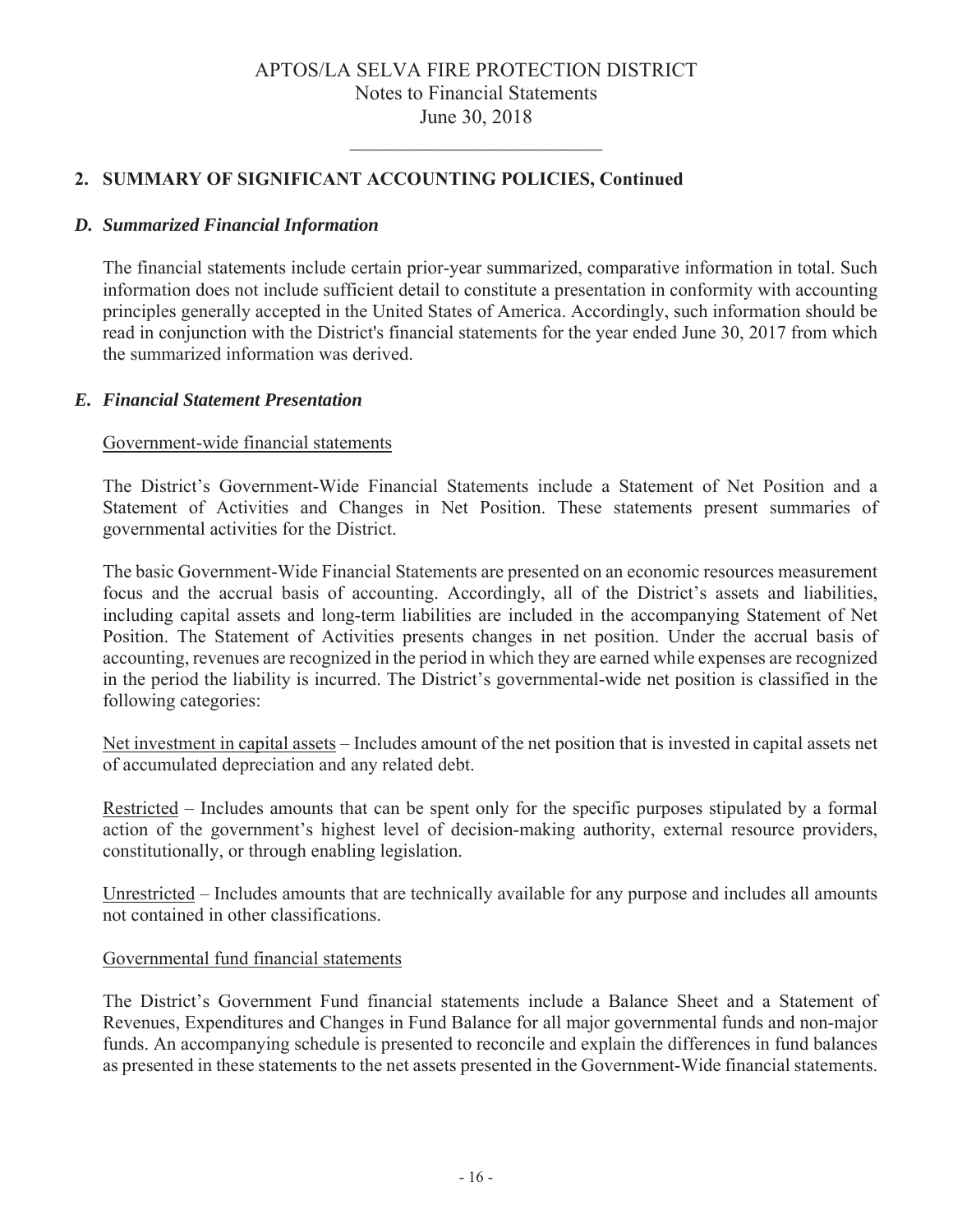# 2. SUMMARY OF SIGNIFICANT ACCOUNTING POLICIES, Continued

#### E. Financial Statement Presentation, Continued

All governmental funds are accounted for on a spending or current financial resources measurement focus and the modified accrual basis of accounting. Accordingly, only current assets and current liabilities are included on the Balance Sheet. The Statement of Revenues, Expenditures and Changes in Fund Balances presents increases (revenues and other financing sources) and decreases (expenditures and other financing uses) in net current assets. Under the modified accrual basis of accounting, revenues are recognized in the accounting period in which they become both measurable and available to finance expenditures of the current period. Accordingly, revenues are recorded when received in cash, except that revenues subject to accrual (generally 60 days after year end) are recognized when due. Expenditures are recorded in the accounting period in which the related fund liability is incurred. Reconciliation of the Fund financial statements to the Government-Wide Financial Statements is provided to explain the differences created by the different measurement focus and basis of accounting.

The District's governmental fund balance is classified in the following categories:

#### Nonspendable

Includes amounts that are not in a spendable form or are required to be maintained intact.

#### Restricted

Includes amounts that can be spent only for the specific purposes stipulated by external resource providers, constitutionally, or through enabling legislation.

#### Committed

Includes amounts that can be used only for the specific purposes determined by a formal action of the government's highest level of decision-making authority. Commitments may be changed or lifted only by the government taking the same formal action that imposed the constraint originally.

#### Assigned

Includes amounts intended to be used by the government for specific purposes. Intent can be expressed by the governing body or by an official or body to which the governing body delegates the authority.

#### Unassigned

Includes amounts that are technically available for any purpose and includes all amounts not contained in other classifications.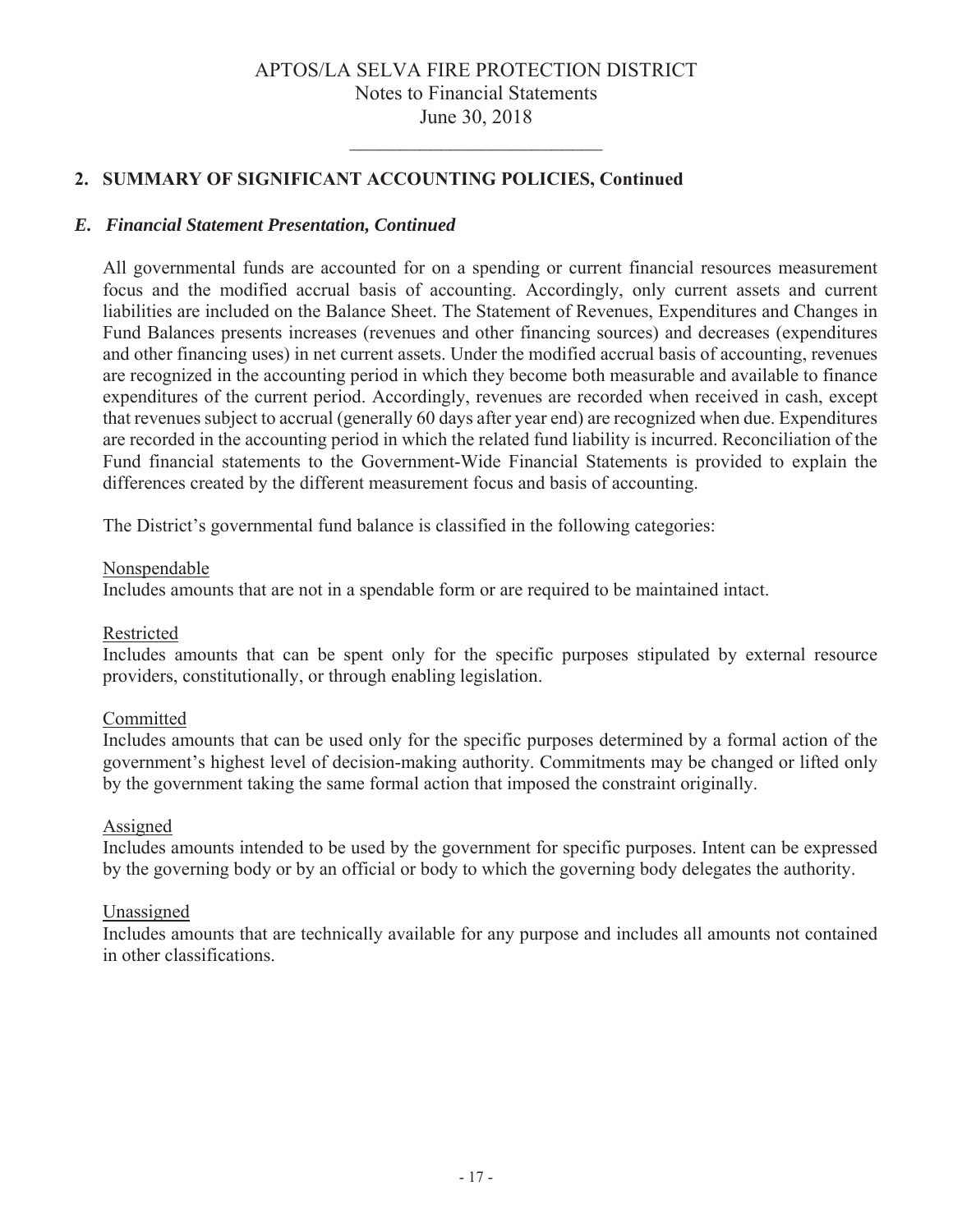# 2. SUMMARY OF SIGNIFICANT ACCOUNTING POLICIES, Continued

#### F. Property tax

The County of Santa Cruz assesses properties, bills, and collects property taxes for the District. Assessed values are determined annually by the County Assessor as of January 1, and become a lien on real property as of that date. Taxes are due November 1 and February 1 and are delinguent if not paid by December 10 and April 10, respectively. The County bills and collects property taxes and remits them to the District under the state authorized method of apportioning taxes, whereby, all local agencies, including special districts, receive from the County their respective shares of the amount of ad valorem taxes collected.

#### G. Cash in county treasury

The District's cash is held in the County of Santa Cruz Treasury Pool and are considered cash. See Note 3 to the financial statements for information regarding the Pools investments, interest rate risk, concentration of credit risk and custodial credit risk.

#### H. Accounts receivable

All accounts receivable, if any, are shown net of any allowance for uncollectible accounts. All receivables which have been remitted within 60 days subsequent to fiscal year end are considered measurable and available and recognized as income in the government-fund financial statements.

#### I. Inventory, materials and supplies

The inventory on hand at any time is small. Accordingly, purchases are charged directly to fixed assets or to maintenance costs, as applicable.

#### J. Prepaid items

Certain payments to vendors reflect costs applicable to future fiscal years and are recorded as prepaid items in both the government-wide and government fund financial statements, as applicable.

#### K. Liability for compensated absences

The District is required to recognize a liability for employees' rights to receive compensation for future absences. On June 30, 2018, the liability for compensated absences was \$671,283. None of the liability for compensated absences is expected to be liquidated with expendable available financial resources; accordingly, compensated absences are accrued as a liability only in the government-wide financial statements.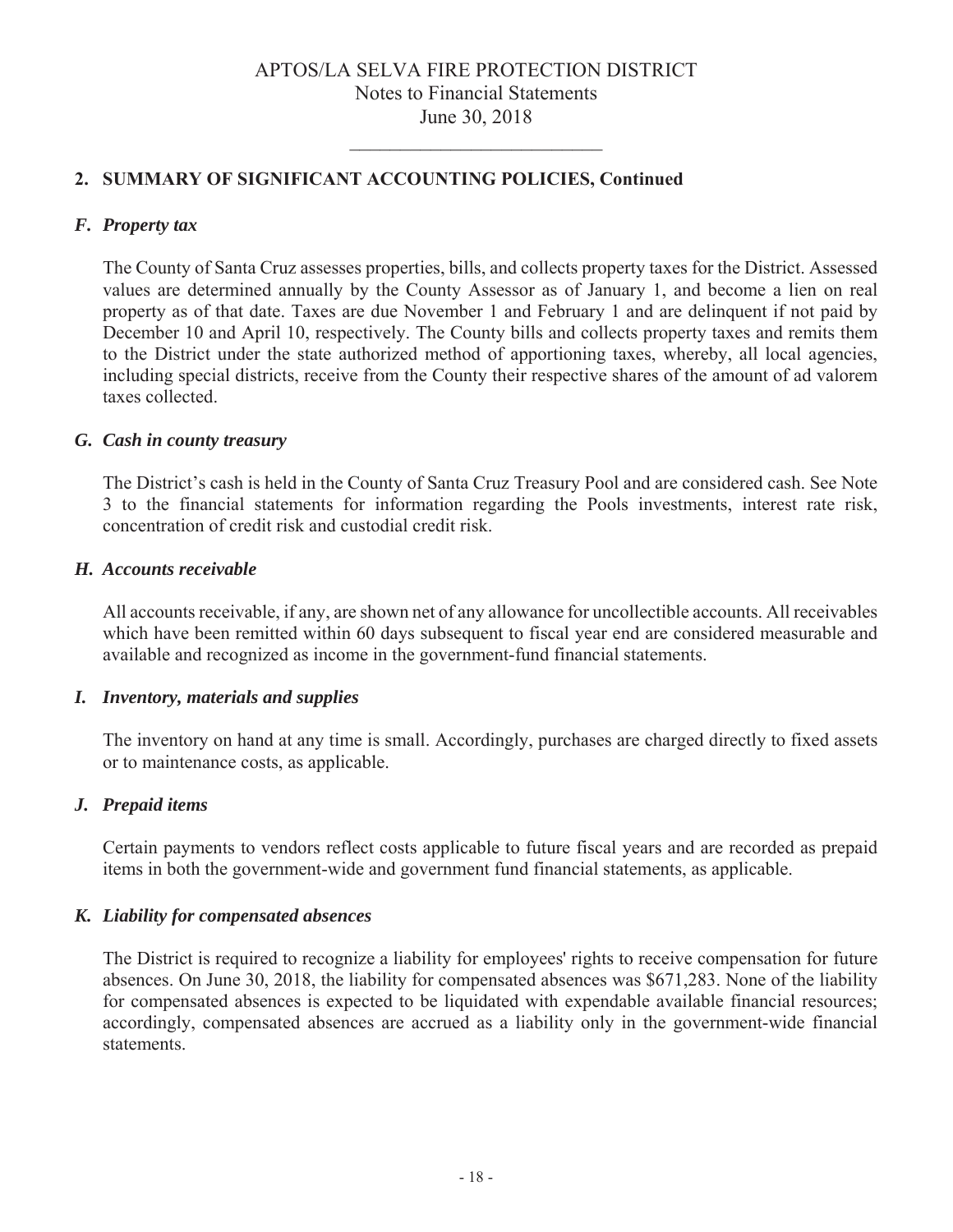# 2. SUMMARY OF SIGNIFICANT ACCOUNTING POLICIES, Continued

#### *L. Long-term debt*

In the government-wide financial statements long-term debt is reported as a liability in the Statement of Net Position.

#### *M. Capital assets*

Capital assets, which include land, buildings, improvements, and equipment, are reported in the Government-Wide Financial Statements. Capital assets are recorded at historical cost or estimated historical cost if actual cost is not available. Donated assets are valued at their acquisition value on the date donated. Normal maintenance and repairs are charged to operations as incurred. Major additions, improvements and replacements are capitalized. Gains and losses from sales or retirements of fixed assets are included in operations. The District has set capitalization thresholds for reporting capital assets at the following:

General Capital Assets \$2,000

Depreciation is recorded on the straight-line method (with no depreciation applied to the first year of acquisition) over the useful lives of the assets as follows:

| <b>Buildings</b> | 40 years       |
|------------------|----------------|
| Equipment        | $5 - 20$ years |

#### *N. Deferred outflows/inflows of resources*

In addition to assets, the statement of financial position will sometimes report deferred outflows of resources. Deferred outflows of resources represent a consumption of net position that applies to a future  $period(s)$  and so will not be recognized as an outflow of resources (expense/expenditure) until then.

In addition to liabilities, the statement of financial position will sometimes report deferred inflows of resources. Deferred inflows of resources represent an acquisition of net position that applies to a future period(s) and so will not be recognized as an inflow of resources (revenue) until then.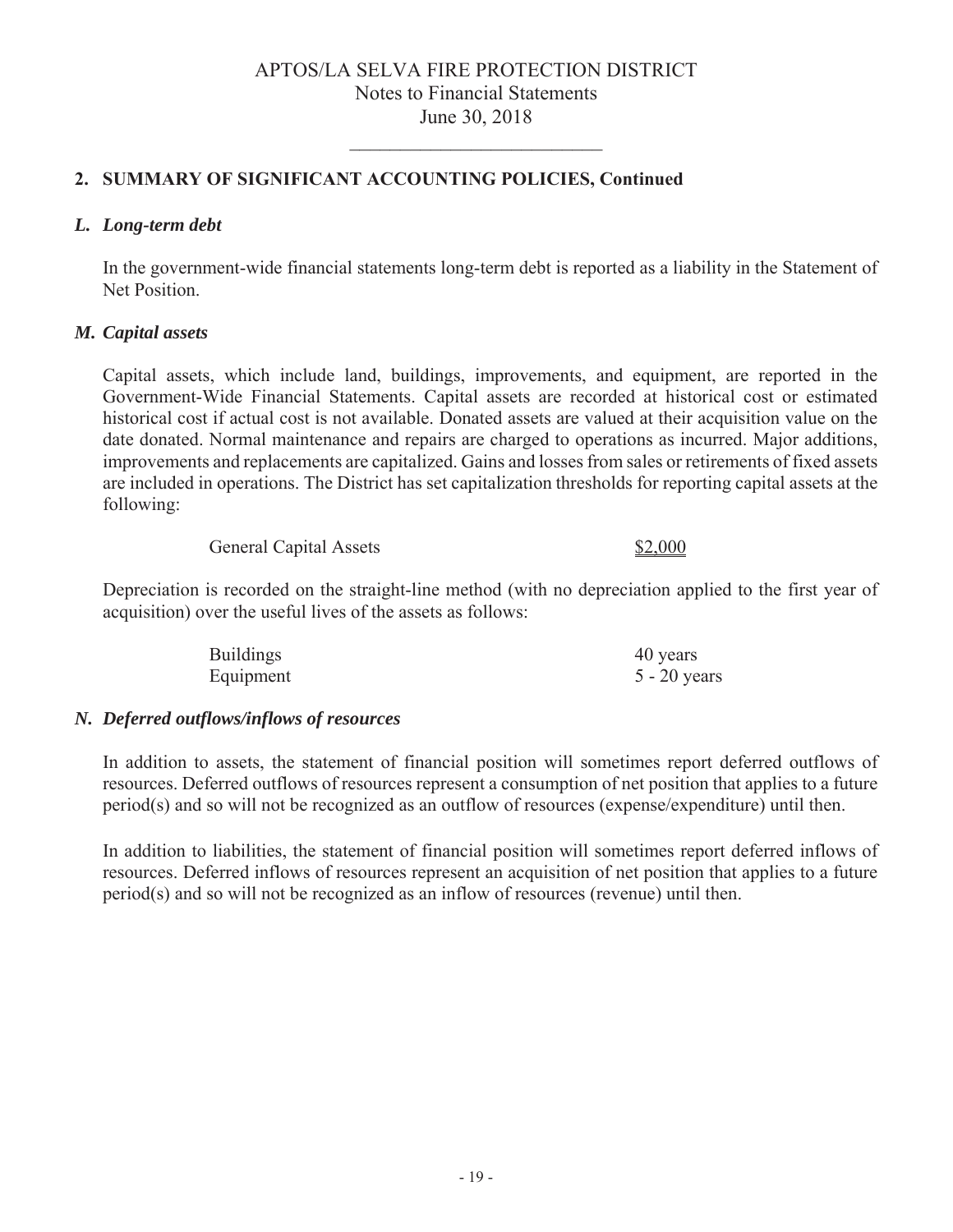#### 2. SUMMARY OF SIGNIFICANT ACCOUNTING POLICIES, Continued

#### *O. Services and supplies expense*

Because fire hose couplings, nozzles, hydrants, and the like are peculiar to fire districts, the manual of the State Controller provides that purchases of such items be charged to the expense account "Services" and Supplies Expense".

#### *P. Estimates*

The preparation of financial statements in conformity with generally accepted accounting principles requires management to make estimates and assumptions that affect the reported amounts of assets and liabilities and disclosure of contingent assets and liabilities at the date of the financial statements and the reported amounts of revenues and expenses during the reporting period. Actual results could differ from those estimates.

#### *Q. Unrealized gains and losses*

Governmental Accounting Standards Board (GASB) has established GASB 31 which requires public agencies to report the financial effect of all unrealized gains and losses on invested funds.

#### *R. Pensions*

For purposes of measuring the net pension liability and deferred outflows/inflows of resources related to pensions, and pension expense, information about the fiduciary net position of the District's California Public Employees' Retirement System (CalPERS) plan and additions to/deductions from the Plan's fiduciary net position have been determined on the same basis as they are reported by CalPERS. For this purpose, benefit payments (including refunds of employee contributions) are recognized when due and payable in accordance with the benefit terms. Investments are reported at fair value.

#### *S. Other Post-Employment Benefits (OPEB)*

For purposes of measuring the net OPEB liability, deferred outflows of resources and deferred inflows of resources related to OPEB, and OPEB expense, information about the fiduciary net position of the City's plan (OPEB Plan) and additions to/deductions from the OPEB Plan's fiduciary net position have been determined on the same basis. For this purpose, benefit payments are recognized when currently due and payable in accordance with the benefit terms. Investments are reported at fair value. Generally accepted accounting principles require that the reported results must pertain to liability and asset information within certain defined timeframes. For this report, the following timeframes are used:

| Valuation Date     | June 30, 2017                 |
|--------------------|-------------------------------|
| Measurement Date   | June 30, 2017                 |
| Measurement Period | July 1, 2016 to June 30, 2017 |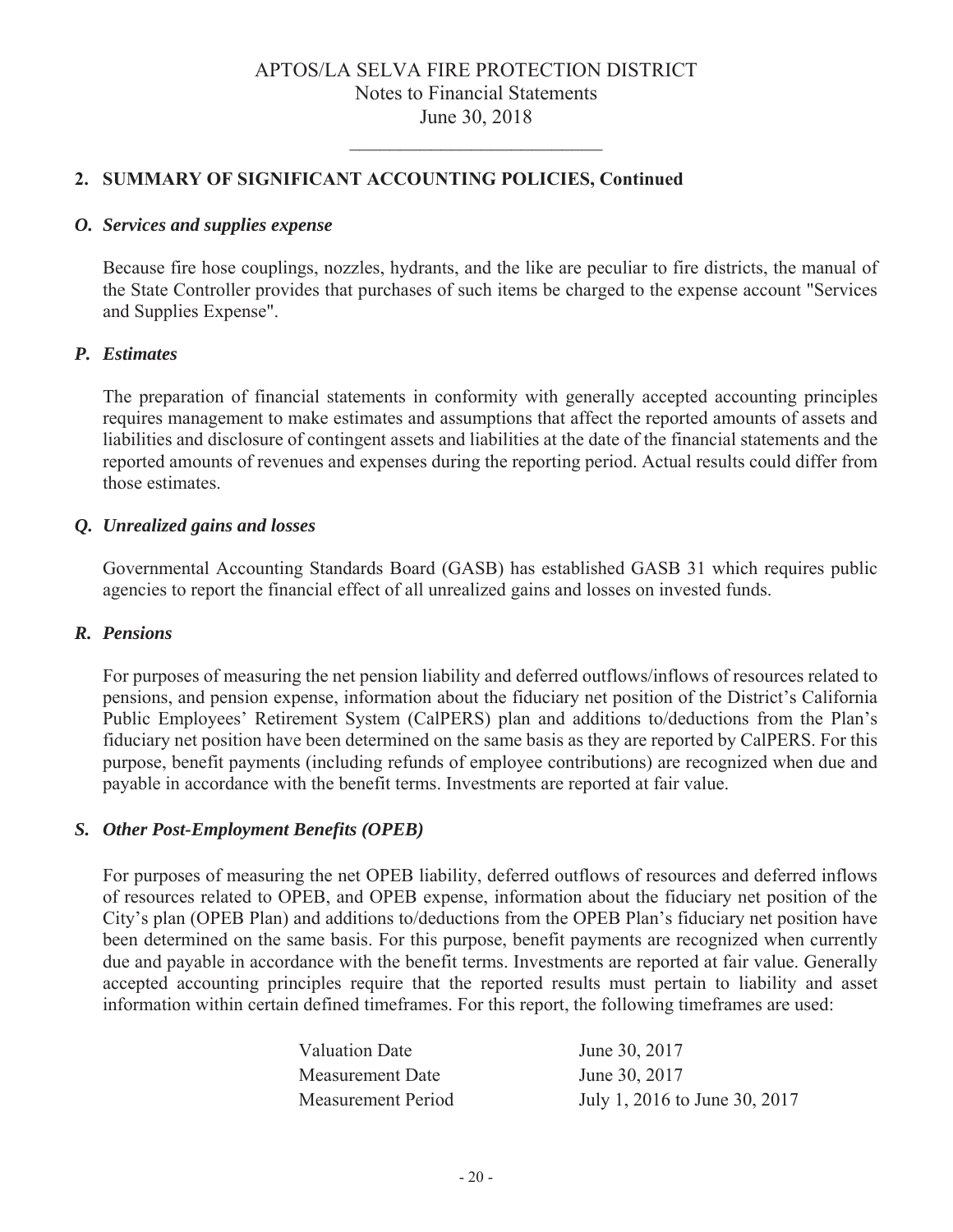# **3. POOLED CASH AND INVESTMENTS**

The District maintains cash and investments as summarized below:

|                                                    | Total |                  |  |
|----------------------------------------------------|-------|------------------|--|
| Petty cash<br>County of Santa Cruz Investment Pool | S     | 200<br>7,139,015 |  |
| <b>Total cash and investments</b>                  |       | 7,139,215        |  |

#### *A . Investment with Santa Cruz County Investment Pool*

 $$7,139,015$  at June 30, 2018 is part of the common investment pool of the Santa Cruz County Investment Pool. It is the policy of the Treasurer-Tax Collector of Santa Cruz County to invest public funds in a manner which provides for the safety of the funds on deposit, the cash flow demands, or liquidity needs of the treasury pool participants, and the highest possible yield after first considering the first two objectives of safety and liquidity. In addition, it is the Treasurer-Tax Collectors' policy to invest all funds in strict conformance with all state statutes governing the investment of public monies.

Investments are measured at fair value on a recurring basis. *Recurring* fair value measurements are those that Governmental Accounting Standards Board (GASB) Statements require or permit in the statement of net position at the end of each reporting period. Fair value measurements are categorized based on the valuation inputs used to measure an asset's fair value: Level 1 inputs are quoted prices in active markets for identical assets; Level 2 inputs are significant other observable inputs; Level 3 inputs are significant unobservable inputs. The District's investment in the Santa Cruz County Investment Pool was not subject to the levelling disclosure.

#### *B. Interest Rate Risk*

Interest rate risk is the risk that changes in market interest rates will adversely affect the fair value of an investment. Generally, the longer the maturity of an investment, the greater the sensitivity of its fair value is to changes in market interest rates. One of the ways that an agency manages its exposure to interest rate risk is by purchasing a combination of shorter term and longer term investments and by timing cash flows from maturities so that a portion of the portfolio is maturing or coming close to maturity evenly over time as necessary to provide the cash flow and liquidity needed for operations.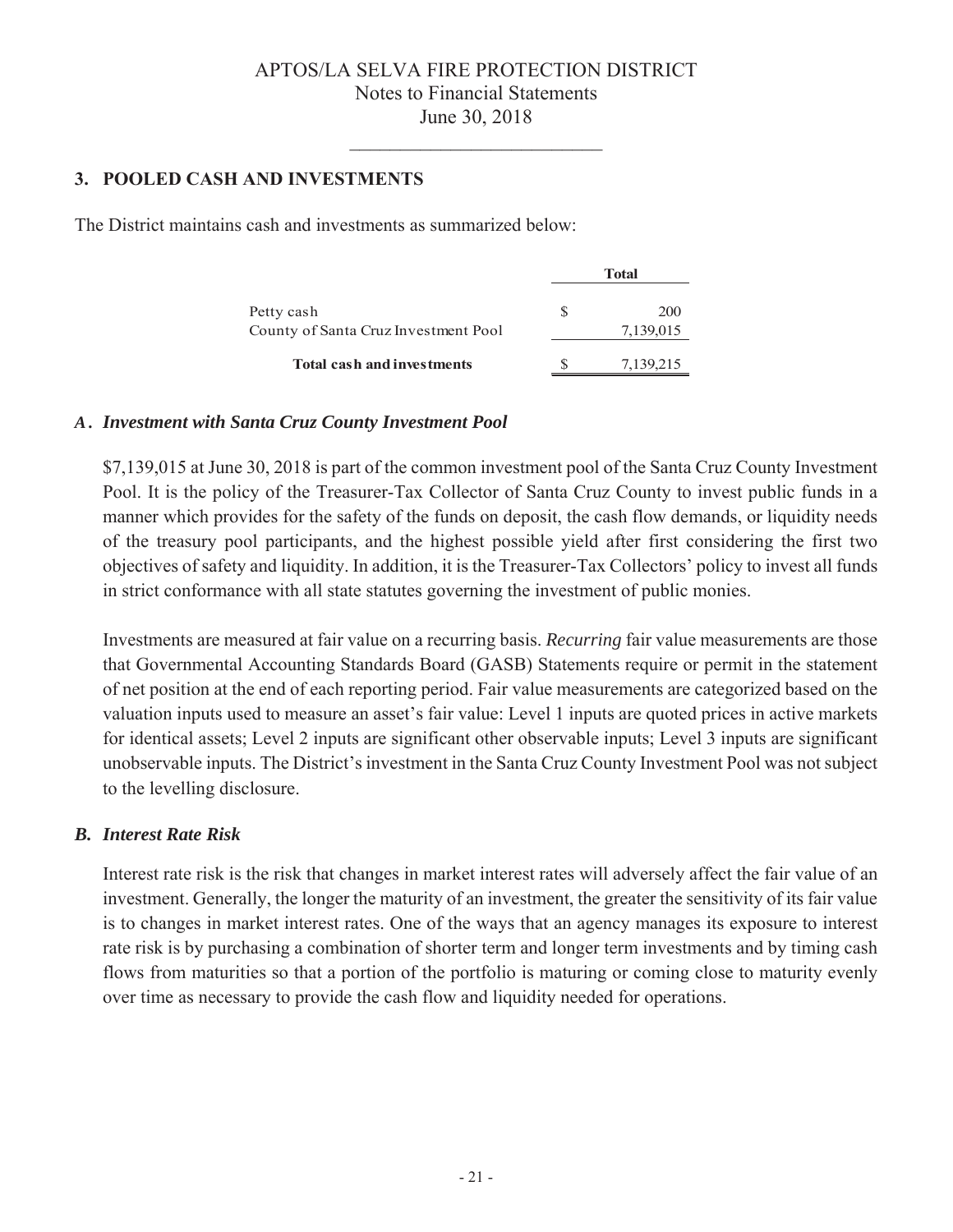#### 3. POOLED CASH AND INVESTMENTS, Continued

#### *B. Interest Rate Risk, Continued*

At June 30, 2018, the District had the following investment maturities.

|                                   |                   | Investment Maturities (in years) |                |  |                          |  |             |  |               |  |                 |
|-----------------------------------|-------------------|----------------------------------|----------------|--|--------------------------|--|-------------|--|---------------|--|-----------------|
| <b>Investment Type</b>            | <b>Fair Value</b> |                                  | 1 year or Less |  | 1 - 2 years              |  | 2 - 3 years |  | $3 - 4$ vears |  | 5 years or More |
| Santa Cruz County Investment Pool | 7.139.215         |                                  | 7,139,215      |  | ۰                        |  |             |  |               |  |                 |
| Total                             | 139 215           |                                  | ,139,215       |  | $\overline{\phantom{a}}$ |  |             |  |               |  |                 |

#### *C. Concentration of Credit Risk*

The District does not have an investment policy that contains limitations on the amount that can be invested in any one issuer beyond that stipulated by the California Government Code. Excluding external investment pools, the District did not have any investments in any one issuer that represent 5% or more of the total District investments for the year ended June 30, 2018.

#### **4. CAPITAL ASSETS**

Capital assets at June 30, 2018, consisted of the following:

|                                              |   | Balance      |   |            |                  |                          | Balance       |
|----------------------------------------------|---|--------------|---|------------|------------------|--------------------------|---------------|
|                                              |   | July 1, 2017 |   | Additions  | <b>Deletions</b> |                          | June 30, 2018 |
| Capital Assets not being depreciated:        |   |              |   |            |                  |                          |               |
| Land                                         |   | 45,953       | S | ٠          |                  | $\overline{\phantom{0}}$ | 45,953        |
| Total capital assets not being depreciated   |   | 45,953       |   |            |                  |                          | 45,953        |
| Capital Assets being depreciated:            |   |              |   |            |                  |                          |               |
| Equipment                                    |   | 3,975,996    |   | 81,873     |                  | (192, 417)               | 3,865,452     |
| Structures and improvements                  |   | 4,476,280    |   | 32,002     |                  | (23, 891)                | 4,484,391     |
| Total capital assets being depreciated       |   | 8,452,276    |   | 113,875    |                  | (216,308)                | 8,349,843     |
| Less accumulated depreciation                |   | (3,408,729)  |   | (290,361)  |                  | 189,126                  | (3,509,964)   |
| Total capital assets, being depreciated, net |   | 5,043,547    |   | (176, 486) |                  | (27, 182)                | 4,839,879     |
| Total capital assets, net                    | D | 5,089,500    |   | (176, 486) |                  | (27, 182)                | 4.885.832     |

As of June 30, 2018 equipment consisted of the following:

| Automotive              | S | 327,847   |
|-------------------------|---|-----------|
| Rescue and firefighting |   | 3,159,803 |
| Firehouse               |   | 269,228   |
| Communication           |   | 80,450    |
| Office                  |   | 28,124    |
| Total                   |   | 3,865,452 |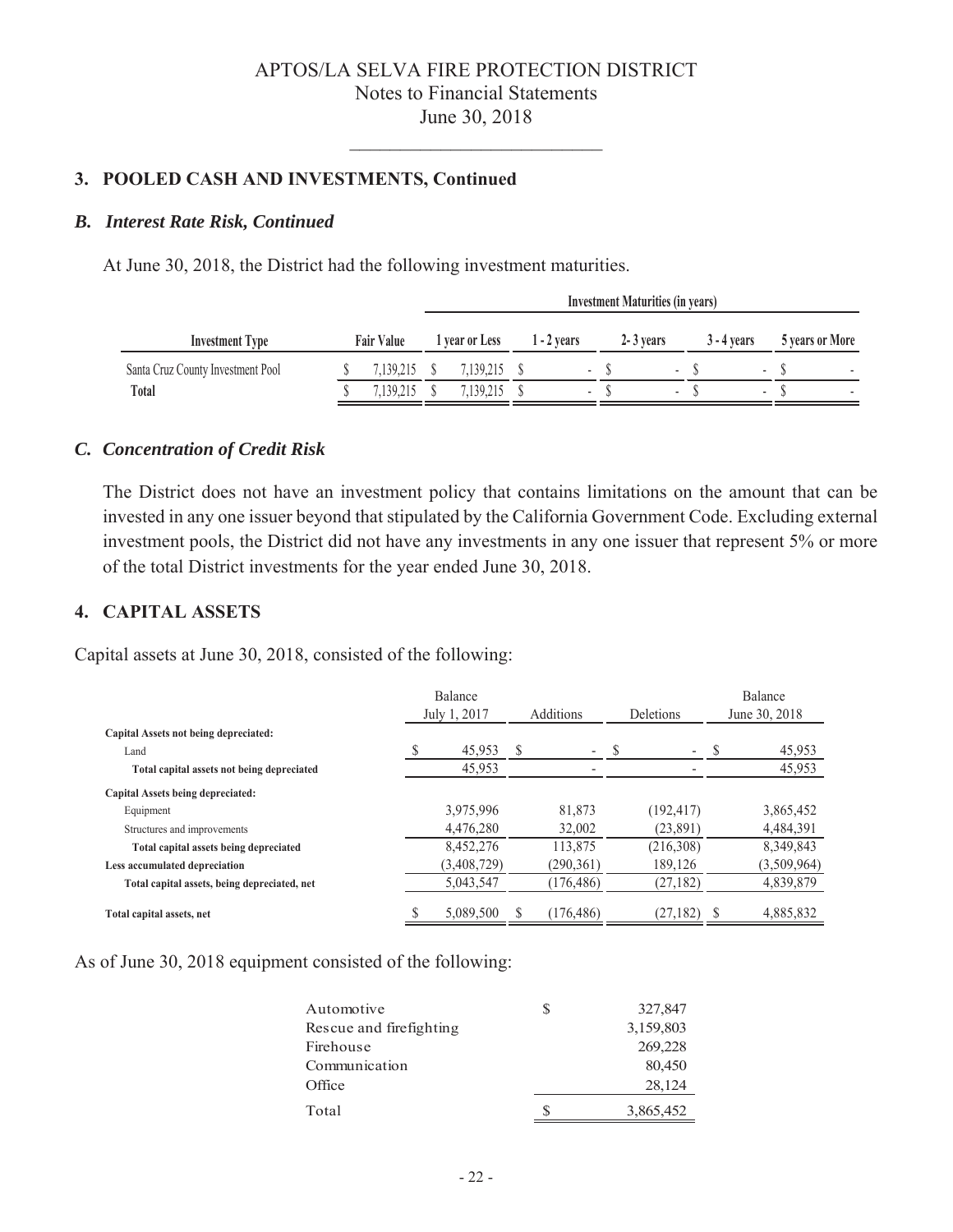#### 5. COMPENSATED ABSENCES

A summary of long-term debt transactions of Aptos/La Selva Fire Protection District for the year ended June 30, 2018 follows:

|                             |    | Balance<br>July 1, 2017 |   | <b>Additions</b> | <b>Deletions</b> |      | Balance<br>June 30, 2018 |
|-----------------------------|----|-------------------------|---|------------------|------------------|------|--------------------------|
| Accumulated Unpaid          |    |                         |   |                  |                  |      |                          |
| <b>Compensated Absences</b> |    |                         |   |                  |                  |      |                          |
| Current                     | \$ | 73,017                  | S | 67,128           | \$<br>(73,017)   | - \$ | 67,128                   |
| Long Term                   |    | 657,156                 |   | 243,964          | (296,965)        |      | 604,155                  |
| Accumulated Unpaid          |    |                         |   |                  |                  |      |                          |
| <b>Compensated Absences</b> | J  | 730,173                 |   | 311,092          | (369,982)        | J    | 671,283                  |

# **6. DEFINED BENEFIT PENSION PLAN**

#### A. Plan Description

All qualified permanent and probationary employees are eligible to participate in the Public Agency Cost-Sharing Multiple-Employer Defined Benefit Pension Plan (Plan) administered by the California Public Employees' Retirement System (CalPERS). The Plan consists of individual rate plans (benefit tiers) within a safety risk pool (police and fire) and a miscellaneous risk pool (all other.) Plan assets may be used to pay benefits for any employer rate plan of the safety and miscellaneous risk pools. Accordingly, rate plans within the safety or miscellaneous pools are not separate plans under GASB Statement No. 68. Individual employers may sponsor more than one rate plan in the miscellaneous or safety risk pools. The District sponsors four rate plans (two miscellaneous and two safety). Benefit provisions under the Plan are established by State statute and District resolution. CalPERS issues publicly available reports that include a full description of the pension plan regarding benefit provisions, assumptions and membership information that can be found on the CalPERS website.

#### **B.** Benefits Provided

CalPERS provides service retirement and disability benefits, annual cost of living adjustments and death benefits to plan members who must be public employees and beneficiaries. Benefits are based on years of credited service, equal to one year of full time employment. Members with five years of total service are eligible to retire at age 55 with statutorily reduced benefits. All members are eligible for non-duty disability benefits after 10 years of service. The death benefit is one of the following: the Basic Death Benefit, the 1957 Survivor Benefit, or the Optional Settlement 2W Death Benefit. The cost of living adjustments for each plan are applied as specified by the Public Employee's Retirement Law.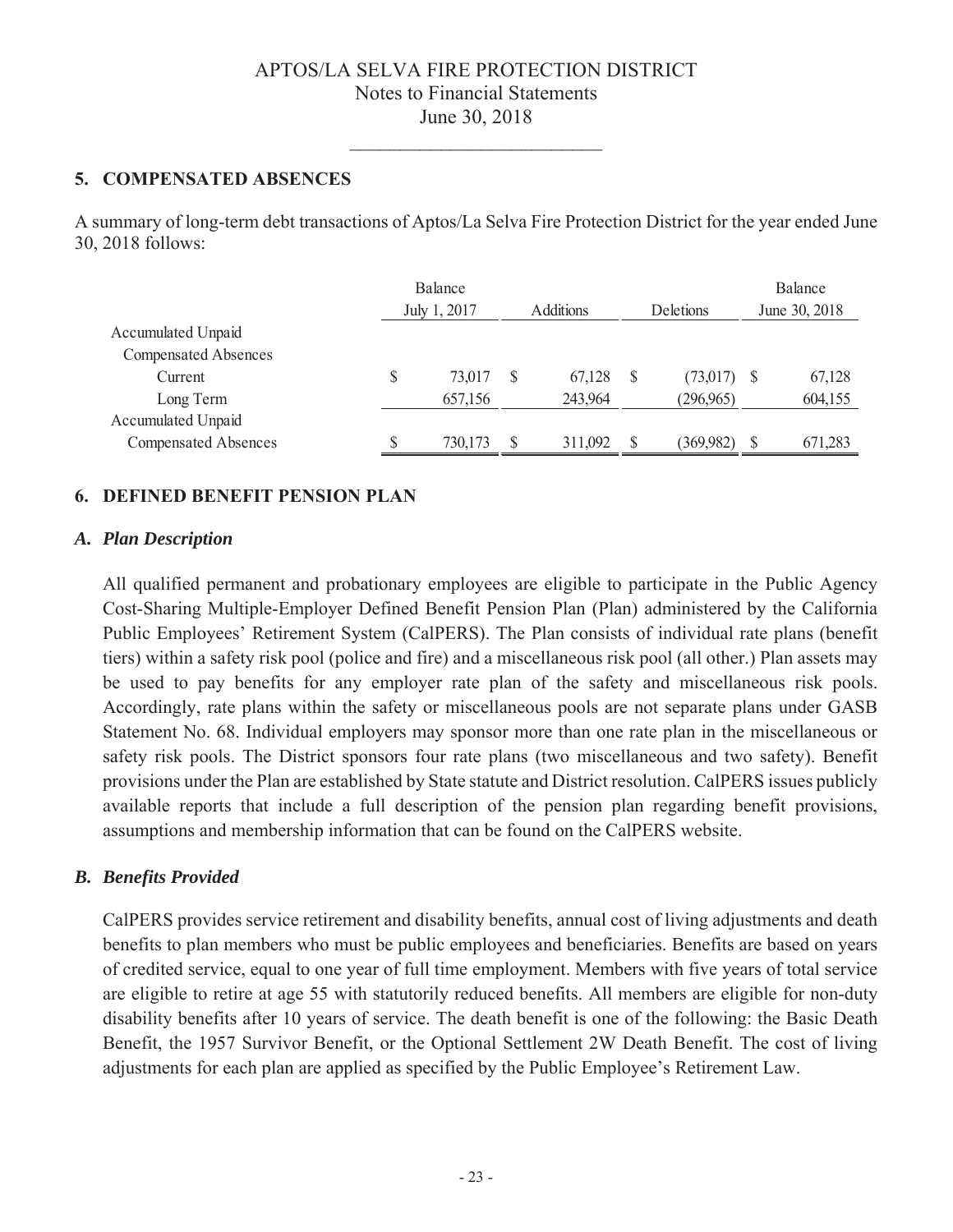#### **6. DEFINED BENEFIT PENSION PLAN, Continued**

#### *B. Benefits Provided, Continued*

The rate plan provisions and benefits in effect at June 30, 2018 are summarized as follows:

|                                                   | Prior to $1/1/2013$  | On or after             |
|---------------------------------------------------|----------------------|-------------------------|
|                                                   | Misc Tier 1          | 1/1/2013<br>Misc Tier 2 |
| Benefit formula                                   | $3\%$ (a) 60         | $2\%$ (a) 62            |
| Benefit vesting schedule                          | 5 year's service     | 5 year's service        |
| Benefit payment                                   | monthly for life     | monthly for life        |
| Retirement age                                    | 60                   | 62                      |
| Monthly benefits as of % of eligible compensation | 3%                   | $2\%$                   |
| Required employee contribution rates              | 8.000%               | 6.250%                  |
| Required employer contribution rates              | 12.698%              | 6.533%                  |
| Required UAL payment                              | \$<br>21,018         | \$<br>50                |
|                                                   | <b>Safety Tier 1</b> | <b>Safety Tier 2</b>    |
| Benefit formula                                   | $3\%$ (a) 55         | $2.7\%$ (a) 55          |
| Benefit vesting schedule                          | 5 year's service     | 5 year's service        |
| Benefit payment                                   | monthly for life     | monthly for life        |
| Retirement age                                    | 55                   | 57                      |
| Monthly benefits as of % of eligible compensation | $3\%$                | $2.7\%$                 |
| Required employee contribution rates              | 9.000%               | 11.500%                 |
| Required employer contribution rates              | 17.875%              | 11.990%                 |
| Required UAL payment                              | \$<br>641,160        | \$<br>52                |

**Contributions** – Section 20814(c) of the California Public Employees' Retirement Law requires that the employer contribution rates for all public employers be determined on an actuarial basis, annually and is effective on July 1 following notice of a change in the rate. Funding contributions for the Plan are determined annually on an actuarial basis as of June 30 by CalPERS. The actuarially determined rate is the estimated amount necessary to finance the costs of benefits earned by employees during the year, with an additional amount to finance any unfunded accrued liability. The District is required to contribute the difference between the actuarially determined rate and the contribution rate of employees.

The District's contributions to the Plan for the measurement period ended June 30, 2017 were \$2,164,224.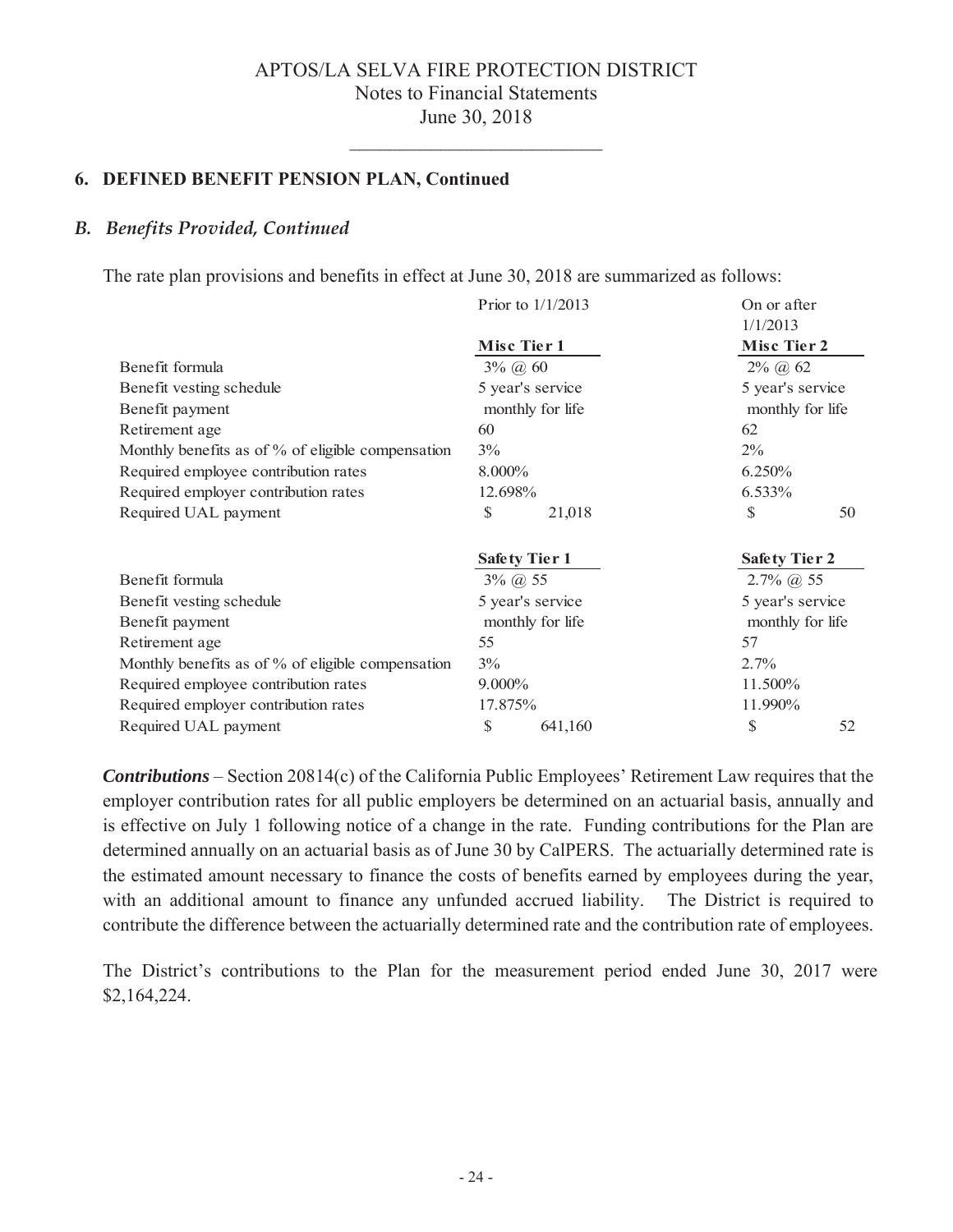# **6. DEFINED BENEFIT PENSION PLAN, Continued**

# *C. Pension Liabilities, Pension Expenses, and Deferred Outflows/Inflows of Resources Related to Pensions*

As of June 30, 2018, the District reported a net pension liability for its proportionate share of the net pension liability of the Plan of  $$17,530,076$ .

The District's net pension liability for the Plan is measured as the proportionate share of the total net pension liability of the Plan. The net pension liability of the Plan is measured as of June 30, 2017, and the total pension liability for the Plan used to calculate the net pension liability was determined by actuarial valuations as of June 30, 2016 rolled forward to June 30, 2017 using standard update procedures. The District's proportionate share of the net pension liability was based on the District's plan liability and asset-related information where available, and proportional allocations of individual plan amounts as of the valuation date where not available.

The District's proportionate share of the net pension liability for the Plan as of the measurement dates June 30, 2016 and 2017 were as follows:

| Proportion - June 30, 2016   | 0.18426%     |
|------------------------------|--------------|
| Proportion - June 30, 2017   | 0.17676%     |
| Change - Increase (Decrease) | $-0.00750\%$ |

For the year ended June 30, 2018, the District recognized pension expense of \$2,697,813 in the government wide statement of activities. At June 30, 2018, the District reported deferred outflows of resources and deferred inflows of resources related to pensions from the following sources:

|                                               |   | Resources | Deferred Outflows of Deferred Inflows of<br>Resources |         |  |
|-----------------------------------------------|---|-----------|-------------------------------------------------------|---------|--|
| Pension contributions subsequent to           |   |           |                                                       |         |  |
| measurement date                              | S | 1,424,686 | S                                                     |         |  |
| Changes of assumptions                        |   | 2,908,872 |                                                       | 223,130 |  |
| Differences between expected and actual       |   |           |                                                       |         |  |
| experience                                    |   | 182,545   |                                                       |         |  |
| Changes in employer's proportion              |   |           |                                                       | 304,047 |  |
| Differences between the employer's            |   |           |                                                       |         |  |
| contribution and the employer's proportionate |   |           |                                                       |         |  |
| share of contributions                        |   | 527,464   |                                                       |         |  |
| Net differences between projected and actual  |   |           |                                                       |         |  |
| earnings on plan investments                  |   | 635,054   |                                                       | 49,973  |  |
| Total                                         |   | 5,678,621 |                                                       | 577,150 |  |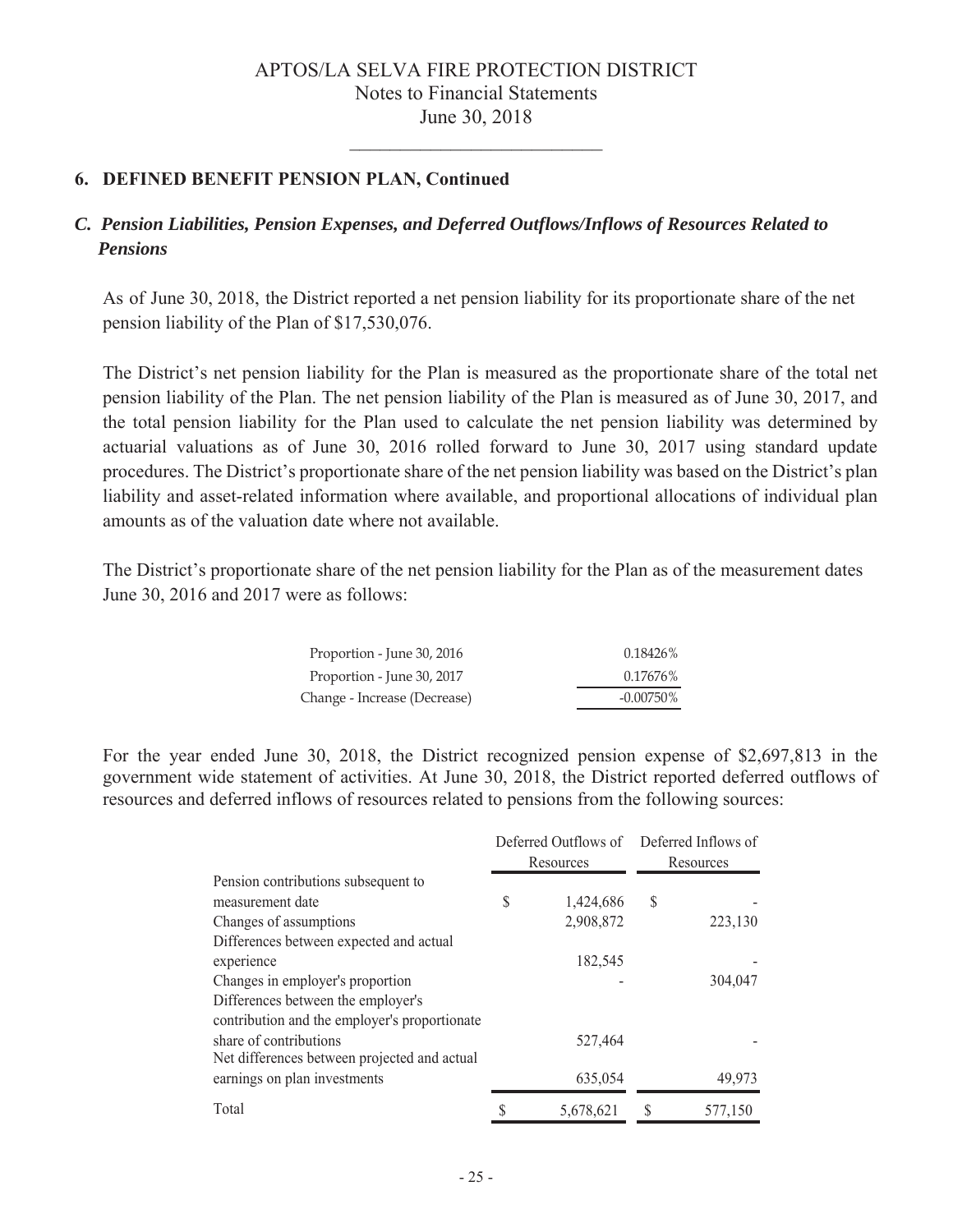# **6. DEFINED BENEFIT PENSION PLAN, Continued**

# *C. Pension Liabilities, Pension Expenses, and Deferred Outflows/Inflows of Resources Related to Pensions, Continued*

The \$1,424,686 reported as deferred outflows of resources related to contributions subsequent to the measurement date will be recognized as a reduction of the net pension liability in the year ended June 30, 2019. Other amounts reported as deferred outflows of resources and deferred inflows of resources related to pensions will be recognized as pension expense as follows:

| Fiscal Year     |   |            |
|-----------------|---|------------|
| Ending June 30: |   |            |
| 2019            | S | 841,327    |
| 2020            |   | 1,978,360  |
| 2021            |   | 1,228,883  |
| 2022            |   | (371, 784) |
| Thereafter      |   |            |

#### Actuarial assumptions

The total pension liabilities in the June 30, 2016 actuarial valuations were determined using the following actuarial assumptions:

| Valuation Date            |     | June 30, 2016                                       |
|---------------------------|-----|-----------------------------------------------------|
| Measurement Date          |     | June 30, 2017                                       |
| Actuarial Cost Method     |     | Entry-Age Normal Cost Method                        |
| Actuarial Assumptions:    |     |                                                     |
| Discount Rate             |     | 7.15%                                               |
| Inflation                 |     | 2.75%                                               |
| Projected Salary Increase |     | Varies by entry age and service                     |
| Investment Rate of Return | (1) | 7.15%                                               |
| M ortality                |     | Derived by CalPERS membership data<br>for all funds |

 $(1)$  Net of pension plan administrative expenses

The underlying mortality assumptions and all other actuarial assumptions used in the June 30, 2016 valuation were based on the results of a January 2014 actuarial experience study for the period 1997 to 2011. Further details of the Experience Study can found on the CalPERS website.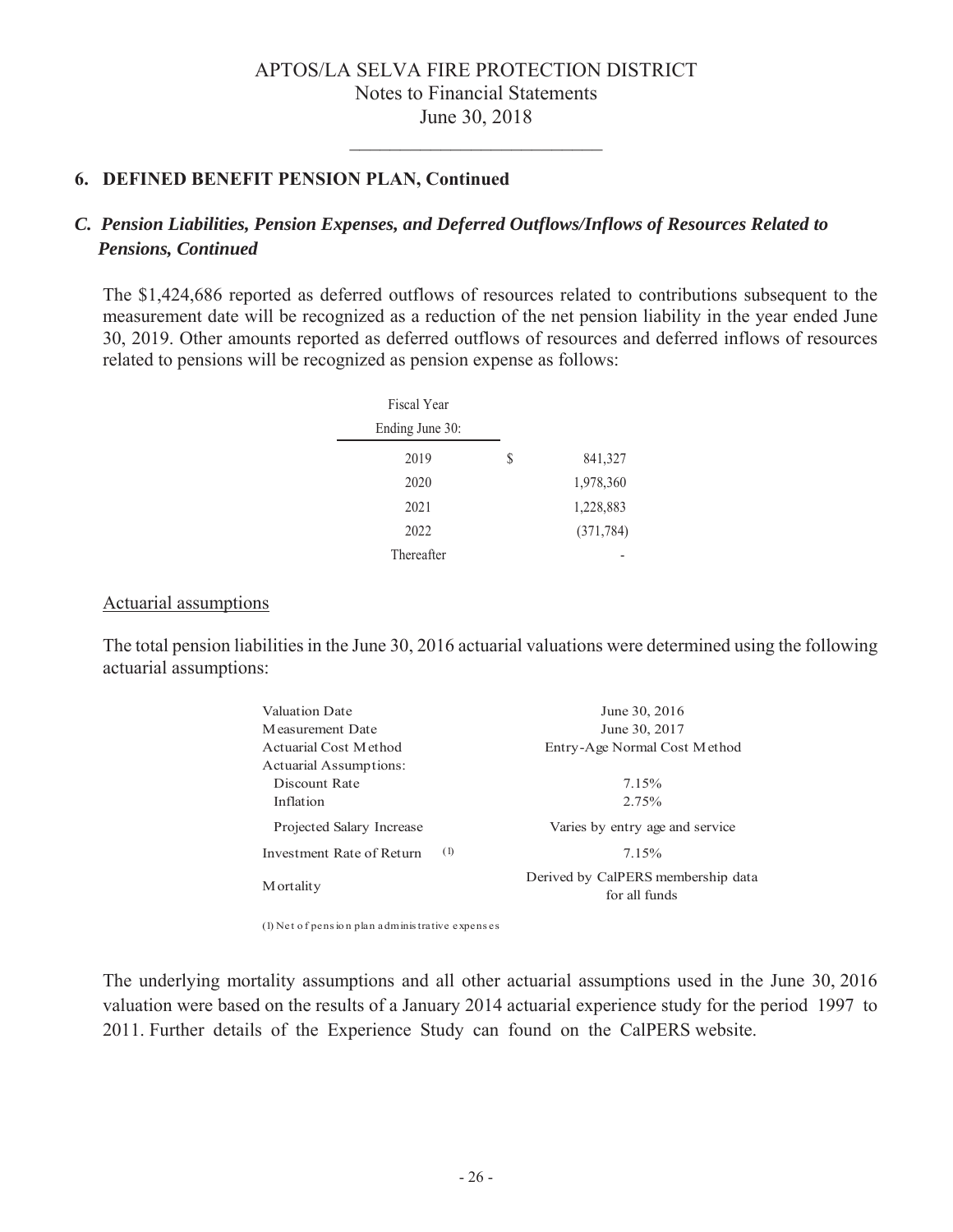# **6. DEFINED BENEFIT PENSION PLAN, Continued**

# *C. Pension Liabilities, Pension Expenses, and Deferred Outflows/Inflows of Resources Related to Pensions, Continued*

*Discount Rate* – The discount rate used to measure the total pension liability was 7.15% for the Plan. To determine whether the municipal bond rate should be used in the calculation of a discount rate for the Plan, CalPERS stress tested plans that would most likely result in a discount rate that would be different from the actuarially assumed discount rate. Based on the testing, none of the tested plans run out of assets. Therefore, the current  $7.15$  percent discount rate is adequate and the use of the municipal bond rate calculation is not necessary. The long term expected discount rate of 7.15 percent will be applied to all plans in the Public Employees Retirement Fund (PERF). The stress test results are presented in a detailed report that can be obtained from the CalPERS website.

The long-term expected rate of return on pension plan investments was determined using a buildingblock method in which best-estimate ranges of expected future real rates of return (expected returns, net of pension plan investment expense and inflation) are developed for each major asset class.

In determining the long-term expected rate of return, CalPERS took into account both short-term and long-term market return expectations as well as the expected pension fund cash flows. Using historical returns of all the funds' asset classes, expected compound returns were calculated over the short-term (first 10 years) and the long-term  $(11{\text -}60$  years) using a building-block approach. Using the expected nominal returns for both short-term and long-term, the present value of benefits was calculated for each fund. The expected rate of return was set by calculating the single equivalent expected return that arrived at the same present value of benefits for cash flows as the one calculated using both shortterm and long-term returns. The expected rate of return was then set equivalent to the single equivalent rate calculated above and rounded down to the nearest one quarter of one percent.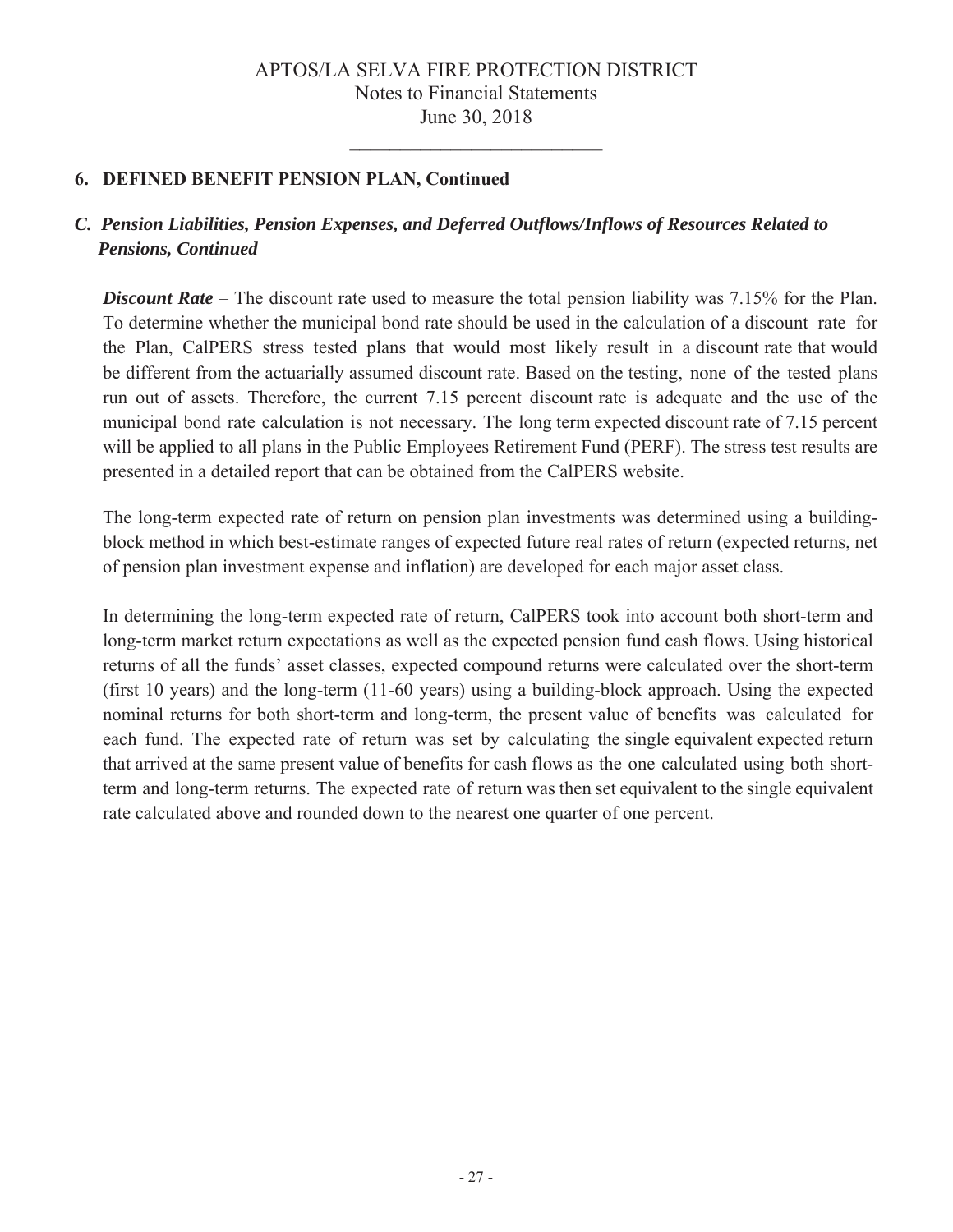# 6. DEFINED BENEFIT PENSION PLAN, Continued

# C. Pension Liabilities, Pension Expenses, and Deferred Outflows/Inflows of Resources Related to **Pensions, Continued**

The table below reflects the long-term expected real rate of return by asset class. The rate of return was calculated using the capital market assumptions applied to determine the discount rate and asset allocation. These rates of return are net of administrative expenses.

| Asset Class                   | New<br>Strategic<br>Allocation | Real Return<br>Years $1 - 10(a)$ | Real Return<br>Years $11+(b)$ |
|-------------------------------|--------------------------------|----------------------------------|-------------------------------|
| Global Equity                 | 47.00%                         | 4.90%                            | 5.38%                         |
| Global Fixed Income           | 19.00%                         | $0.80\%$                         | 2.27%                         |
| Inflation Sensitive           | $6.00\%$                       | $0.60\%$                         | 1.39%                         |
| Private Equity                | $12.00\%$                      | $6.60\%$                         | 6.63%                         |
| Real Estate                   | 11.00%                         | 2.80%                            | 5.21%                         |
| Infrastructure and Forestland | $3.00\%$                       | 3.90%                            | 5.36%                         |
| Liquidity                     | $2.00\%$                       | $-0.40\%$                        | $-0.90\%$                     |
| Total                         | $100\%$                        |                                  |                               |

(a) An expected inflation of 2.5% used for this period.

(b) An expected inflation of 3.0% used for this period.

#### Sensitivity of the net pension liability to changes in the discount rate

The following presents the net pension liability of the District for each Plan, calculated using the discount rate for each Plan, as well as what the District's net pension liability would be if it were calculated using a discount rate that is 1-percentage point lower or 1-percentage point higher than the current rate:

| 1% Decrease                  |   | 6.15%      |
|------------------------------|---|------------|
| Net Pension Liability        | S | 27,139,061 |
|                              |   |            |
| <b>Current Discount Rate</b> |   | 7.15%      |
| Net Pension Liability        | S | 17,530,076 |
|                              |   |            |
| 1% Increase                  |   | 8.15%      |
| Net Pension Liability        | S | 9,671,690  |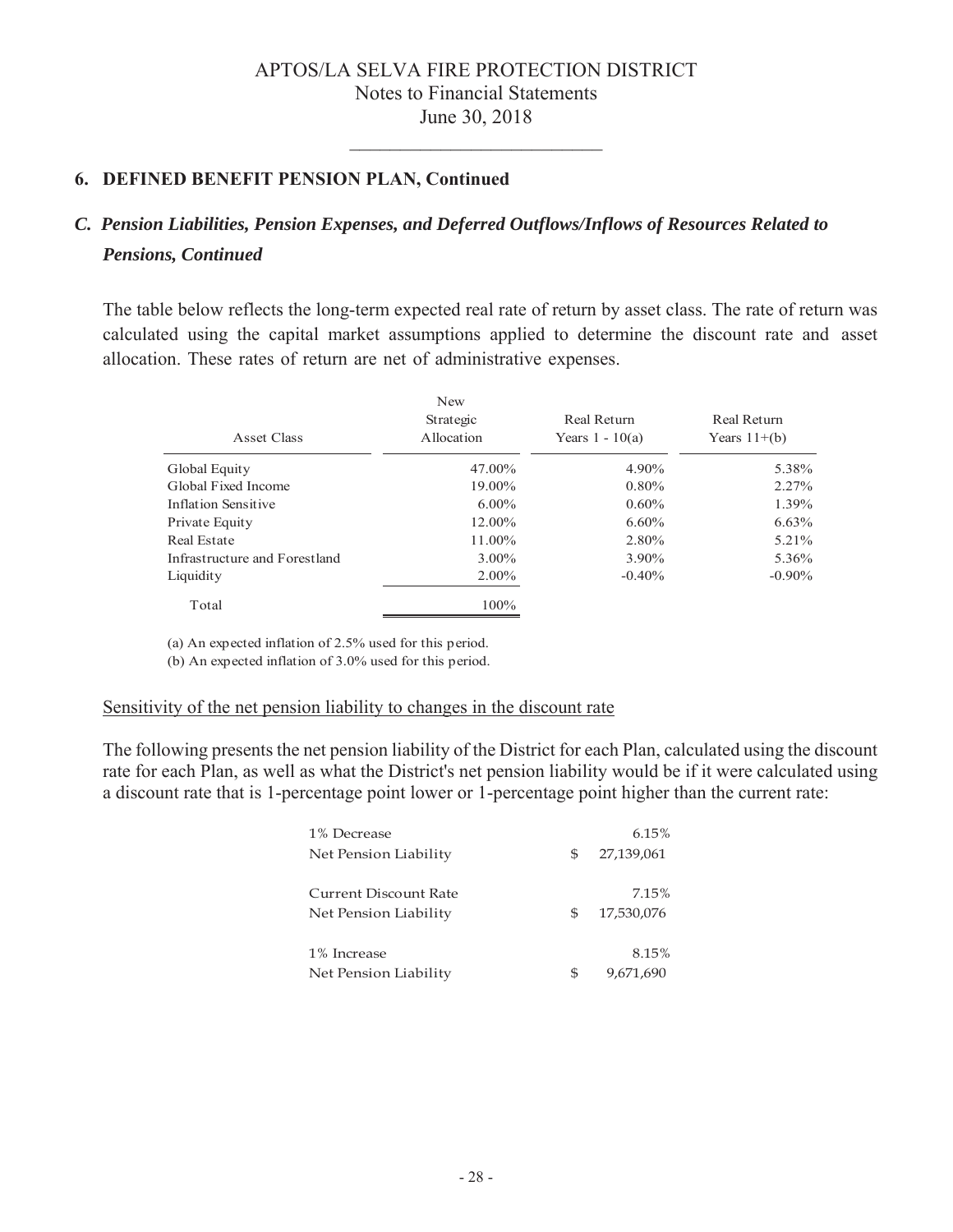# 6. DEFINED BENEFIT PENSION PLAN, Continued

# C. Pension Liabilities, Pension Expenses, and Deferred Outflows/Inflows of Resources Related to **Pensions, Continued**

**Pension Plan Fiduciary Net Position** – Detailed information about each pension plan's fiduciary net position is available in the separately issued CalPERS financial reports.

Payable to the Pension Plan

At June 30, 2018 the District reported a payable of \$0 for outstanding amount of contributions to the pension plan required for the year ended June 30, 2018.

# 7. RISK MANAGEMENT

The District is exposed to various risks of loss related to limited torts; theft of, damage to and destruction of assets; errors and omissions and natural disasters for which the District carries insurance. There have been no significant reductions in coverage from the prior year and settlements have not exceeded coverage in the past three years.

#### A. Workers' Compensation Coverage

The District is a member of the Santa Cruz County Fire Agencies Insurance Group (the "Group"). In a board meeting on June 19, 2002, the Group approved the return of its self-insurance certificates to the State and to accept a proposal from California Public Entity Insurance Authority (CPEIA) a joint powers authority for both primary and excess workers compensation coverage. In a resolution dated September 20, 2007, the Santa Cruz County Fire Agencies Insurance Group's Board of Directors opted to terminate the CPEIA joint power agreement and merge into the CSAC Excess Insurance Authority (CSAC-EIA) Joint Power Agreement. This change was predicated on the decision of CSAC-EIA to restructure their bylaws and JPA agreements discontinuing the operation of CPEIA and allowing its members to become full participants in the CSAC-EIA programs. Being a CPEIA member granted automatic approval of inclusion into both the Primary and Excess EIA workers' compensation programs beginning with the July 1, 2007 policy renewals. The relationship between the Group and CSAC-EIA (the "JPA") is such that CSAC-EIA is not a component unit of the Group for reporting purposes.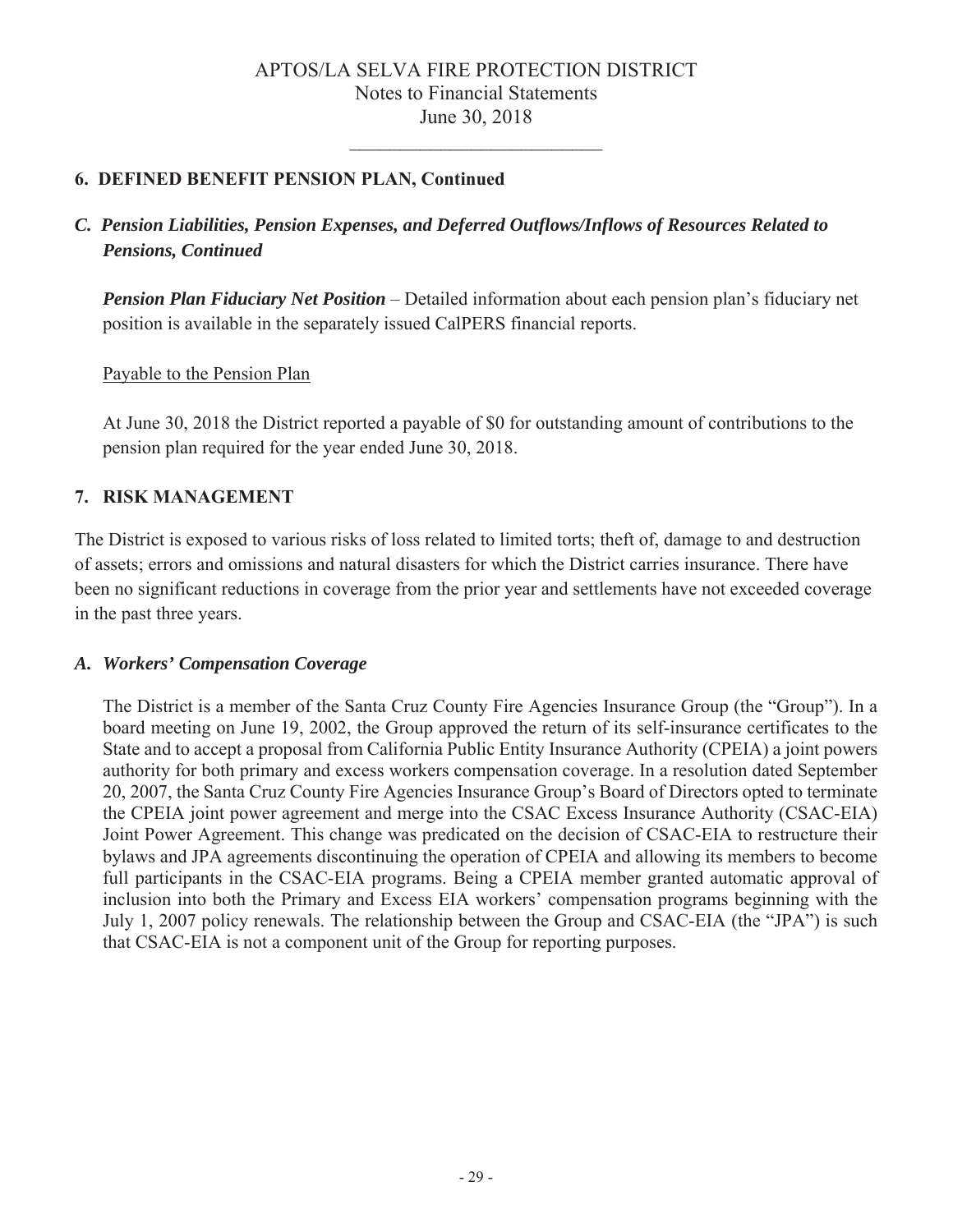#### 7. RISK MANAGEMENT, Continued

#### A. Workers' Compensation Coverage, Continued

CSAC-EIA is a joint powers agency (JPA) formed pursuant to Section 6500 et seq. of the California Government Code. Members are assessed a contribution for each program in which they participate. Members may be subject to additional supplemental assessments if it is determined that the contributions are insufficient. Members may withdraw from the CSACEIA only at the end of a policy period and only if a sixty day written advance notice is given. However, CSAC-EIA may cancel a membership at any time upon a two-thirds vote of the Board of Directors and with sixty days written notice. Upon withdrawal or cancellation, a member shall remain liable for additional assessments for the program periods they have participated. CSAC-EIA is governed by a board of directors. The Board controls the operations of CSAC-EIA including adopting an annual budget.

#### **B.** Primary Workers' Compensation

The Primary Workers' Compensation program is a full service program including claims administration. The program blends pooling of workers' compensation claims with a purchased stop loss insurance policy.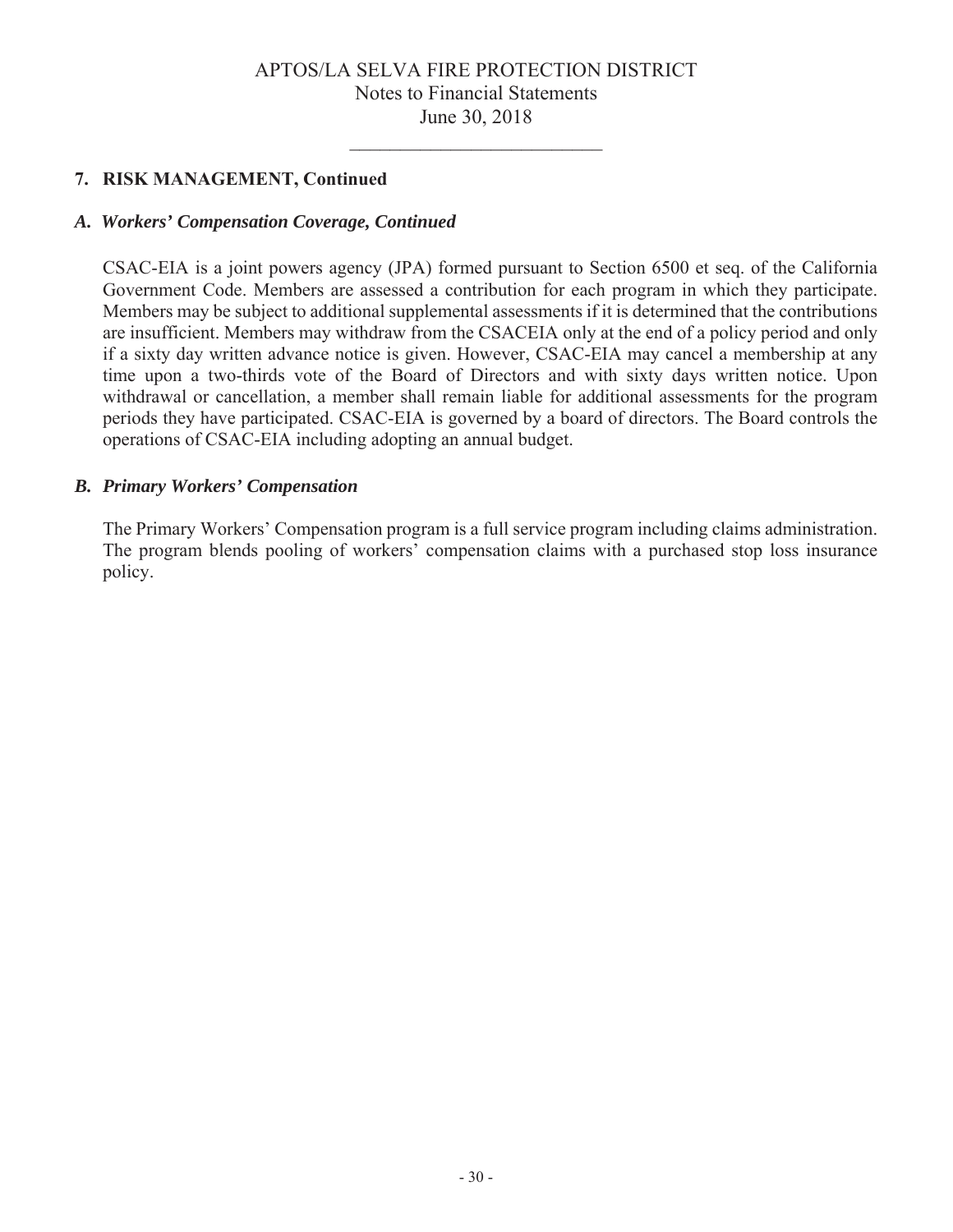$\overline{\phantom{0}}$ 

# 7. RISK MANAGEMENT, Continued

# C. Excess Workers' Compensation

Insurance coverage at June 30, 2018 is as follows:

|                                              | Deductible |       | Amount                                                                                                |  |
|----------------------------------------------|------------|-------|-------------------------------------------------------------------------------------------------------|--|
| Property:                                    |            |       |                                                                                                       |  |
| Property (buildings)                         | \$         | 1,000 | Guaranteed Repl Cost                                                                                  |  |
| Repl cost subject to scheduled limit         |            |       |                                                                                                       |  |
| Business personal property (including theft) | \$         | 1,000 | Repl Cost                                                                                             |  |
| Earthquake:                                  |            |       |                                                                                                       |  |
| <b>Buildings</b>                             |            |       | Guaranteed Repl Cost                                                                                  |  |
| Business personal property                   |            |       | Repl Cost                                                                                             |  |
| Deductible                                   |            |       | 5% per Buidling and BPP                                                                               |  |
| Flood:                                       |            |       |                                                                                                       |  |
| <b>Buildings</b>                             |            |       | Guaranteed Repl Cost                                                                                  |  |
| Business personal property                   |            |       | Repl Cost                                                                                             |  |
| Deductible                                   |            |       | \$1000 per premises                                                                                   |  |
| Portable equipment insurance                 |            |       |                                                                                                       |  |
| Blanket portable equipment                   |            |       | Guaranteed Repl Cost                                                                                  |  |
| Business personal property                   |            |       | \$50,000                                                                                              |  |
| General liability:                           |            |       |                                                                                                       |  |
| General aggregate                            |            |       | \$10,000,000                                                                                          |  |
| Personal injury                              |            |       | \$1,000,000                                                                                           |  |
| Each occurrence                              |            |       | \$1,000,000                                                                                           |  |
| Auto - liability                             |            |       | \$1,000,000 (Each Accident)                                                                           |  |
| Auto - uninsured motorist                    |            |       | \$1,000,000 (Each Accident)                                                                           |  |
| Auto - physical damage (comprehensive)       |            |       | Agreed value, actual cash value, or<br>cost of repairs, whichever is less<br>minus \$1,000 deductible |  |
| Auto - physical damage (collision)           |            |       | Agreed value, actual cash value, or<br>cost of repairs, whichever is less<br>minus \$1,000 deductible |  |
| Management practives liability insurance:    |            |       |                                                                                                       |  |
| General aggregate                            |            |       | \$10,000,000                                                                                          |  |
| Each wrongful act                            |            |       | \$1,000,000                                                                                           |  |
|                                              |            |       |                                                                                                       |  |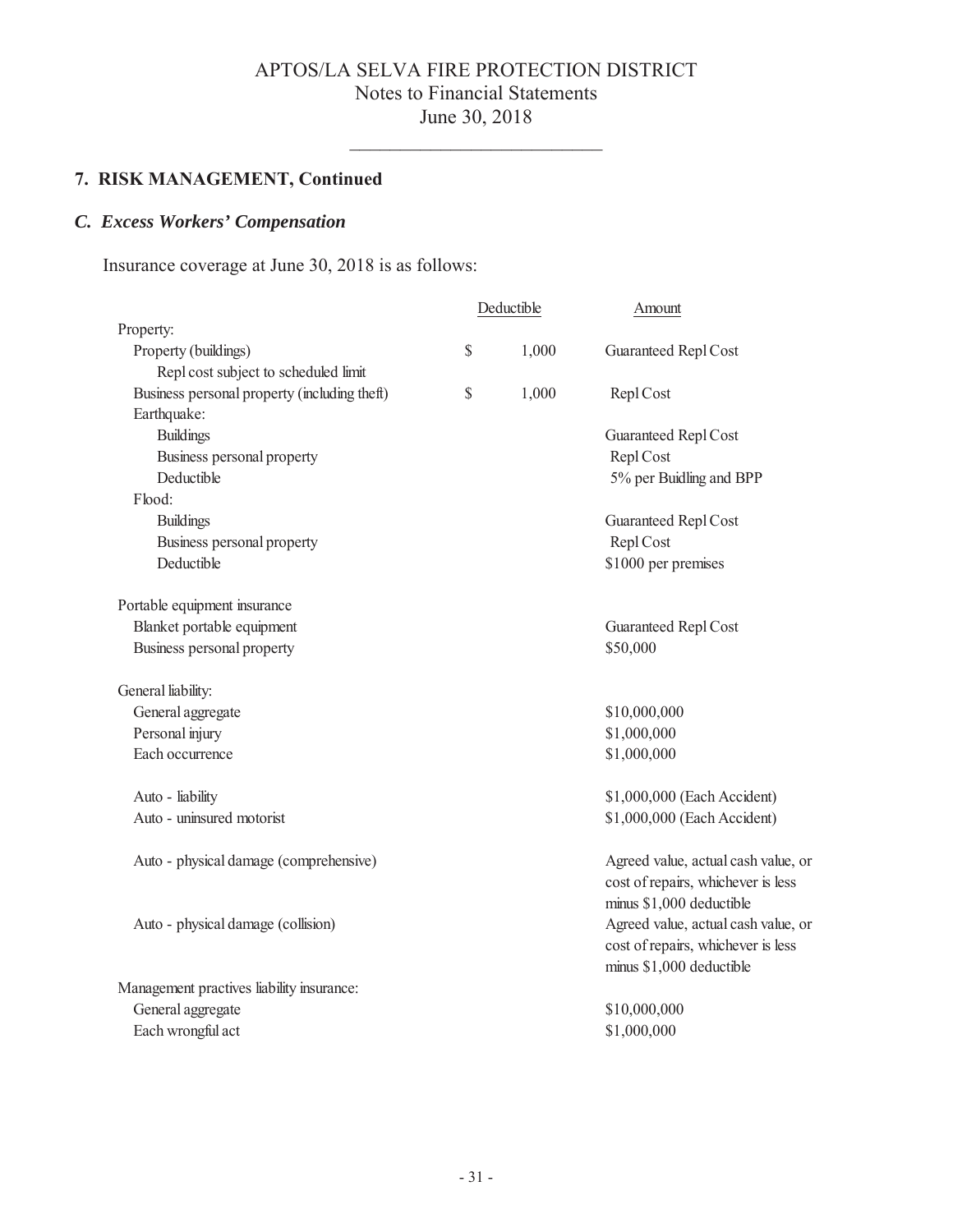# 8. COMMITMENTS AND CONTINGENCIES

The District is party to legal proceedings and litigation arising in the ordinary course of business. Management is of the opinion that any liability or loss in excess of insurance coverage resulting from such litigation will not have a material adverse effect on the financial statements.

#### 9. OTHER POST EMPLOYMENT BENEFITS

In addition to the pension benefits described in Note 6, Employees' Retirement Plan, the District provides medical insurance to retired employees. The scope of the benefits provided depends on the memorandum of understanding between the District and the various employee groups.

#### A. Plan Description

Plan description The Aptos/La Selva Fire Protection District's post-retirement welfare benefit plan is a defined benefit healthcare plan, which is part of the Public Agency portion of the California Public Employees Retirement System (CalPERS), an agent multiple-employer plan administered by CalPERS, which acts as a common investment and administrative agent for participating public employers within the State of California. The Plan provides retiree health benefit coverage under the Public Employees' Medical and Hospital Care Act (PEMHCA). For all qualified retirees that opt onto the District health plan CalPERS requires the employer pay \$125 per month (mandatory employer contribution, amount may change from year to year).

#### **B.** Employees Covered

As of the June 30, 2017 actuarial valuation, the following current and former employees were covered by the benefit terms under the OPEB plan:

| Active employees                                |            |
|-------------------------------------------------|------------|
| Inactive employees currently receiving benefits | <u> 26</u> |
| <b>Total</b>                                    | 63         |

#### C. Contributions

The District primarily finances the plan on a pay-as-you-go basis. The annual contribution is based on the actuarially determined contribution. For the measurement period ended June 30, 2017, the District contributed \$160,000.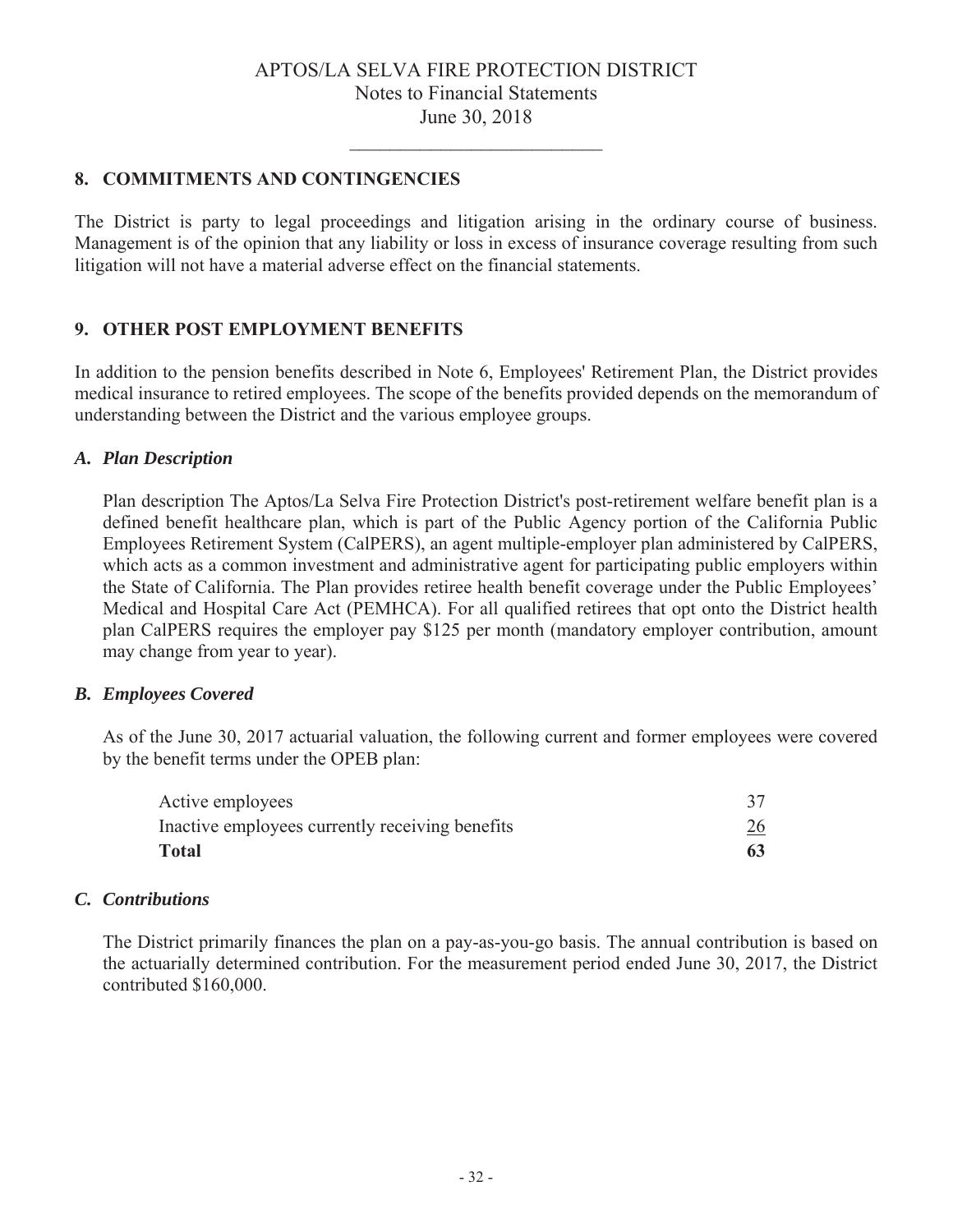# 9. OTHER POST EMPLOYMENT BENEFITS, Continued

#### D. Net OPEB Liability

The District's net OPEB liability was measured as of June 30, 2017 and the total OPEB liability used to calculate the net OPEB liability was determined by an actuarial valuation dated June 30, 2017 that, was based on the following actuarial methods and assumptions:

| <b>Actuarial Assumption</b>                                         |                                                                                                                                                          |  |  |  |
|---------------------------------------------------------------------|----------------------------------------------------------------------------------------------------------------------------------------------------------|--|--|--|
| <b>Contribution Policy</b>                                          | District contributes full<br>actuarially determined contribution (ADC)                                                                                   |  |  |  |
| Discount Rate and<br>Long Term Expected<br>Rate of Return on Assets | 6.75% at June 30, 2017 and 2016<br><b>Expected District contributions</b><br>projected to keep sufficient plan<br>assets to pay all benefits from trust. |  |  |  |
| General Inflation                                                   | 2.75%                                                                                                                                                    |  |  |  |
| Mortality, Retirement,<br>Disability, Termination                   | CalPERS 1997-2011 Experience Study                                                                                                                       |  |  |  |
| Mortality Improvement                                               | Mortality projected fully generational<br>with Scale MP-2017                                                                                             |  |  |  |
| <b>Salary Increases</b>                                             | Aggregate - 3%<br>Merit - CalPERS 1997-2011 Experience Study                                                                                             |  |  |  |
| Healthcare Trend                                                    | Non-Medicare - 7.5% for 2019, decreasing<br>to an ultimate rate of 4.0% in 2076 and later<br>years                                                       |  |  |  |
|                                                                     | Medicare - 6.5% for 2019, decreasing<br>to an ultimate rate of 4.0% in 2076 and later<br>years                                                           |  |  |  |
| Medical Participation at<br>Retirement                              | Receiving additional benefit<br>Pre-65: 90%<br>Post 65: 75%                                                                                              |  |  |  |
|                                                                     | 60% of employees receiving PEMHCA<br>minimum only                                                                                                        |  |  |  |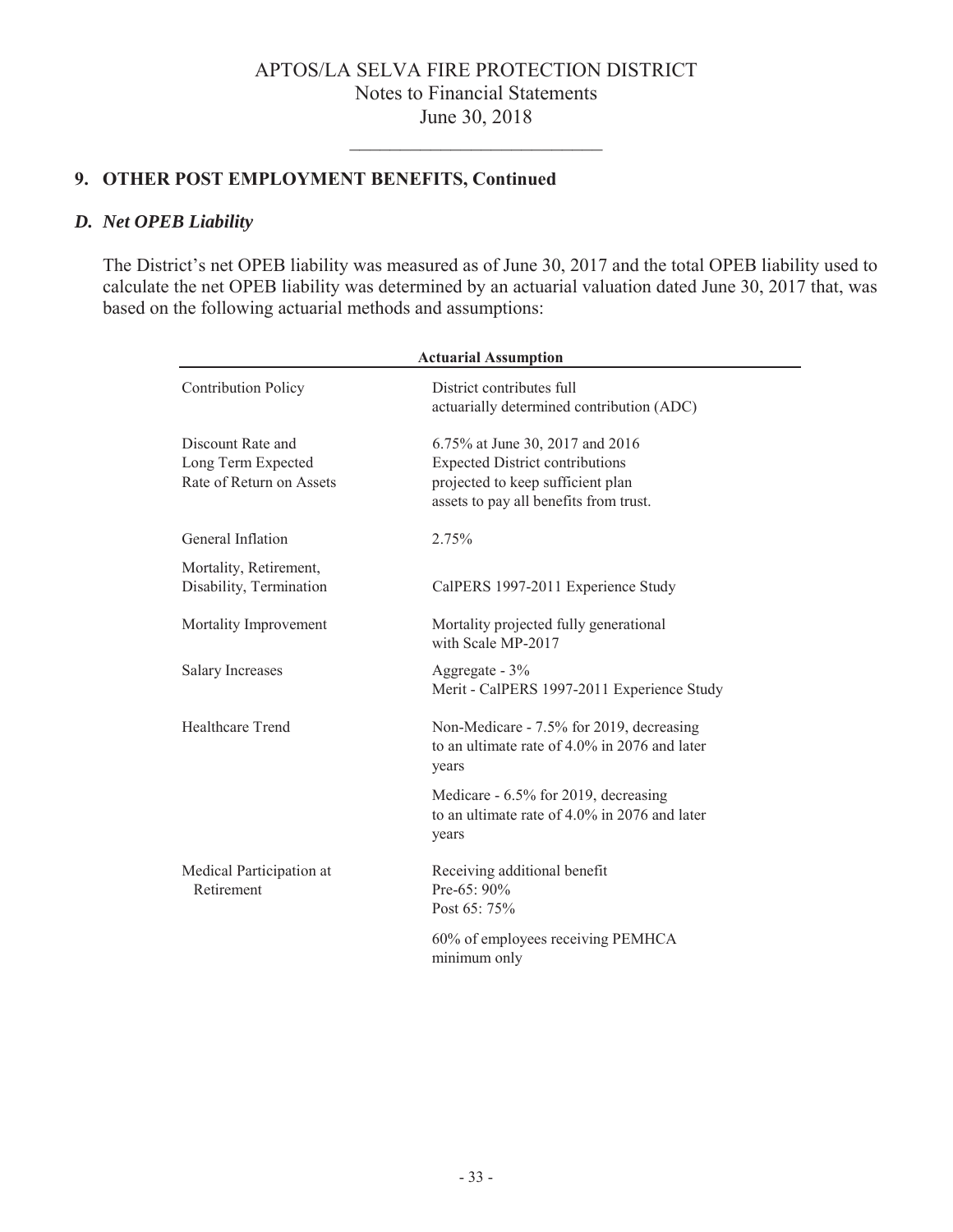# 9. OTHER POST EMPLOYMENT BENEFITS, Continued

#### D. Net OPEB Liability, Continued

The long-term expected rate of return on OPEB plan investments was determined using a building-block method in which expected future real rates of return (expected returns, net of OPEB plan investment expense and inflation) are developed for each major asset class. These ranges are combined to produce the long-term expected rate of return by weighting the expected future real rates of return by the target asset allocation percentage and by adding expected inflation. The target allocation and best estimates of arithmetic real rates of return for each major asset class are summarized in the following table:

| Asset Class                                    | Target Allocation*<br><b>CERBT-Strategy 1</b> | <b>Expected Real</b><br>Rate of Return |  |  |
|------------------------------------------------|-----------------------------------------------|----------------------------------------|--|--|
| Global Equity                                  | 57.00%                                        | 4.82%                                  |  |  |
| Fixed Income                                   | 27.00%                                        | $1.47\%$                               |  |  |
| <b>TIPS</b>                                    | $5.00\%$                                      | 1.29%                                  |  |  |
| Commodities                                    | $3.00\%$                                      | $0.84\%$                               |  |  |
| <b>REITs</b>                                   | 8.00%                                         | 3.76%                                  |  |  |
| Assumed Long-Term Rate of Inflation            | $2.75\%$                                      |                                        |  |  |
| Expected Long-Term Net Rate of Return, Rounded |                                               | $6.75\%$                               |  |  |

\* Policy target effective October 13, 2014

#### E. Discount Rate

The discount rate used to measure the total OPEB liability was 6.75 percent. The projection of cash flows used to determine the discount rate assumed that District contributions will be made at rates equal to the actuarially determined contribution rates. Based on those assumptions, the OPEB plan's fiduciary net position was projected to be available to make all projected OPEB payments for current active and inactive employees and beneficiaries. Therefore, the long-term expected rate of return on OPEB plan investments was applied to all periods of projected benefit payments to determine the total OPEB liability.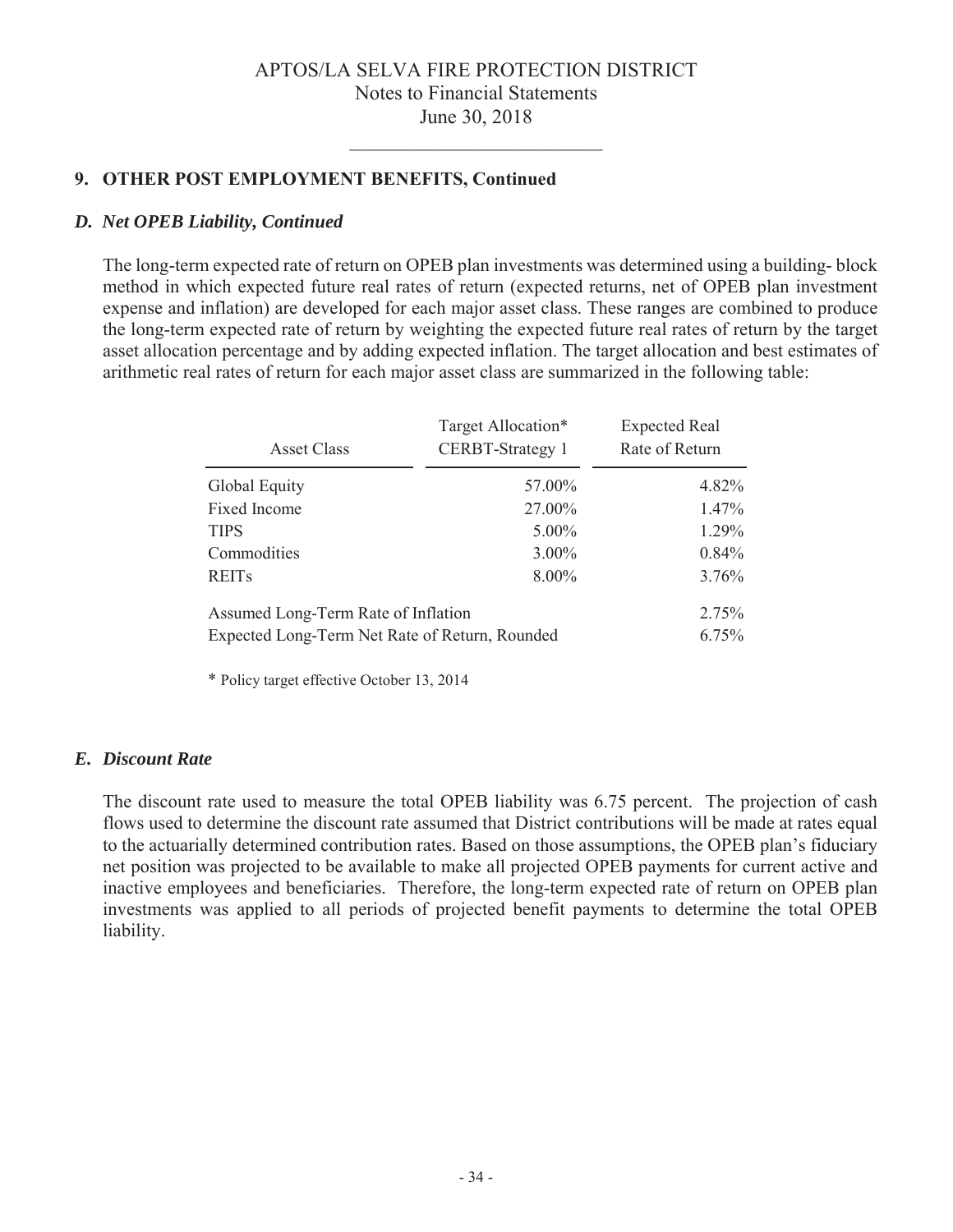# **2. OTHER POST EMPLOYMENT BENEFITS, Continued**

# *F. Changes in the OPEB Liability*

The changes in the net OPEB liability for the OPEB Plan are as follows:

|                                                              | Increase (Decrease) |                                    |    |                                           |                                                             |           |
|--------------------------------------------------------------|---------------------|------------------------------------|----|-------------------------------------------|-------------------------------------------------------------|-----------|
|                                                              |                     | <b>Total OPEB Liability</b><br>(a) |    | <b>Plan Fiduciary Net</b><br>Position (b) | <b>Net OPEB</b><br>Liability/(Asset) $(c)$ =<br>$(a) - (b)$ |           |
| Balance at June 30, 2017<br>(Measurement Date June 30, 2016) | $\mathbb{S}$        | 2,345,000                          | \$ | 639,000                                   | \$                                                          | 1,706,000 |
| <b>Changes recognized</b><br>for the measurement period:     |                     |                                    |    |                                           |                                                             |           |
| Service cost                                                 |                     | 66,000                             |    |                                           |                                                             | 66,000    |
| Interest                                                     |                     | 157,000                            |    |                                           |                                                             | 157,000   |
| Difference between expected<br>and actual experience         |                     |                                    |    |                                           |                                                             |           |
| Changes in Assumption                                        |                     |                                    |    |                                           |                                                             |           |
| Contributions - employer                                     |                     |                                    |    | 160,000                                   |                                                             | (160,000) |
| Net investment income                                        |                     |                                    |    | 67,000                                    |                                                             | (67,000)  |
| Benefit payment                                              |                     | (157,000)                          |    | (157,000)                                 |                                                             |           |
| Administrative expenses                                      |                     |                                    |    | (3,000)                                   |                                                             | 3,000     |
| <b>Net Changes</b>                                           |                     | 66,000                             |    | 67,000                                    |                                                             | (1,000)   |
| Balance at June 30, 2018<br>(Measurement Date June 30, 2017) | \$                  | 2,411,000                          | \$ | 706,000                                   | \$                                                          | 1,705,000 |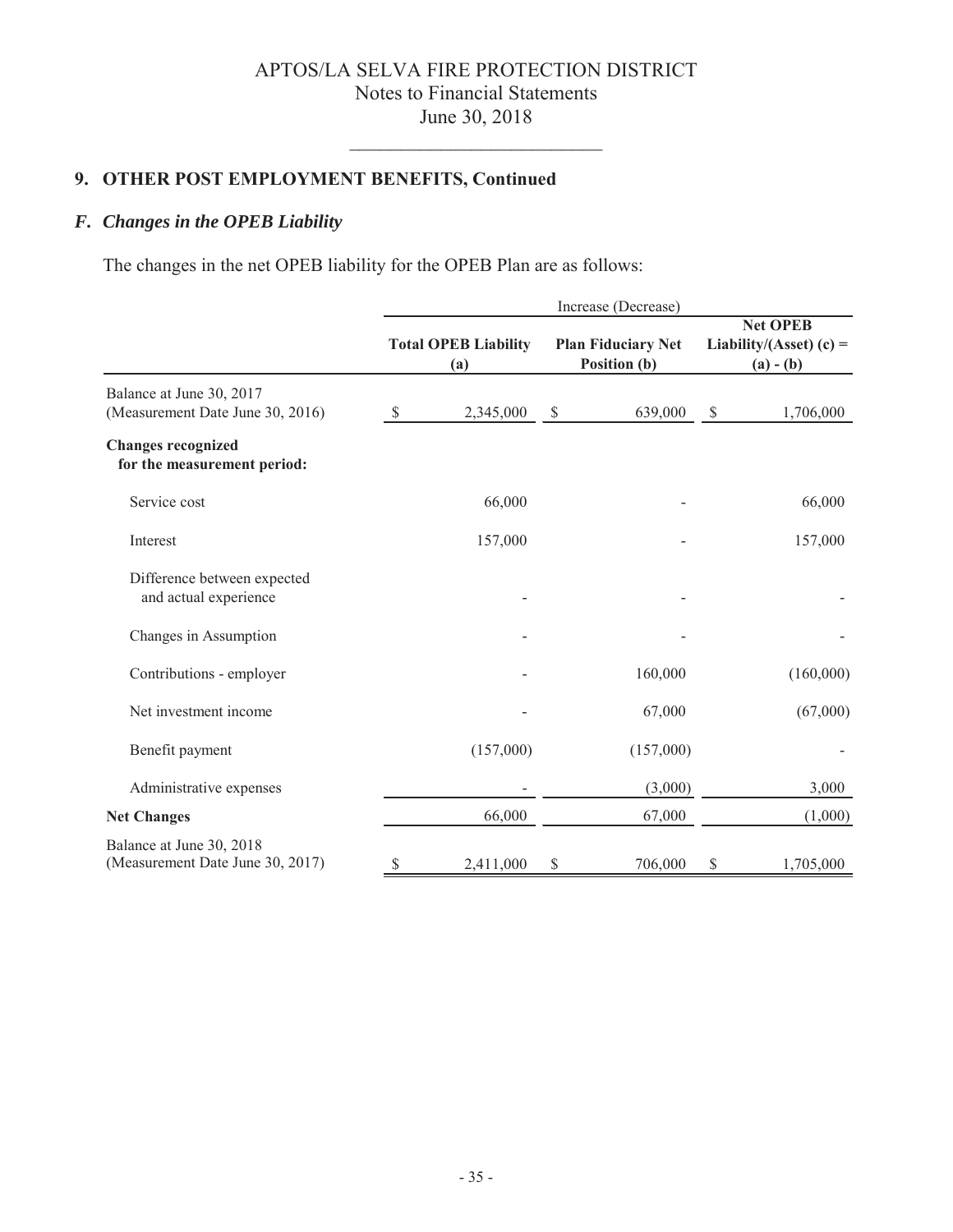# **27 OTHER POST EMPLOYMENT BENEFITS, Continued**

#### *G. Sensitivity of the Net OPEB Liability to Changes in Discount Rate*

The following presents the net OPEB liability of the District if it were calculated using a discount rate that is one percentage point lower or one percentage point higher than the current rate, for measurement period ended June 30, 2017:

|                    | 1% Decrease<br>$(5.75\%)$ |  | Discount Rate<br>$(6.75\%)$ |    | 1% Increase<br>$(7.75\%)$ |  |
|--------------------|---------------------------|--|-----------------------------|----|---------------------------|--|
| Net OPEB liability | 1.949,000                 |  | 1,705,000                   | -8 | 1,500,000                 |  |

#### *H. Sensitivity of the Net OPEB Liability to Changes in the Health Care Cost Trend Rates*

The following presents the net OPEB liability of the District if it were calculated using a health care cost trend rate that is one percentage point lower or one percentage point higher than the current rate, for measurement period ended June 30, 2017:

|                    | Current Healthcare |                   |  |                   |                                   |           |  |
|--------------------|--------------------|-------------------|--|-------------------|-----------------------------------|-----------|--|
|                    | 1% Decrease        |                   |  | Trend Rate        | 1\% Increase<br>$(8.5\% - 5.0\%)$ |           |  |
|                    |                    | $(6.5\% - 3.0\%)$ |  | $(7.5\% - 4.0\%)$ |                                   |           |  |
| Net OPEB liability | -SS-               | 1,500,000         |  | 1,705,000         | -S                                | 1.954,000 |  |

#### *I. Recognition of Deferred Outflows and Deferred Inflows of Resources*

Gains and losses related to changes in total OPEB liability and fiduciary net position are recognized in OPEB expense systematically over time. Amounts are first recognized in OPEB expense for the year the gain or loss occurs. The remaining amounts are categorized as deferred outflows and deferred inflows of resources related to OPEB and are to be recognized in future OPEB expense. The recognition period differs depending on the source of the gain or loss:

| Net difference between projectred and   5 Years |  |
|-------------------------------------------------|--|
| actual earnings on OPEB plan                    |  |
| investments.                                    |  |
|                                                 |  |
|                                                 |  |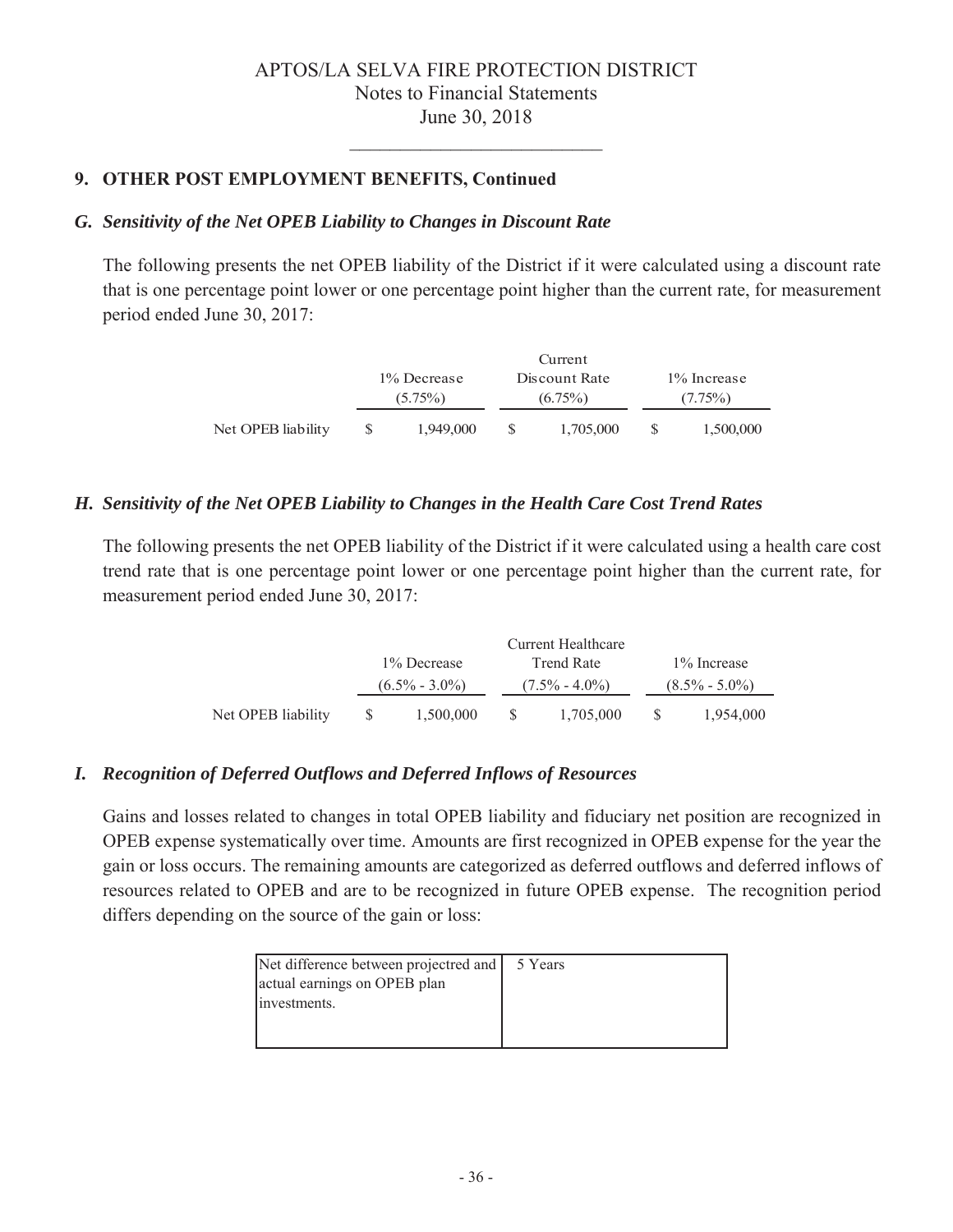# **27 OTHER POST EMPLOYMENT BENEFITS, Continued**

#### *J. OPEB Expense and Deferred Outflows/Inflows of Resources Related to OPEB*

For the fiscal year ended June 30, 2018, the District recognized OPEB expense of \$178,000. For the fiscal year ended June 30, 2018, the District reported deferred outflows of resources related to OPEB from the following sources:

|                                                                             | Deferred Outflows |         | Deferred Inflows |        |
|-----------------------------------------------------------------------------|-------------------|---------|------------------|--------|
|                                                                             | of Resources      |         | of Resources     |        |
| Difference between expected<br>and actual experience                        | \$                |         | S                |        |
| Changes in assumptions                                                      |                   |         |                  |        |
| Net difference between projected and<br>actual earnings on plan investments |                   |         |                  | 19,000 |
| Employer contributions made<br>subsequent to the measurement date           |                   | 171,000 |                  |        |
| Total                                                                       | ዳ                 | 171,000 | \$.              | 19,000 |

The \$171,000 reported as deferred outflows of resources related to contributions subsequent to the June 30, 2017 measurement date will be recognized as a reduction of the net OPEB liability during the fiscal year ending June 30, 2019. Other amounts reported as deferred outflows of resources related to OPEB will be recognized as expense as follows:

|             | Deferred           |              |  |  |
|-------------|--------------------|--------------|--|--|
| Year Ending | Outflows/(Inflows) |              |  |  |
| June 30     |                    | of Resources |  |  |
| 2019        | \$                 | (5)          |  |  |
| 2020        |                    | (5)          |  |  |
| 2021        |                    | (5)          |  |  |
| 2022        |                    | (4)          |  |  |
| 2023        |                    |              |  |  |
| Thereafter  |                    |              |  |  |
|             |                    |              |  |  |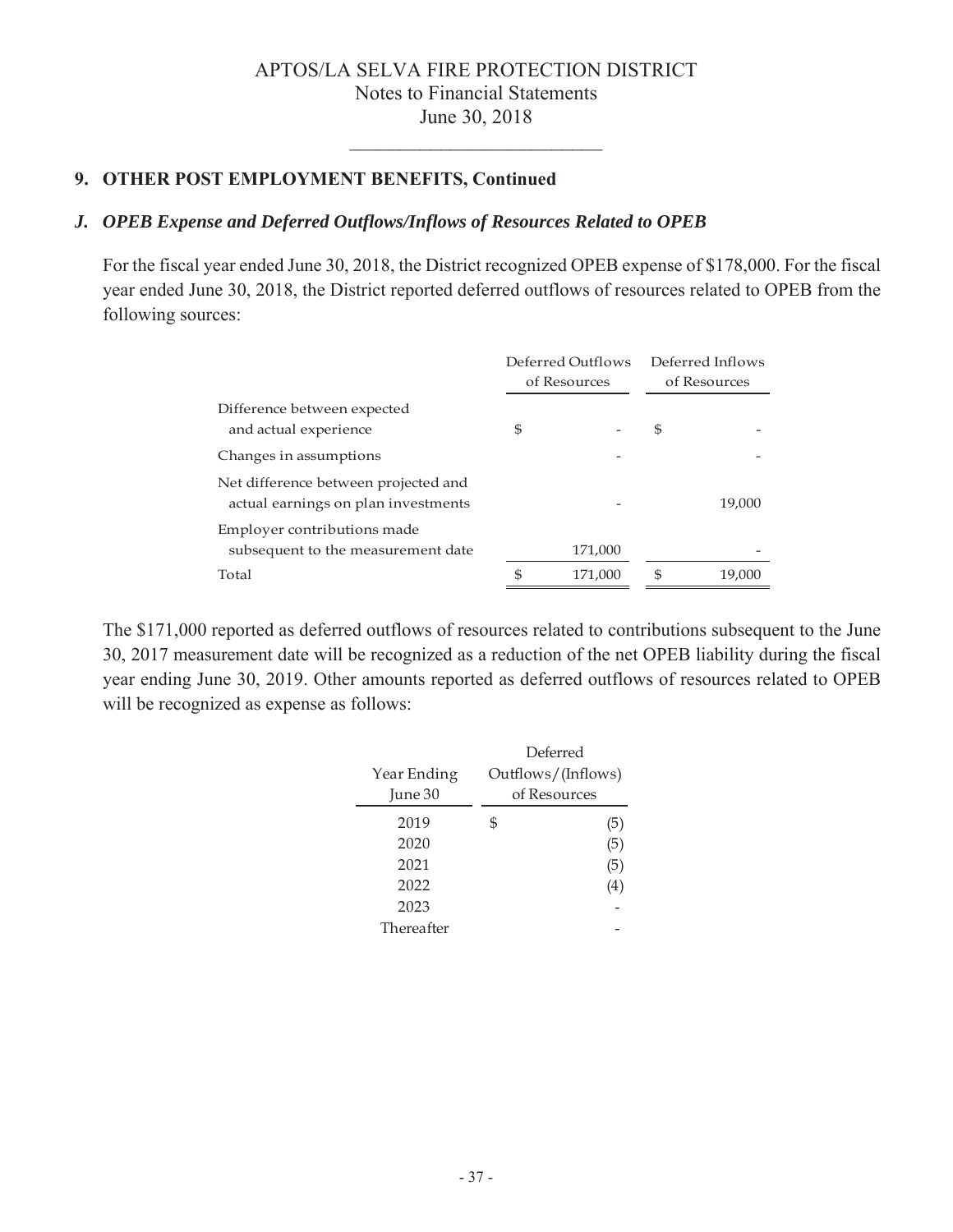#### **10. PRIOR PERIOD ADJUSTMENTS**

The District recorded a prior period adjustment to recognize deferred outflows of resources and net OPEB liability as of June 30, 2017.

|                            |                           | <b>Prior Period Adjustment</b> |                          |          |           |             |          |              |  |
|----------------------------|---------------------------|--------------------------------|--------------------------|----------|-----------|-------------|----------|--------------|--|
|                            |                           | Net Position                   |                          | Deferred |           |             |          | Net Position |  |
|                            | as Previously<br>Reported |                                | Outflows of<br>Resources |          |           | Net OPEB    | as       |              |  |
|                            |                           |                                |                          |          | Liability |             | Restated |              |  |
| Government-Wide Statements |                           | (923, 562)                     |                          | 160,000  |           | (1,706,000) |          | (2,469,562)  |  |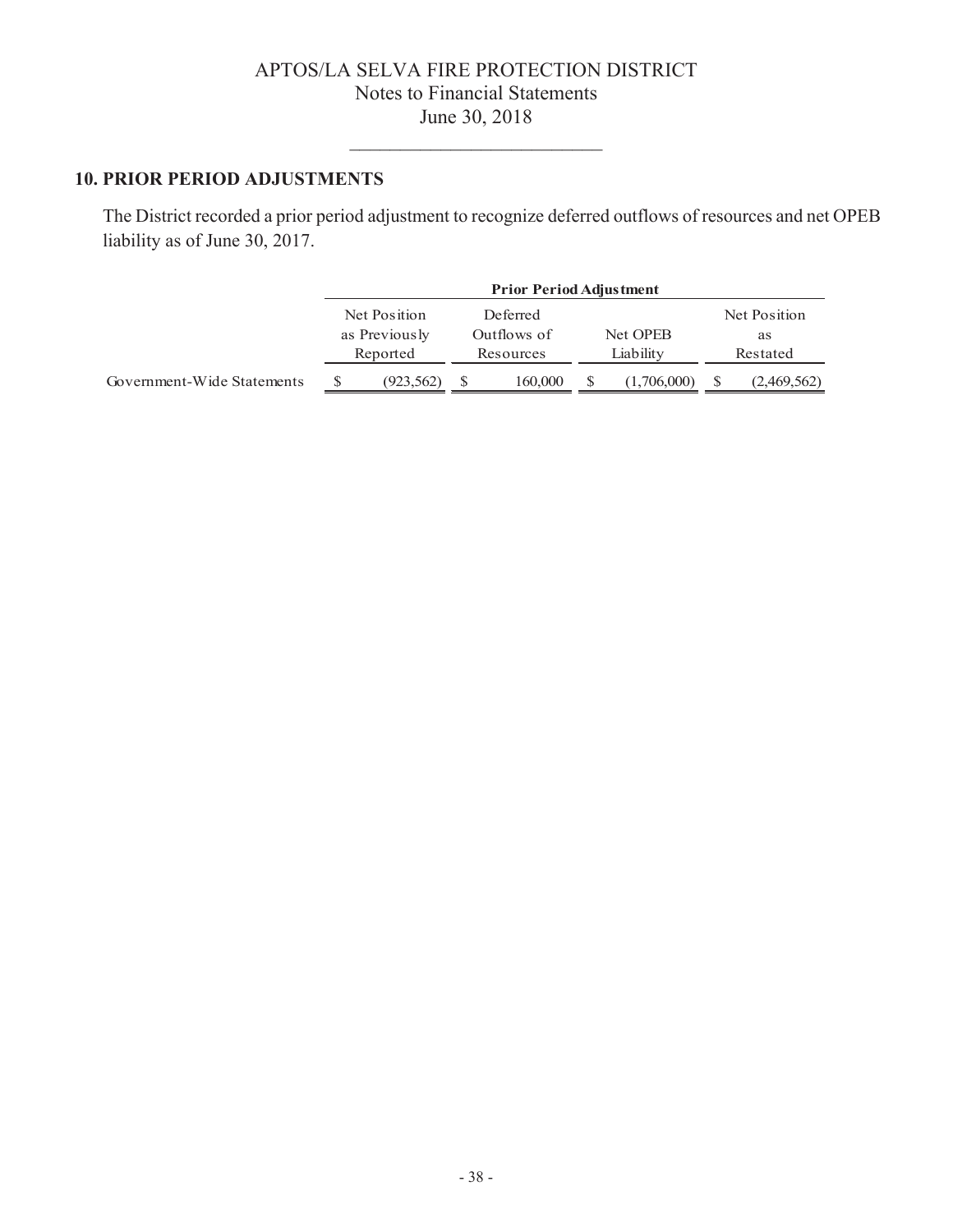# **Budgetary Comparison Schedule** Revenues - Budget and Actual - General Fund For the Year Ended June 30, 2018

|                                           | 2018<br>Final<br>budget | 2018<br>Amended<br>final budget |   | 2018<br>Actual | Variance<br>favorable<br>(unfavorable) |
|-------------------------------------------|-------------------------|---------------------------------|---|----------------|----------------------------------------|
| Revenues                                  |                         |                                 |   |                |                                        |
| Property taxes                            |                         |                                 |   |                |                                        |
| Current secured                           | \$<br>11,198,872        | 11,198,872<br>S                 | S | 11,141,895     | \$<br>(56, 977)                        |
| Current unsecured - general               | 219,748                 | 219,748                         |   | 217,972        | (1,776)                                |
| Prior unsecured - general                 | 21,508                  | 21,508                          |   | 12,562         | (8,946)                                |
| Penalties for delinquent taxes            |                         |                                 |   | 1,175          | 1,175                                  |
| Redemption penalties for delinquent taxes |                         |                                 |   | 2,313          | 2,313                                  |
| Supplemental - current secured            | 158,436                 | 158,436                         |   | 196,978        | 38,542                                 |
| Supplemental - current unsecured          |                         |                                 |   | 3,663          | 3,663                                  |
| Supplemental - prior                      |                         |                                 |   | 11,827         | 11,827                                 |
| Total property taxes                      | 11,598,564              | 11,598,564                      |   | 11,588,385     | (10, 179)                              |
| Other taxes                               |                         |                                 |   |                |                                        |
| Fire protection tax                       | 131,104                 | 131,104                         |   | 131,015        | (89)                                   |
| In-lieu taxes other                       |                         |                                 |   |                |                                        |
| Total other taxes                         | 131,104                 | 131,104                         |   | 131,015        | (89)                                   |
| Use of money and property                 |                         |                                 |   |                |                                        |
| Interest                                  | 10,524                  | 10,524                          |   | 55,353         | 44,829                                 |
| Aid from other government agencies        |                         |                                 |   |                |                                        |
| Homeowner's property tax relief           | 71,780                  | 71,780                          |   | 70,029         | (1,751)                                |
| State - other                             |                         |                                 |   | 411,511        | 411,511                                |
| Other governmental agencies               |                         |                                 |   |                |                                        |
| Total aid from other government agencies  | 71,780                  | 71,780                          |   | 481,540        | 409,760                                |
| Other revenue                             |                         |                                 |   |                |                                        |
| Contributions and donations               |                         |                                 |   |                |                                        |
| Other revenue                             |                         |                                 |   | 38,900         | 38,900                                 |
| Total other revenue                       | ÷.                      |                                 |   | 38,900         | 38,900                                 |
| Current services                          |                         |                                 |   |                |                                        |
| Emergency response recovery               | 221,162                 | 221,162                         |   | 239,728        | 18,566                                 |
| Medical charges - employee                | 18,206                  | 18,206                          |   | 10,910         | (7,296)                                |
| Other charges current services            | 43,081                  | 43,081                          |   | 92,832         | 49,751                                 |
| Weeds/lot clearing                        |                         |                                 |   |                |                                        |
| Total current services                    | 282,449                 | 282,449                         |   | 343,470        | 61,021                                 |
| Other financing sources and uses          |                         |                                 |   |                |                                        |
| Proceeds from the sale of fixed assets    |                         |                                 |   | 2,000          | 2,000                                  |
| Total other financing sources and uses    |                         |                                 |   | 2,000          | 2,000                                  |
| <b>Total Revenue</b>                      | 12,094,421              | 12,094,421                      |   | 12,640,663     | 546,242                                |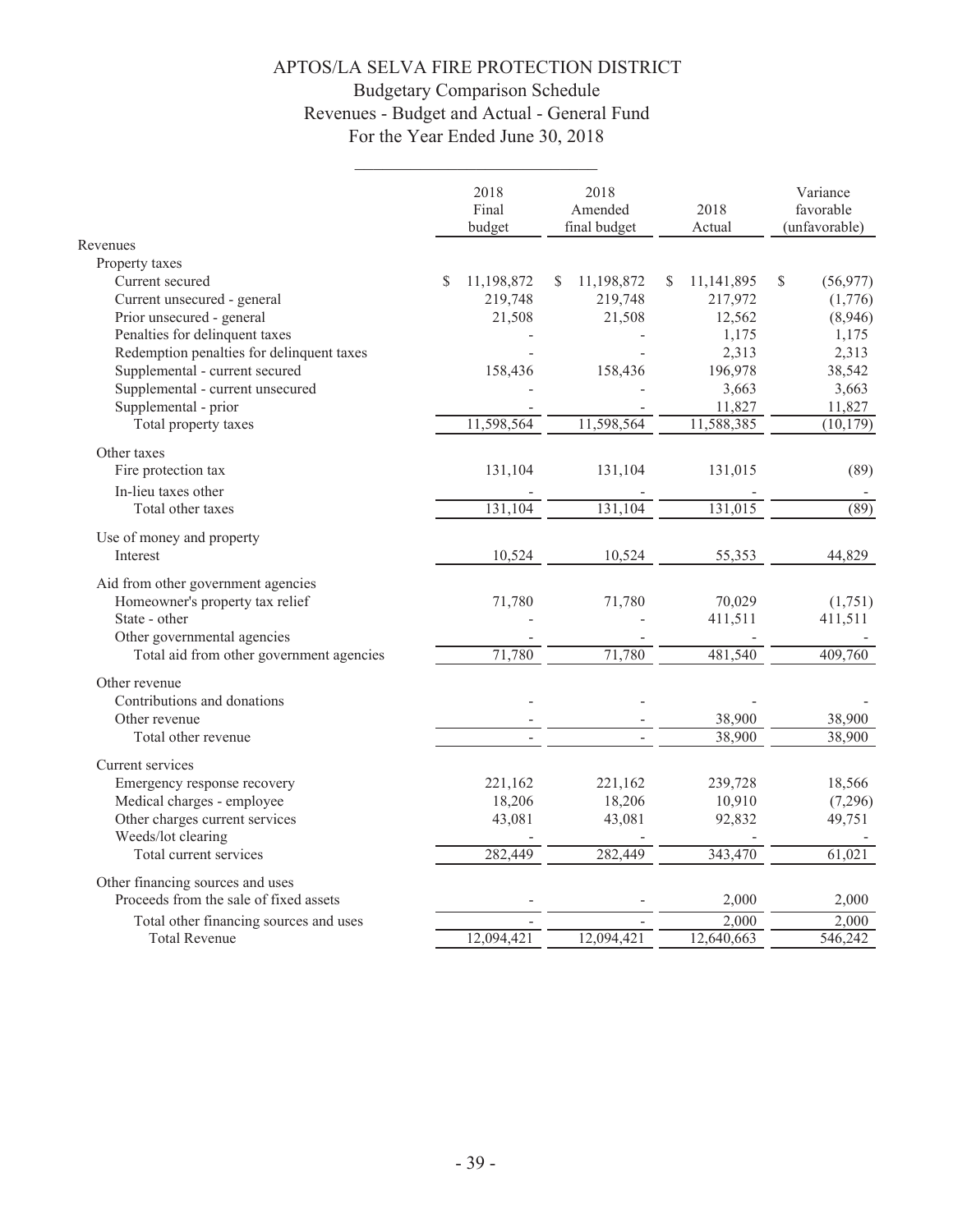# **Budgetary Comparison Schedule** Expenditures - Budget and Actual - General Fund For the Year Ended June 30, 2018

|                                    | 2018<br>Final<br>budget | 2018<br>Amended<br>final budget | 2018<br>Actual | Variance<br>favorable<br>(unfavorable) |
|------------------------------------|-------------------------|---------------------------------|----------------|----------------------------------------|
| Expenditures                       |                         |                                 |                |                                        |
| Salaries and employee benefits     |                         |                                 |                |                                        |
| Regular pay - permanent            | 4,678,405               | 4,678,405                       | 4,821,078      | \$<br>(142, 673)                       |
| Overtime pay - permanent           | 894,277                 | 894,277                         | 660,749        | 233,528                                |
| Regular pay - call back            | 20,000                  | 20,000                          | 256,405        | (236, 405)                             |
| Regular pay - holiday              | 354,734                 | 354,734                         | 334,961        | 19,773                                 |
| Regular pay - differential         | 10,000                  | 10,000                          | 14,532         | (4, 532)                               |
| <b>OASDI</b>                       | 103,166                 | 103,166                         | 88,960         | 14,206                                 |
| Retirement (PERS)                  | 1,495,833               | 1,495,833                       | 1,445,115      | 50,718                                 |
| Employee group insurance           | 919,750                 | 919,750                         | 919,760        | (10)                                   |
| Workers' compensation insurance    | 470,676                 | 470,676                         | 461,322        | 9,354                                  |
| Sick leave reserve                 | 231,954                 | 231,954                         | 94,009         | 137,945                                |
| Other benefits misc.               |                         |                                 | 2,500          | (2,500)                                |
| Total salaries and employee        |                         |                                 |                |                                        |
| Benefits                           | 9,178,795               | 9,178,795                       | 9,099,391      | 79,404                                 |
|                                    |                         |                                 |                |                                        |
| Services and supplies              |                         |                                 |                |                                        |
| Clothing and personal supplies     | 93,800                  | 93,800                          | 86,765         | 7,035                                  |
| Radio                              |                         |                                 |                |                                        |
| Telephone and telegraph            | 25,000                  | 25,000                          | 23,456         |                                        |
| Food                               | 10,280                  | 10,280                          | 11,964         |                                        |
| Inventoriable items                | 221,373                 | 284,073                         | 123,384        | 160,689                                |
| Other household expense            | 11,012                  | 11,012                          | 10,075         | 937                                    |
| Other insurance                    | 41,000                  | 41,000                          | 34,390         | 6,610                                  |
| Maintenance - building             |                         |                                 |                |                                        |
| Maintenance - mobile equipment     | 85,000                  | 85,000                          | 53,536         | 31,464                                 |
| Maintenance - office equipment     | 831                     | 831                             | 308            | 523                                    |
| Maintenance - other equipment      |                         |                                 |                |                                        |
| services                           | 41,150                  | 41,150                          | 21,276         | 19,874                                 |
| Maintenance - other equipment      |                         |                                 |                |                                        |
| supplies                           |                         |                                 | 204            | (204)                                  |
| Facilities Maintenance - supplies  |                         |                                 |                |                                        |
| Maintenance - Radio                | 7,000                   | 14,000                          |                | 14,000                                 |
| Maintenance - Grds other svc       | 17,600                  | 17,600                          | 20,607         | (3,007)                                |
| Maintenance - structures and       |                         |                                 |                |                                        |
| improvements supplies              |                         |                                 |                |                                        |
| Medical, dental and lab supplies   | 11,000                  | 11,000                          | 3,686          | 7,314                                  |
| Employee certificates and licenses | 5,500                   | 5,500                           | 3,889          | 1,611                                  |
| Memberships                        | 12,828                  | 12,828                          | 13,890         | (1,062)                                |
| Miscellaneous expense              |                         |                                 |                | $\overline{\phantom{a}}$               |
| PC software purchases              | 13,685                  | 13,685                          | 11,183         | 2,502                                  |
| Postage                            | 4,050                   | 4,050                           | 835            | 3,215                                  |
| Supplies                           | 63,110                  | 63,110                          | 47,260         | 15,850                                 |
| Inventoriable items $\le$ \$5,000  |                         |                                 |                | $\overline{\phantom{a}}$               |
| Accounting and auditing            | 148,900                 | 148,900                         | 123,297        | 25,603                                 |
| Directors' fees                    | 10,570                  | 10,570                          | 12,382         | (1, 812)                               |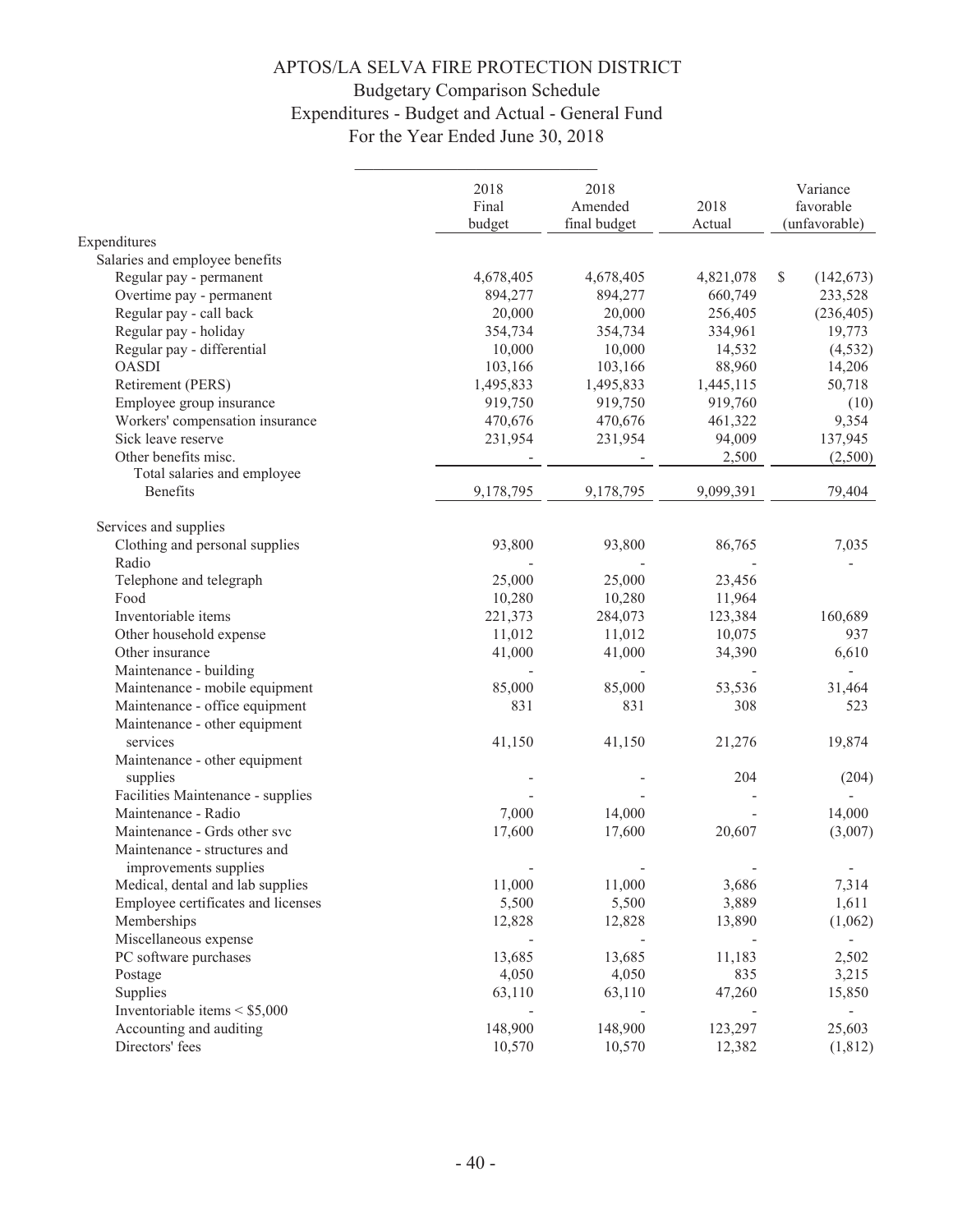# **Budgetary Comparison Schedule** Expenditures - Budget and Actual - General Fund For the Year Ended June 30, 2018

|                                      |              | 2018<br>2018<br>Final<br>Amended<br>final budget<br>budget |    | 2018<br>Actual |    | Variance<br>favorable<br>(unfavorable) |    |            |
|--------------------------------------|--------------|------------------------------------------------------------|----|----------------|----|----------------------------------------|----|------------|
| Expenditures (continued)             |              |                                                            |    |                |    |                                        |    |            |
| Services and supplies (continued)    |              |                                                            |    |                |    |                                        |    |            |
| 911 dispatch services                | $\mathbb{S}$ | 94,394                                                     | \$ | 94,394         | \$ | 83,777                                 | \$ | 10,617     |
| Legal services                       |              | 75,000                                                     |    | 75,000         |    | 103,636                                |    | (28, 636)  |
| Medical services                     |              |                                                            |    |                |    |                                        |    |            |
| Medical services - other             |              | 19,362                                                     |    | 19,362         |    | 19,989                                 |    | (627)      |
| Personnel services                   |              |                                                            |    |                |    | 135,561                                |    | (135, 561) |
| Professional and special services    |              | 283,167                                                    |    | 283,167        |    | 188,885                                |    | 94,282     |
| Legal notices                        |              | 5,500                                                      |    | 5,500          |    | 1,697                                  |    | 3,803      |
| Equipment lease and rent             |              | 12,200                                                     |    | 12,200         |    | 20,114                                 |    | (7, 914)   |
| Small tools and instruments          |              | 6,850                                                      |    | 6,850          |    | 1,206                                  |    | 5,644      |
| Education and/or training            |              | 76,665                                                     |    | 76,665         |    | 28,233                                 |    | 48,432     |
| Special district expense             |              | 8,900                                                      |    | 8,900          |    | 41                                     |    | 8,859      |
| Subscriptions books and ed materials |              | 16,360                                                     |    | 16,360         |    | 6,716                                  |    | 9,644      |
| Education and training               |              | 50,190                                                     |    | 50,190         |    | 472                                    |    | 49,718     |
| Gas, oil, fuel                       |              | 33,600                                                     |    | 33,600         |    | 35,979                                 |    | (2,379)    |
| Travel - other                       |              |                                                            |    |                |    | 7,846                                  |    | (7, 846)   |
| Utilities                            |              | 25,100                                                     |    | 25,100         |    | 30,298                                 |    | (5,198)    |
| Total services and supplies          |              | 1,530,977                                                  |    | 1,600,677      |    | 1,266,837                              |    |            |
| Other charges                        |              |                                                            |    |                |    |                                        |    |            |
| Contribution to other agencies       |              | 58,600                                                     |    | 58,600         |    | 47,833                                 |    | 10,767     |
| Total other charges                  |              | 58,600                                                     |    | 58,600         |    | 47,833                                 |    | 10,767     |
| Capital outlay                       |              |                                                            |    |                |    |                                        |    |            |
| Buildings and improvements           |              | 88,000                                                     |    | 88,000         |    | 32,002                                 |    | 55,998     |
| Equipment/mobile equipment           |              | 1,842,545                                                  |    | 1,842,545      |    | 619,853                                |    | 1,222,692  |
| Total capital outlay                 |              | 1,930,545                                                  |    | 1,930,545      |    | 651,855                                |    | 1,278,690  |
| Appropriations for contingencies     |              | 100,000                                                    |    | 30,300         |    |                                        |    | 30,300     |
| Total expenditures general fund      |              | 12,798,917                                                 |    | 12,798,917     |    | 11,065,916                             |    | 1,399,161  |
| Net change in fund balance           | \$           | (704, 496)                                                 | \$ | (704, 496)     |    | 1,574,747                              | -S | 2,279,243  |
| Fund Balance:                        |              |                                                            |    |                |    |                                        |    |            |
| Beginning of year                    |              |                                                            |    |                |    | 5,872,586                              |    |            |

7,447,333

 $\mathbb S$ 

End of year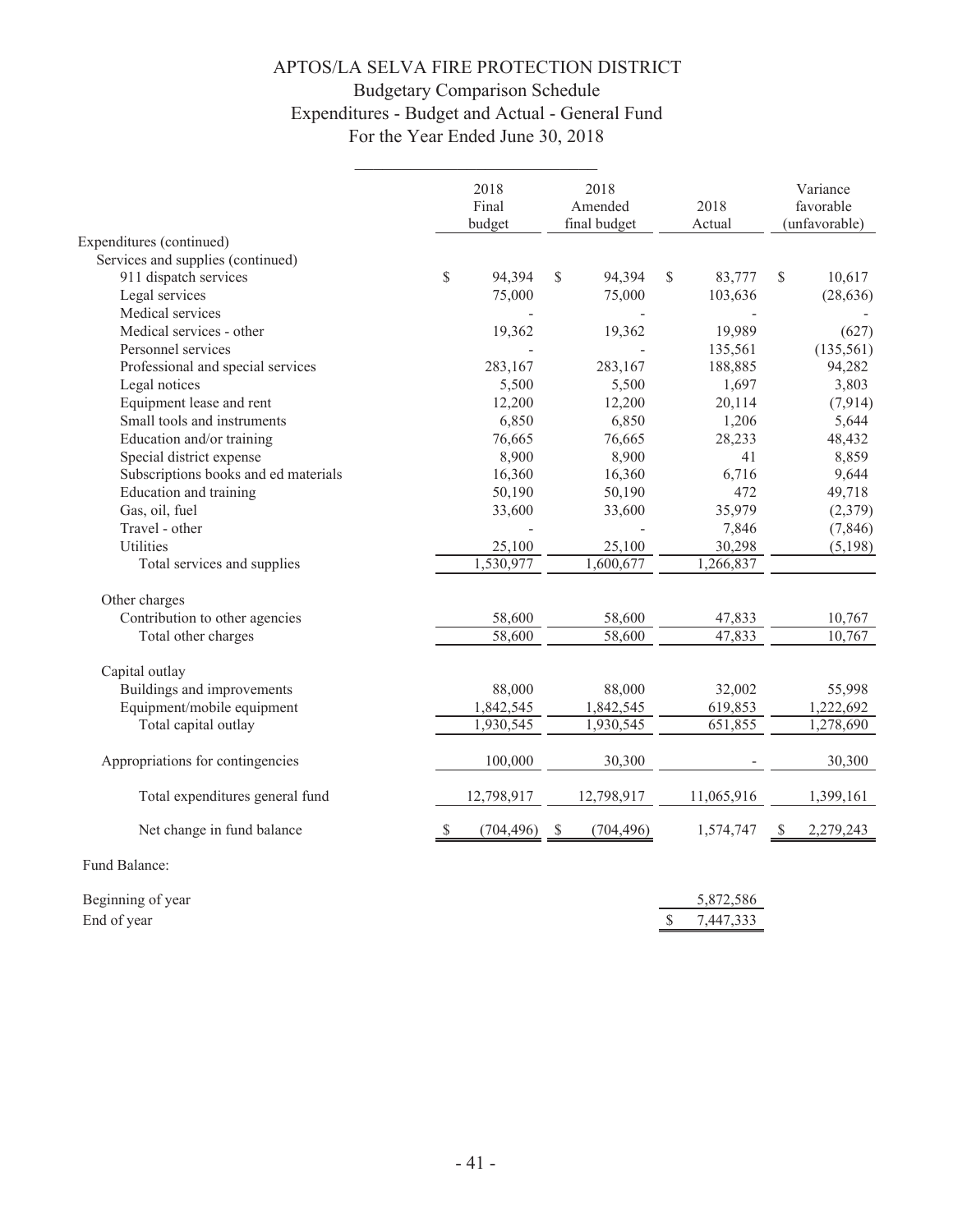# APTOS/LA SELVA FIRE PROTECTION DISTRICT Schedule of Proportionate Share of Net Pension Liability and Related Ratios June 30, 2018 Last 10 Years\*

#### Schedule of Aptos/La Selva Fire Protection District's Proportionate **Share of Net Pension Liability and Related Ratios**

| Measurement date                                                                                                 | June 30,<br>2018<br>6/30/2017 | June 30,<br>2017<br>6/30/2016 | June $30$ ,<br>2016<br>6/30/2015 | June $30$ ,<br>2015<br>6/30/2014 |
|------------------------------------------------------------------------------------------------------------------|-------------------------------|-------------------------------|----------------------------------|----------------------------------|
| Proportion of the<br>net pension liability                                                                       | $0.17676\%$                   | 0.18426%                      | 0.18718%                         | 0.25624%                         |
| Proportionate share<br>of the net pension liability                                                              | 17,530,076<br><sup>\$</sup>   | 15,944,406<br><sup>S</sup>    | 12,848,067<br>$\mathbb{S}$       | 15,944,406<br><sup>\$</sup>      |
| Covered payroll                                                                                                  | \$<br>5,208,644               | $\mathcal{S}$<br>4,188,126    | \$<br>4,667,442                  | $\mathcal{S}$<br>4,531,497       |
| Proportionate share of<br>the net pension liability as a<br>percentage of covered payroll                        | 336.56%                       | 380.71%                       | 275.27%                          | 351.86%                          |
| Plan's proportionate share of<br>the fiduciary net position<br>as a percentage of the<br>total pension liability | 73.31%                        | 74.06%                        | 78.40%                           | 79.82%                           |
|                                                                                                                  |                               |                               |                                  |                                  |

#### Notes to schedule

\* Fiscal year 2014-2015 was the 1st year of implementation; therefore only four years are shown. Additional years will be presented as they become available.

#### Changes in assumptions

There was a change in discount rate for the measurement period ended June 30, 2017 to 7.15% from 7.65%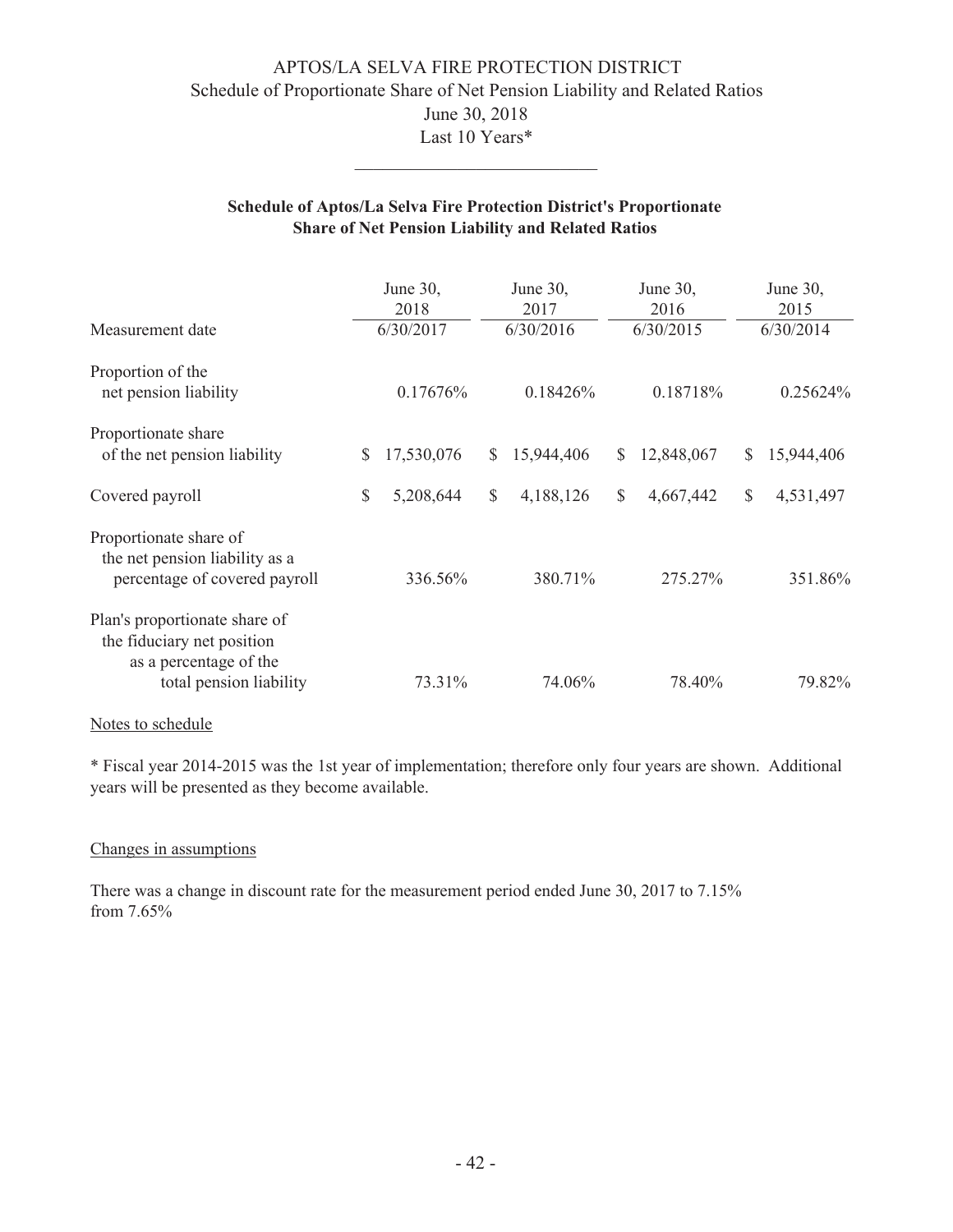# APTOS/LA SELVA FIRE PROTECTION DISTRICT Schedule of Contributions June 30, 2018 Last 10 Years\*

#### **Schedule of Contributions**

|                                                                             |               | June 30,<br>2018 |   | June 30,<br>2017 |              | June 30,<br>2016 |    | June 30,<br>2015 |  |
|-----------------------------------------------------------------------------|---------------|------------------|---|------------------|--------------|------------------|----|------------------|--|
| Contractually required contribution<br>(actuarially determined)             | $\mathcal{S}$ | 1,424,686        | S | 2,164,221        | $\mathbb{S}$ | 2,080,361        | \$ | 1,785,932        |  |
| Contributions in relation<br>to the actuarially determined<br>contributions |               | (1,424,686)      |   | (2,164,221)      |              | (2,080,361)      |    | (1,785,932)      |  |
| Contribution deficiency (excess)                                            |               |                  |   |                  | \$           |                  |    |                  |  |
| Covered payroll                                                             | \$            | 4,880,300        | S | 5,208,644        | $\mathbb{S}$ | 4,219,669        | \$ | 4,667,442        |  |
| Contributions as a<br>percentage of covered payroll                         |               | 29.19%           |   | 41.55%           |              | 49.30%           |    | 38.26%           |  |

Notes to Schedule

\* Fiscal year 2014-2015 was the 1st year of implementation; therefore only four years are shown. Additional years will be presented as they become available.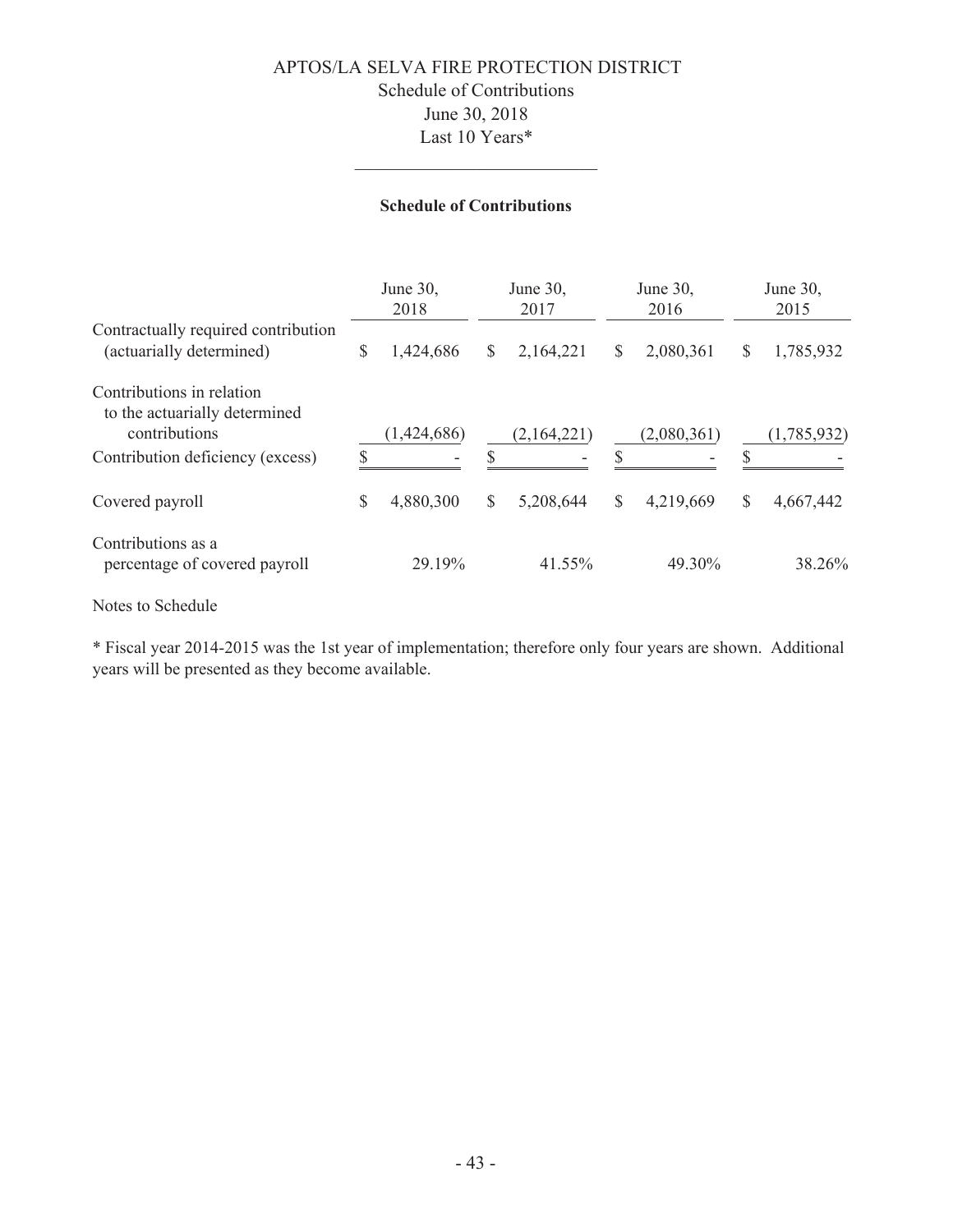#### APTOS/LA SELVA FIRE PROTECTION DISTRICT Schedule of Changes in the Net OPEB Liability and Related Ratios June 30, 2018

| Fiscal Year:                                                          |               | 2017/18    |
|-----------------------------------------------------------------------|---------------|------------|
| Measurement period                                                    |               | FY 2016/17 |
| <b>Total OPEB Liability</b>                                           |               |            |
| Service cost                                                          | $\mathcal{S}$ | 66,000     |
| Interest                                                              |               | 157,000    |
| Benefit payments                                                      |               | (157,000)  |
| Net changes                                                           |               | 66,000     |
| Total OPEB liability - beginning of year                              |               | 2,345,000  |
| Total OPEB liability - end of year                                    | \$            | 2,411,000  |
| <b>Changes in Plan Fiduciary Net Position</b>                         |               |            |
| Contributions - employer                                              | $\mathbb{S}$  | 160,000    |
| Contributions - employee                                              |               |            |
| Net investment income                                                 |               | 67,000     |
| Benefit payments                                                      |               | (157,000)  |
| Administrative expenses                                               |               | (3,000)    |
| Other changes                                                         |               |            |
| Net changes                                                           |               | 67,000     |
| Plan fiduciary net position - beginning of year                       |               | 639,000    |
| Plan fiduciary net position - end of year                             | $\mathbb{S}$  | 706,000    |
| <b>Net OPEB liability/(Asset)</b>                                     | \$            | 1,705,000  |
| Fiduciary net position as a percentage<br>of the total OPEB liability |               | 29.3%      |
| Covered employee payroll                                              | \$            | 5,752,000  |
| Net OPEB liability as a percentage<br>of covered employee payroll     |               | 29.6%      |

#### **6FK Schedule of Changes in the Net OPEB Liability and Related Ratios**

\* Fiscal year 2017-2018 was the 1st year of implementation; therefore only one year is shown. Additional years will be presented as they become available.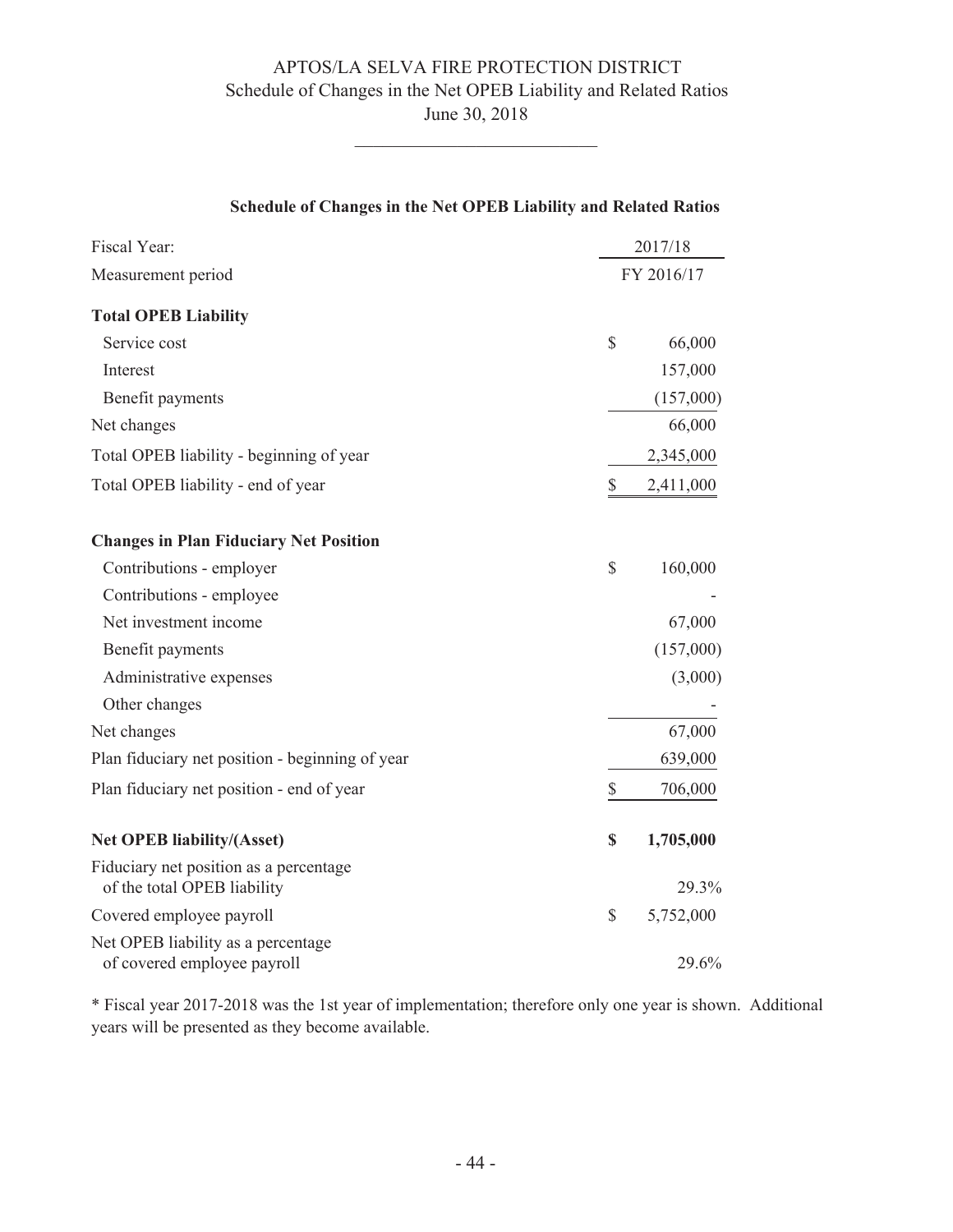# APTOS/LA SELVA FIRE PROTECTION DISTRICT Schedule of Employer Contributions June 30, 2018 Last 10 Years\*

#### **Schedule of Employer Contributions - Last 10 Fiscal Years**

| Fiscal Year:                                                              |   | 2017/18   |
|---------------------------------------------------------------------------|---|-----------|
| Actuarially Determined Contributions (ADC)                                | S | 199,000   |
| Contributions in relation to the actuarially<br>determined contribution** |   | 171,000   |
| Contribution deficiency/(excess)                                          |   | 28,000    |
| Covered employee payroll**                                                |   | 6,088,000 |
| Contributions as a percentage<br>of covered employee payroll              |   | 2.8%      |

\* Fiscal year 2017-2018 was the 1st year of implementation; therefore only one year is shown. Additional years will be presented as they become available.

\*\* Actual 2017/18 contribution

\*\*\* For the 12 month period ending June 30, 2018 (fiscal year-end).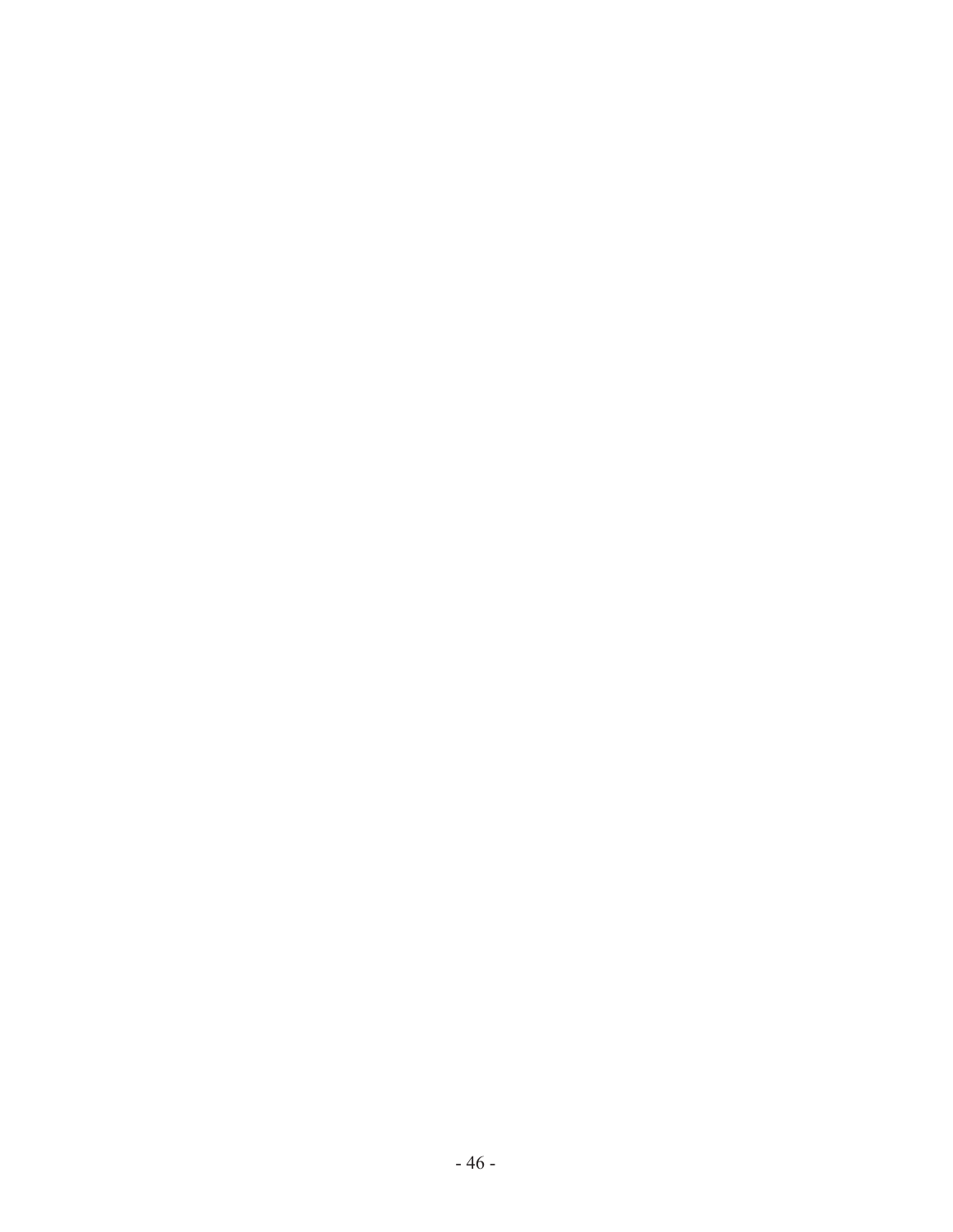OTHER SUPPLEMENTARY INFORMATION